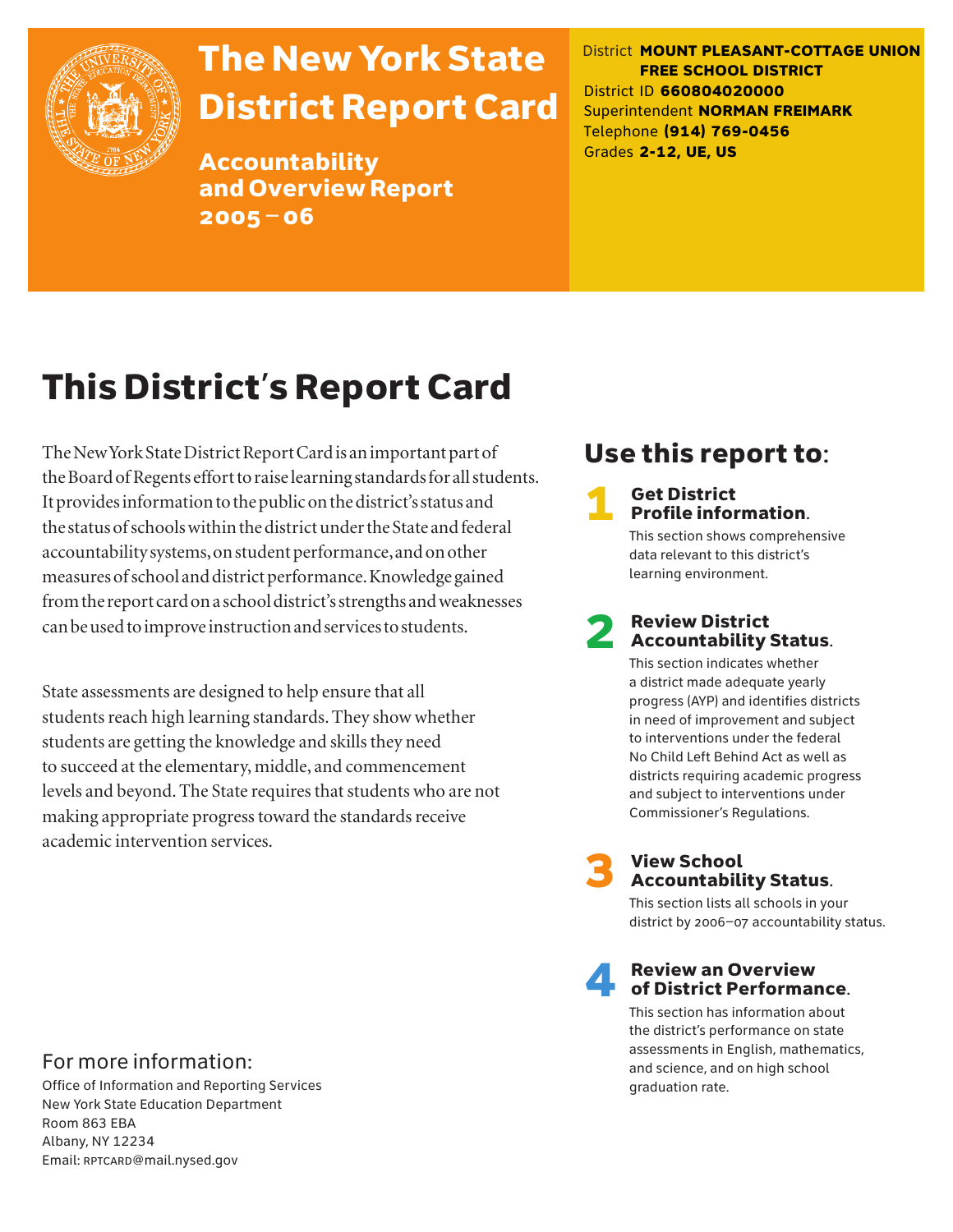### District Profile

This section shows comprehensive data relevant to this school district's learning environment, including information about enrollment, average class size, and teacher qualifications.

### Enrollment

|                            | $2003 - 04$ | $2004 - 05$    | $2005 - 06$    |
|----------------------------|-------------|----------------|----------------|
| Pre-K                      | 0           | 0              | 0              |
| Kindergarten               | 0           | 0              | 0              |
| Grade 1                    | 0           | 0              | 0              |
| Grade 2                    | 0           | $\overline{2}$ | $\overline{2}$ |
| Grade 3                    | 6           | 3              | 4              |
| Grade 4                    | 8           | 4              | $\overline{2}$ |
| Grade 5                    | 13          | 8              | $\overline{7}$ |
| Grade 6                    | 5           | 9              | 15             |
| <b>Ungraded Elementary</b> | 37          | 40             | 8              |
| Grade 7                    | 17          | 21             | 16             |
| Grade 8                    | 41          | 31             | 46             |
| Grade 9                    | 36          | 44             | 46             |
| Grade 10                   | 40          | 41             | 45             |
| Grade 11                   | 24          | 39             | 26             |
| Grade 12                   | 17          | 19             | 19             |
| <b>Ungraded Secondary</b>  | 105         | 104            | 148            |
| Total K-12                 | 349         | 365            | 384            |

### Enrollment Information

*Enrollment* counts are as of Basic Educational Data System (BEDS) day, which is typically the first Wednesday of October of the school year. Students who attend BOCES programs on a part-time basis are included in a district's enrollment. Students who attend BOCES on a full-time basis or who are placed full time by the district in an out-of-district placement are not included in a district's enrollment. Students classified by districts as "pre-first" are included in first grade counts.

### Average Class Size

|                      | $2003 - 04$    | $2004 - 05$ | $2005 - 06$ |
|----------------------|----------------|-------------|-------------|
| <b>Common Branch</b> |                |             |             |
| Grade 8              |                |             |             |
| English              |                |             |             |
| <b>Mathematics</b>   |                |             |             |
| Science              |                |             |             |
| Social Studies       |                |             |             |
| Grade 10             |                |             |             |
| English              | $\overline{7}$ | 8           | 6           |
| <b>Mathematics</b>   | $\overline{7}$ | 8           | 6           |
| Science              | $\overline{7}$ |             |             |
| Social Studies       | 7              |             |             |

### Average Class Size Information

*Average Class Size* is the total registration in specified classes divided by the number of those classes with registration. *Common Branch* refers to self-contained classes in Grades 1–6.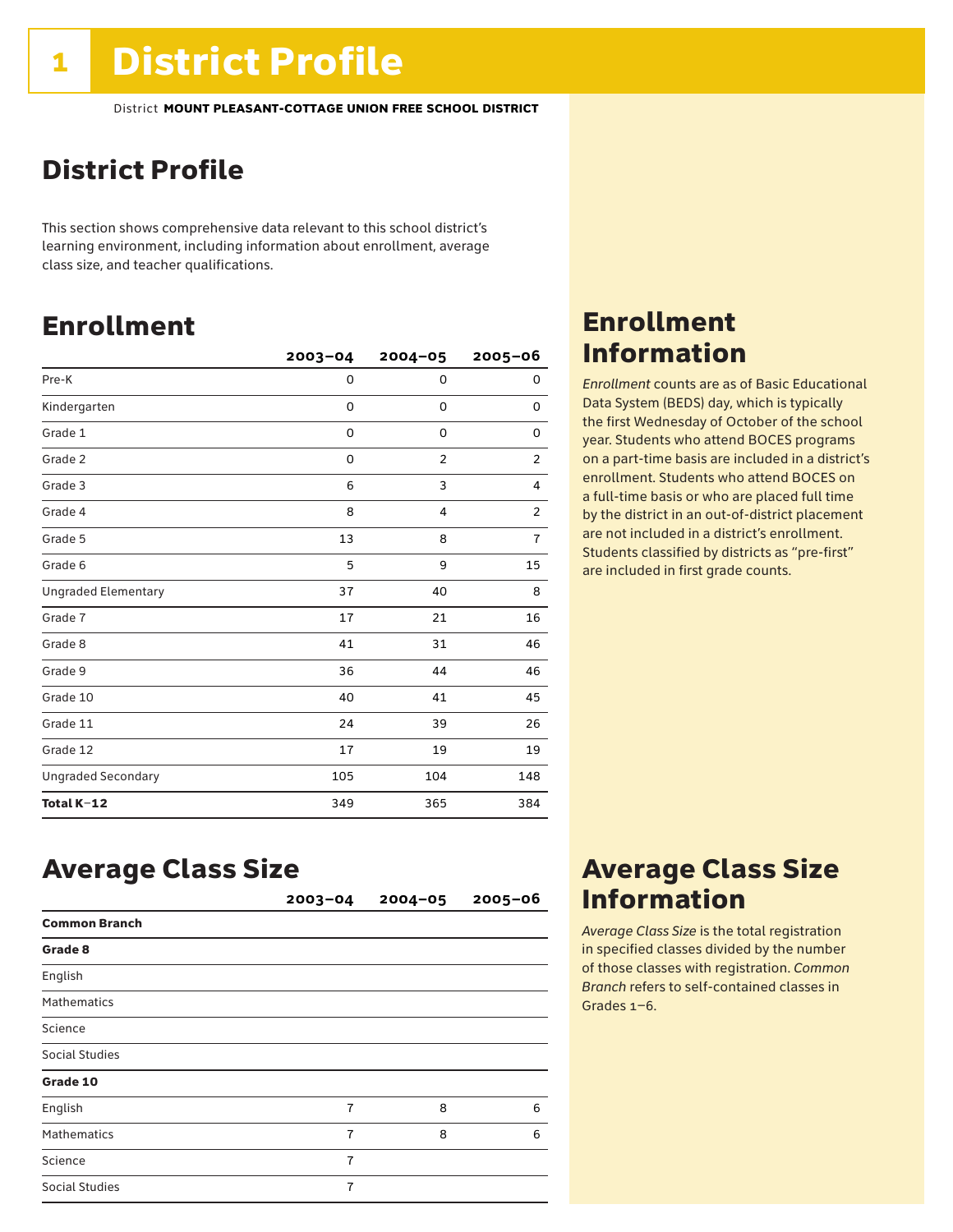### Demographic Factors

|                                  | $2003 - 04$ |      |     | $2004 - 05$   |          | $2005 - 06$ |  |
|----------------------------------|-------------|------|-----|---------------|----------|-------------|--|
|                                  | #           | $\%$ | #   | $\frac{0}{0}$ | #        | $\%$        |  |
| Eligible for Free Lunch          | 349         | 100% | 365 | 100%          | 384      | 100%        |  |
| Reduced-Price Lunch              | 0           | 0%   | 0   | 0%            | 0        | 0%          |  |
| Student Stability*               |             | N/A  |     | N/A           |          | N/A         |  |
| Limited English Proficient       | 5           | 1%   | 0   | 0%            | $\Omega$ | 0%          |  |
| <b>Racial/Ethnic Origin</b>      |             |      |     |               |          |             |  |
| American Indian or Alaska Native | 0           | 0%   | 0   | 0%            | 0        | 0%          |  |
| <b>Black or African American</b> | 217         | 62%  | 218 | 60%           | 227      | 59%         |  |
| Hispanic or Latino               | 111         | 32%  | 115 | 32%           | 125      | 33%         |  |
| Asian or Native                  | 0           | 0%   | 3   | 1%            | 3        | 1%          |  |
| Hawaiian/Other Pacific Islander  |             |      |     |               |          |             |  |
| White                            | 21          | 6%   | 29  | 8%            | 29       | 8%          |  |

 \* Not available at the district level.

### Attendance and Suspensions

|                            | $2002 - 03$ |      | $2003 - 04$ |               | $2004 - 05$ |     |
|----------------------------|-------------|------|-------------|---------------|-------------|-----|
|                            | #           | $\%$ | #           | $\frac{0}{6}$ | #           | %   |
| Annual Attendance Rate     |             | 0%   |             | 0%            |             | 0%  |
| <b>Student Suspensions</b> | 35          | N/A  | 43          | 12%           | 58          | 16% |

### Demographic Factors Information

*Eligible for Free Lunch* and *Reduced*-*Price Lunch* percentages are determined by dividing the number of approved lunch applicants by the Basic Educational Data System (BEDS) enrollment in full-day kindergarten through Grade 12. *Eligible for Free Lunch* and *Limited English Proficient* counts are used to determine *Similar Schools* groupings within a *Need*/*Resource Capacity* category.

### Attendance and Suspensions Information

*Annual Attendance Rate* is determined by dividing the school district's total actual attendance by the total possible attendance for a school year. A district's actual attendance is the sum of the number of students in attendance on each day the district's schools were open during the school year. Possible attendance is the sum of the number of enrolled students who should have been in attendance on each day schools were open during the school year. *Student Suspension* rate is determined by dividing the number of students who were suspended from school (not including in-school suspensions) for one full day or longer anytime during the school year by the Basic Educational Data System (BEDS) day enrollments for that school year. A student is counted only once, regardless of whether the student was suspended one or more times during the school year.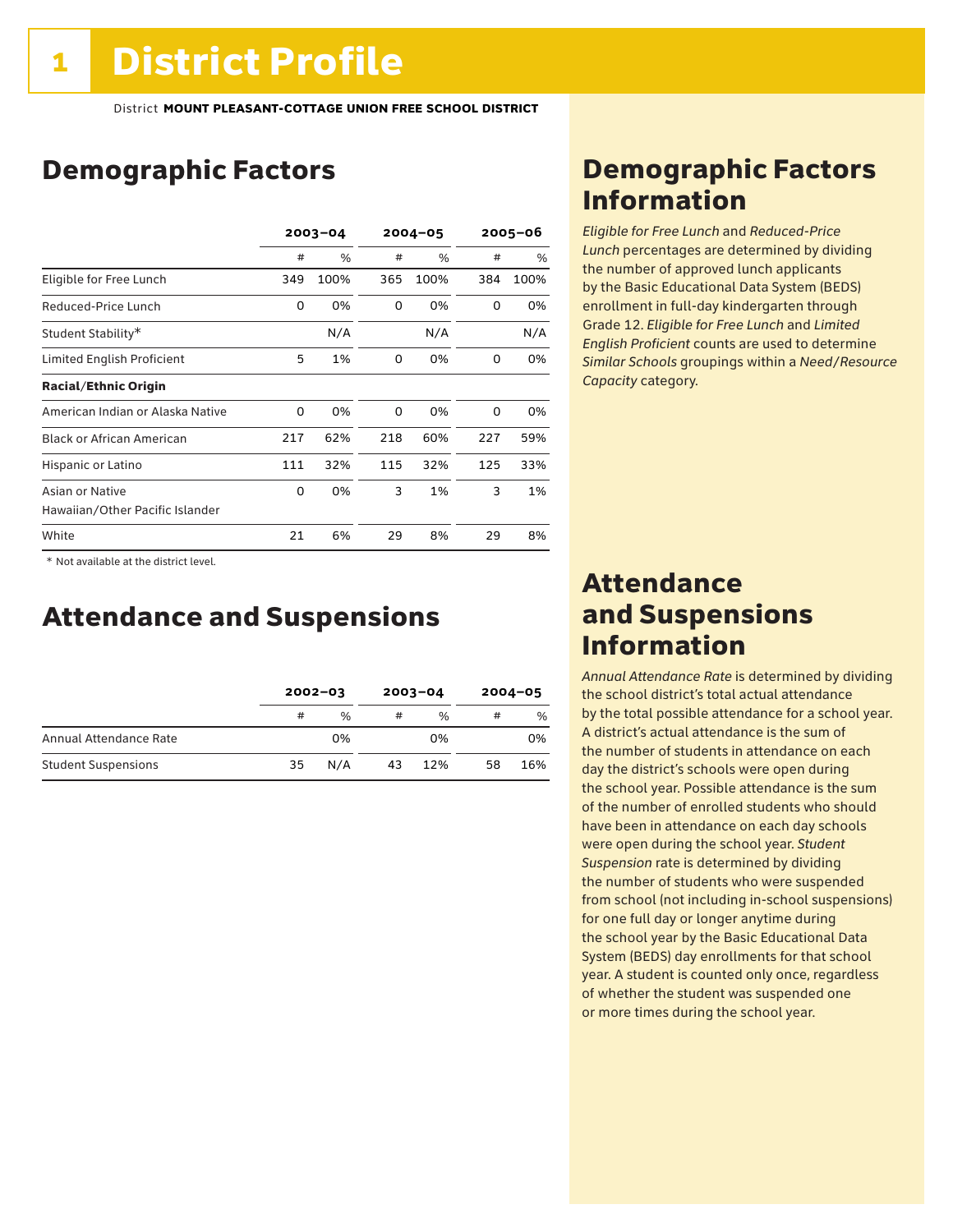### Teacher Qualifications

|                                                                                         | $2003 - 04$ | $2004 - 05$ | $2005 - 06$ |
|-----------------------------------------------------------------------------------------|-------------|-------------|-------------|
| <b>Core Classes Not Taught</b><br>by Highly Qualified Teachers                          |             |             |             |
| <b>Total Number of Core Classes</b>                                                     | 103         | 111         | 97          |
| Percent Not Taught by<br><b>Highly Qualified Teachers</b>                               | 16%         | 21%         | 3%          |
| <b>Teachers with</b><br><b>No Valid Teaching Certificate</b>                            |             |             |             |
| <b>Total Number of Teachers</b>                                                         | 0           | O           | 0           |
| Percent with No Valid<br><b>Teaching Certificate</b>                                    | 0%          | በ%          | በ%          |
| <b>Individuals Teaching</b><br><b>Out of Certification</b>                              |             |             |             |
| Number of Teachers                                                                      | 5           | 9           | 3           |
| Percentage of Total                                                                     | 8%          | 15%         | 5%          |
| <b>Percent of Teachers with</b><br><b>Master's Degree Plus 30 Hours</b><br>or Doctorate | 40%         | 42%         | 42%         |

### Staff Counts

|                                       | $2003 - 04$ | $2004 - 05$ | $2005 - 06$ |
|---------------------------------------|-------------|-------------|-------------|
| <b>Total Teachers</b>                 | 63          | 54          | 59          |
| <b>Total Other Professional Staff</b> | 5           | 8           | 12          |
| Total Paraprofessionals*              | 67          | 79          | 84          |
| <b>Assistant Principals</b>           |             |             |             |
| Principals                            |             |             |             |

\* Not available at the school level.

### Teacher Qualifications Information

To be *Highly Qualified*, a teacher must have at least a Bachelor's degree, be certified to teach in the subject area, and show subject matter competency. The number of *Individuals Teaching Out of Certification* is the number doing so more than on an incidental basis; that is, teaching for five or fewer periods per week outside certification.

### Staff Counts Information

*Other Professionals* includes administrators, guidance counselors, school nurses, psychologists, and other professionals who devote more than half of their time to non-teaching duties. Teachers who are shared between buildings within a district are reported on the district report only.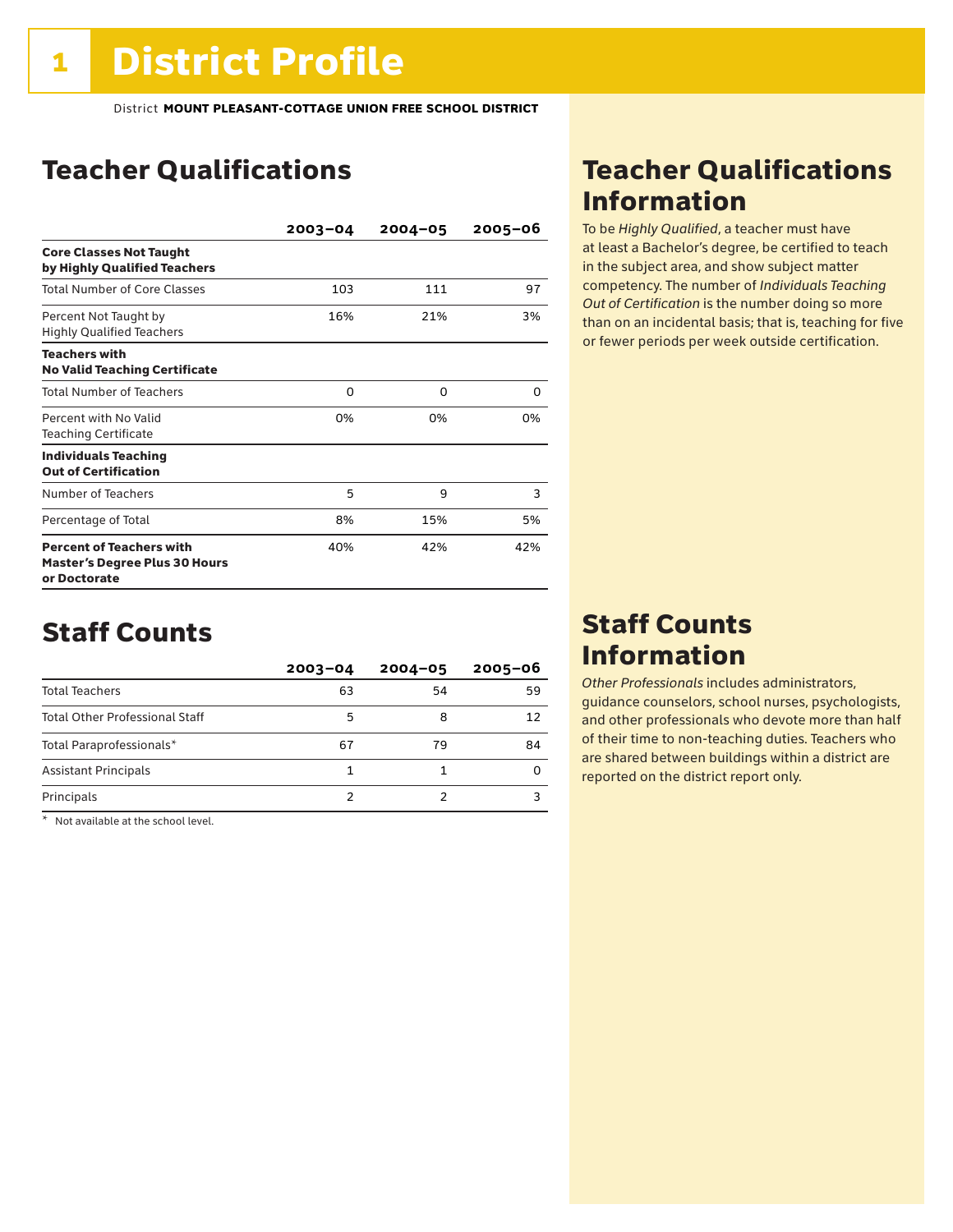### Understanding How Accountability Works in New York State

The federal No Child Left Behind (NCLB) Act requires that states develop and report on measures of student proficiency in 1) English language arts (ELA), in 2) mathematics, and on 3) a third indicator. In New York State in 2005–06, the third indicator is science at the elementary/middle level and graduation rate at the secondary level. Schools or districts that prove student proficiency on these measures are making Adequate Yearly Progress (AYP).

For more information about accountability in New York State, visit: www.emsc.nysed.gov/irts/accountability/home.shtml.

#### 1 English Language Arts (ELA)

To make AYP in ELA, every accountability group must make AYP. For a group to make AYP, it must meet the participation *and* the performance criteria.

#### A Participation Criterion

At the elementary/middle level, 95 percent of Grades 3–8 students enrolled during the test administration period in each group with 40 or more students must be tested on the New York State Testing Program (NYSTP) in ELA or, if appropriate, the New York State English as a Second Language Achievement Test (NYSESLAT), or the New York State Alternate Assessment (NYSAA) in ELA. At the secondary level, 95 percent of seniors in 2005–06 in each accountability group with 40 or more students must have taken an English examination that meets the students' graduation requirement.

#### B Performance Criterion

At the elementary/middle level, the Performance Index (PI) of each group with 30 or more continuously enrolled tested students must equal or exceed its Effective Annual Measurable Objective (AMO) or the group must make Safe Harbor. At the secondary level, the PI of each group in the 2002 cohort with 30 or more members must equal or exceed its Effective AMO or the group must make Safe Harbor. To make Safe Harbor, the PI of the group must equal or exceed its Safe Harbor Target and the group must meet the qualification for Safe Harbor.

english language arts

mathematics **third indicator** 

#### 2 Mathematics

The same criteria for making AYP in ELA apply to mathematics. At the elementary/middle level, the measures used to determine AYP are the NYSTP and the NYSAA in mathematics. At the secondary level, the measures are mathematics examinations that meet the students' graduation requirement.

#### 3 Third Indicator

In addition to English language arts and mathematics, the school must also make AYP in a third area of achievement. This means meeting the criteria in science at the elementary/middle level and the criteria in graduation rate at the secondary level.

Elementary/Middle-Level Science: To make AYP, the All Students group must meet the participation criterion *and* the performance criterion.

#### A Participation Criterion

Eighty percent of students in Grades 4 and/or 8 enrolled during the test administration period in the All Students group, if it has 40 or more students, must be tested on an accountability measure. In Grade 4, the measures are the Grade 4 elementary-level science test and the Grade 4 NYSAA in science. In Grade 8 science, the measures are the Grade 8 middle-level science test, Regents science examinations, and the Grade 8 NYSAA in science.

#### B Performance Criterion

The PI of the All Students group must equal or exceed the State Science Standard (100) or the Science Progress Target.

Qualifying for Safe Harbor in Elementary/Middle-Level ELA and Math: To qualify, the PI must equal or exceed the State Science Standard or the Science Progress Target in elementary/middle-level science for that group.

Secondary-Level Graduation Rate: For a school to make AYP in graduation rate, the percent of students in the 2001 graduation-rate cohort in the All Students group earning a high school diploma by August 31, 2005 must equal or exceed the Graduation-Rate Standard (55%) or the Graduation-Rate Progress Target.

Qualifying for Safe Harbor in Secondary-Level ELA and Math: To qualify, the percent of the 2001 graduation-rate cohort earning a local diploma by August 31, 2005 must equal or exceed the Graduation-Rate Standard (55%) or the Graduation-Rate Progress Target for that group.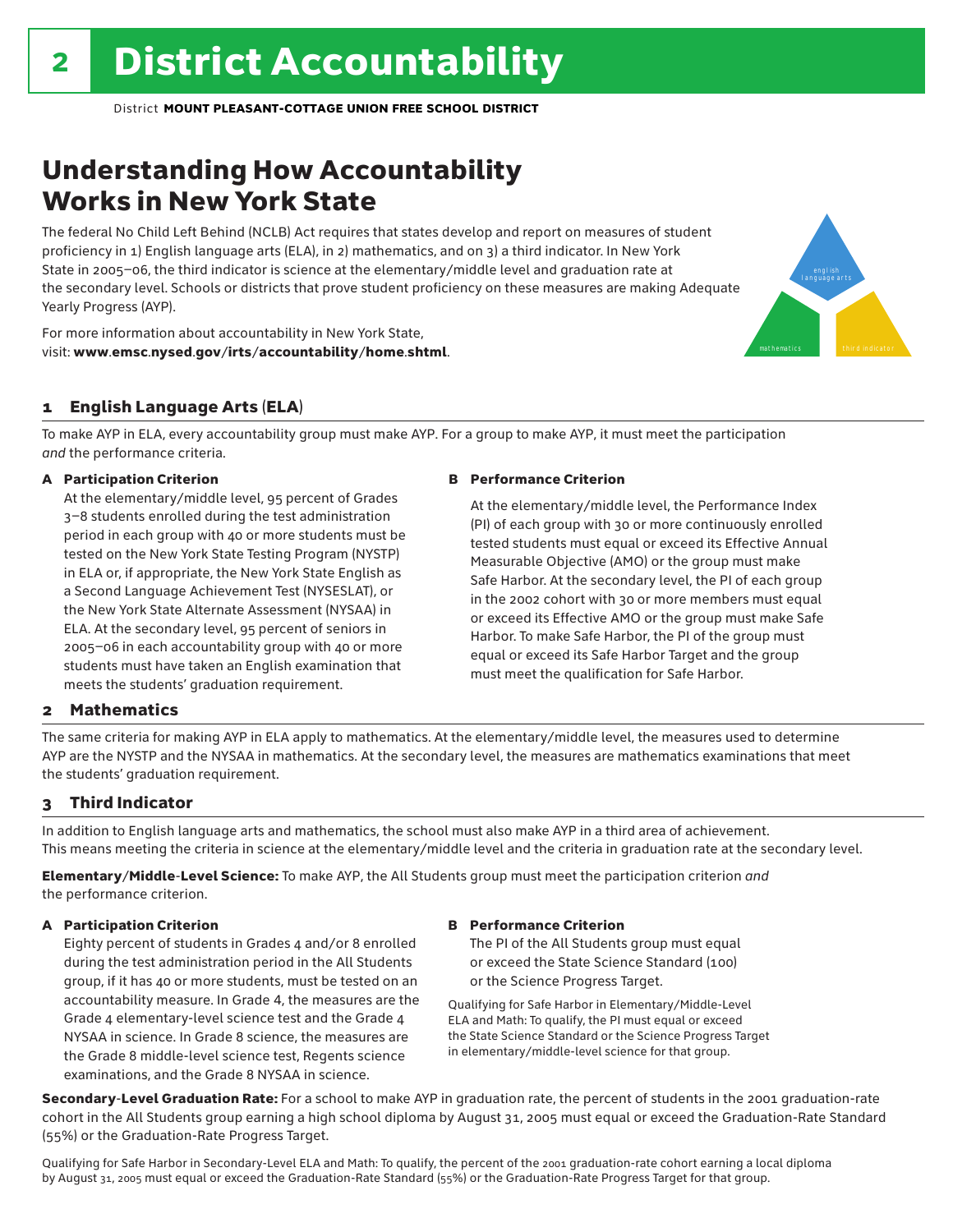### Useful Terms for Understanding Accountability

#### Accountability Cohort

The 2002 school accountability cohort consists of all students who first entered Grade 9 anywhere in the 2002–03 school year, and all ungraded students with disabilities who reached their seventeenth birthday in the 2002–03 school year, who were enrolled on October 6, 2005 and did not transfer to a diploma granting program. Students who earned a high school equivalency diploma or enrolled in an approved high school equivalency preparation program by June 30, 2006, are not included in the 2002 school accountability cohort. The 2002 district accountability cohort consists of all students in each school accountability cohort plus students who transferred within the district after BEDS day plus students who were placed outside the district by the Committee on Special Education or district administrators and who met the other requirements for cohort membership. Cohort is defined in Section 100.2 (p) (16) of the Commissioner's Regulations.

#### Adequate Yearly Progress (AYP)

Adequate Yearly Progress (AYP) indicates satisfactory progress by a district or a school toward the goal of proficiency for all students.

#### Annual Measurable Objective (AMO)

The Annual Measurable Objective (AMO) is the Performance Index (PI) value that signifies that an accountability group is making satisfactory progress toward the goal that 100 percent of students will be proficient in the State's learning standards for English language arts and mathematics by 2013–14. The secondary-level AMO will be increased as specified in  $CR100.2(p)(14)$  and will reach 200 in 2013-14. (See Effective AMO for further information.)

#### Continuously Enrolled Students

At the elementary/middle level, continuously enrolled students are those enrolled in the school or district on BEDS day (usually the first Wednesday in October) of the school year until the test administration period. At the secondary level, all students who meet the criteria for inclusion in the accountability cohort are considered to be continuously enrolled.

#### Effective Annual Measurable Objective (Effective AMO)

The Effective Annual Measurable Objective (Effective AMO) is the Performance Index (PI) value that each accountability group within a school or district is expected to achieve to make Adequate Yearly Progress (AYP). The Effective AMO is the lowest PI that an accountability group of a given size can achieve in a subject for the group's PI not to be considered significantly different from the AMO for that subject. If an accountability group's PI equals or exceeds the Effective AMO, it is considered to have made AYP. A more complete definition of Effective AMO and a table showing the PI values that each group size must equal or exceed to make AYP are available at www.emsc.nysed.gov/irts.

#### Performance Index (PI)

Performance Index is a value from 0 to 200 that is assigned to an accountability group, indicating how that group performed on a required State test (or approved alternative) in English language arts, mathematics, or science. Student scores on the tests are converted to four performance levels, from Level 1 (indicating no proficiency) to Level 4 (indicating advanced proficiency). At the elementary/middle level, the PI is calculated using the following equation:

100 × [(Count of Continuously Enrolled Tested Students Performing at Levels 2, 3, and 4 + the Count at Levels 3 and  $4$ ) ÷ Count of All Continuously Enrolled Tested Students]

At the secondary level, the PI is calculated using the following equation:

100 × [(Count of Cohort Members Performing at Levels 2, 3, and  $4 +$  the Count at Levels 3 and  $4$ ) ÷ Count of All Cohort Members]

A list of tests used to measure student performance for accountability is available at www.emsc.nysed.gov/irts.

#### Progress Target

For accountability groups below the State Standard in science or graduation rate, the Progress Target is an alternate method for making Adequate Yearly Progress (AYP) or qualifying for Safe Harbor in English language arts and mathematics based on improvement over the previous year's performance.

#### Safe Harbor

Safe Harbor provides an alternate means to demonstrate Adequate Yearly Progress (AYP) for accountability groups that do not achieve their Effective Annual Measurable Objectives (AMOs) in English or mathematics.

#### Safe Harbor Targets

The original 2005–06 safe harbor targets were calculated using the following equation:

2005–06 PI + (200 – the 2005–06 PI) × 0.10

The resulting targets were adjusted so that their proportion of the 2005–06 AMO was the same as the original target's proportion of the 2004–05 AMO.

#### Science Progress Target

The elementary/middle-level 2005–06 Science Progress Target is calculated by adding one point to the 2004–05 PI. The 2006–07 Science Progress Target is calculated by adding one point to the 2005–06 PI. The 2006–07 target is provided for groups whose PI was below the State Science Standard in 2005–06.

#### Science Standard

The criterion value that represents a minimally satisfactory performance in science. In 2005–06, the State Science Standard at the elementary/middle level is a Performance Index (PI) of 100. The Commissioner may raise the State Science Standard at his discretion in future years.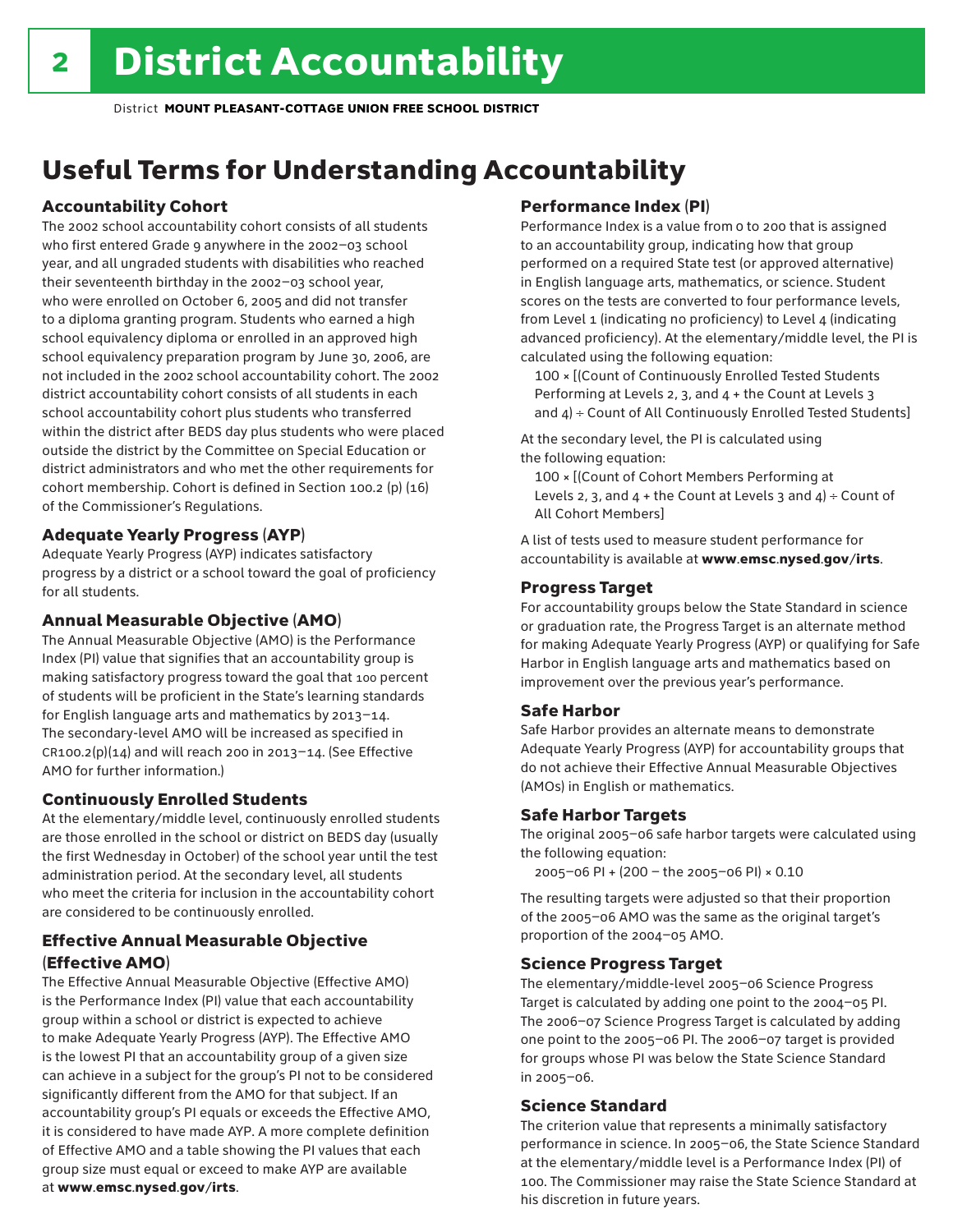### Understanding Your District Accountability Status

The list below defines the district status categories applied to each accountability measure under New York State's district accountability system, which is divided into a Federal Title I component and a State component. Accountability measures for districts are English language arts (ELA), mathematics, elementary/middle-level science, and graduation rate. A district may be assigned a different status for different accountability measures. The overall status of a district is the status assigned to the district for the accountability measure with the most advanced designation in the hierarchy. If the district receives Title I funds, it is the most advanced designation in the Title I hierarchy, unless the district is in good standing under Title I but identified as DRAP under the State hierarchy. A district that does not receive Title I funding in a school year does not have a federal status in that year; however, all districts receive a state status even if they do not receive Title I funding. Consequences for districts not in good standing can be found at: www.emsc.nysed.gov/irts/school-accountability/about.shtml.

#### Federal Title I Status

New York State Status

| (Applies to all New York State districts receiving Title I funds)                                                                                                                                                                                                                                                                            | (Applies to New York State districts)                                                                                                                                                                                                                                                                                 |  |  |  |
|----------------------------------------------------------------------------------------------------------------------------------------------------------------------------------------------------------------------------------------------------------------------------------------------------------------------------------------------|-----------------------------------------------------------------------------------------------------------------------------------------------------------------------------------------------------------------------------------------------------------------------------------------------------------------------|--|--|--|
| ← District in Good Standing<br>A district is considered to be in good standing if it has not been identified as a District in Need of Improvement<br>or a District Requiring Academic Progress.                                                                                                                                              |                                                                                                                                                                                                                                                                                                                       |  |  |  |
| District in Need of Improvement (Year 1)<br>A district that has not made AYP for two consecutive years<br>on the same accountability measure is considered a District<br>in Need of Improvement (Year 1) for the following year, if it<br>continues to receive Title I funds.                                                                | <b>District Requiring Academic Progress (Year 1)</b><br>A district that has not made AYP on the same accountability<br>measure for two consecutive years is considered a District Requiring<br>Academic Progress (Year 1) for the following year.                                                                     |  |  |  |
| District in Need of Improvement (Year 2)<br>A District in Need of Improvement (Year 1) that does not<br>make AYP on the accountability measure for which it was<br>identified is considered a District in Need of Improvement<br>(Year 2) for the following year, if it continues to receive<br>Title I funds.                               | <b>District Requiring Academic Progress (Year 2)</b><br>A District Requiring Academic Progress (Year 1) that does not<br>make AYP on the accountability measure for which it was identified<br>is considered a District Requiring Academic Progress (Year 2) for<br>the following year.                               |  |  |  |
| District in Need of Improvement (Year 3)<br>A District in Need of Improvement (Year 2) that does not<br>make AYP on the accountability measure for which it was<br>identified is considered a District in Need of Improvement<br>(Year 3) for the following year, if it continues to receive<br>Title I funds.                               | <b>District Requiring Academic Progress (Year 3)</b><br>A District Requiring Academic Progress (Year 2) that does not<br>make AYP on the accountability measure for which it was identified<br>is considered a District Requiring Academic Progress (Year 3) for<br>the following year.                               |  |  |  |
| District in Need of Improvement (Year 4)<br>A District in Need of Improvement (Year 3) that does not<br>make AYP on the accountability measure for which it was<br>identified is considered a District in Need of Improvement<br>(Year 4) for the following year, if it continues to receive<br>Title I funds.                               | <b>District Requiring Academic Progress (Year 4)</b><br>A District Requiring Academic Progress (Year 3) that does not<br>make AYP on the accountability measure for which it was identified<br>is considered a District Requiring Academic Progress (Year 4) for<br>the following year.                               |  |  |  |
| District in Need of Improvement (Year 5 and above)<br>A District in Need of Improvement (Year 4 and above)<br>that does not make AYP on the accountability measure<br>for which it was identified is considered a District in Need<br>of Improvement (Year 5 and above) for the following year,<br>if it continues to receive Title I funds. | <b>District Requiring Academic Progress (Year 5 and above)</b><br>A District Requiring Academic Progress (Year 4 and above) that<br>does not make AYP on the accountability measure for which it was<br>identified is considered a District Requiring Academic Progress<br>(Year 5 and above) for the following year. |  |  |  |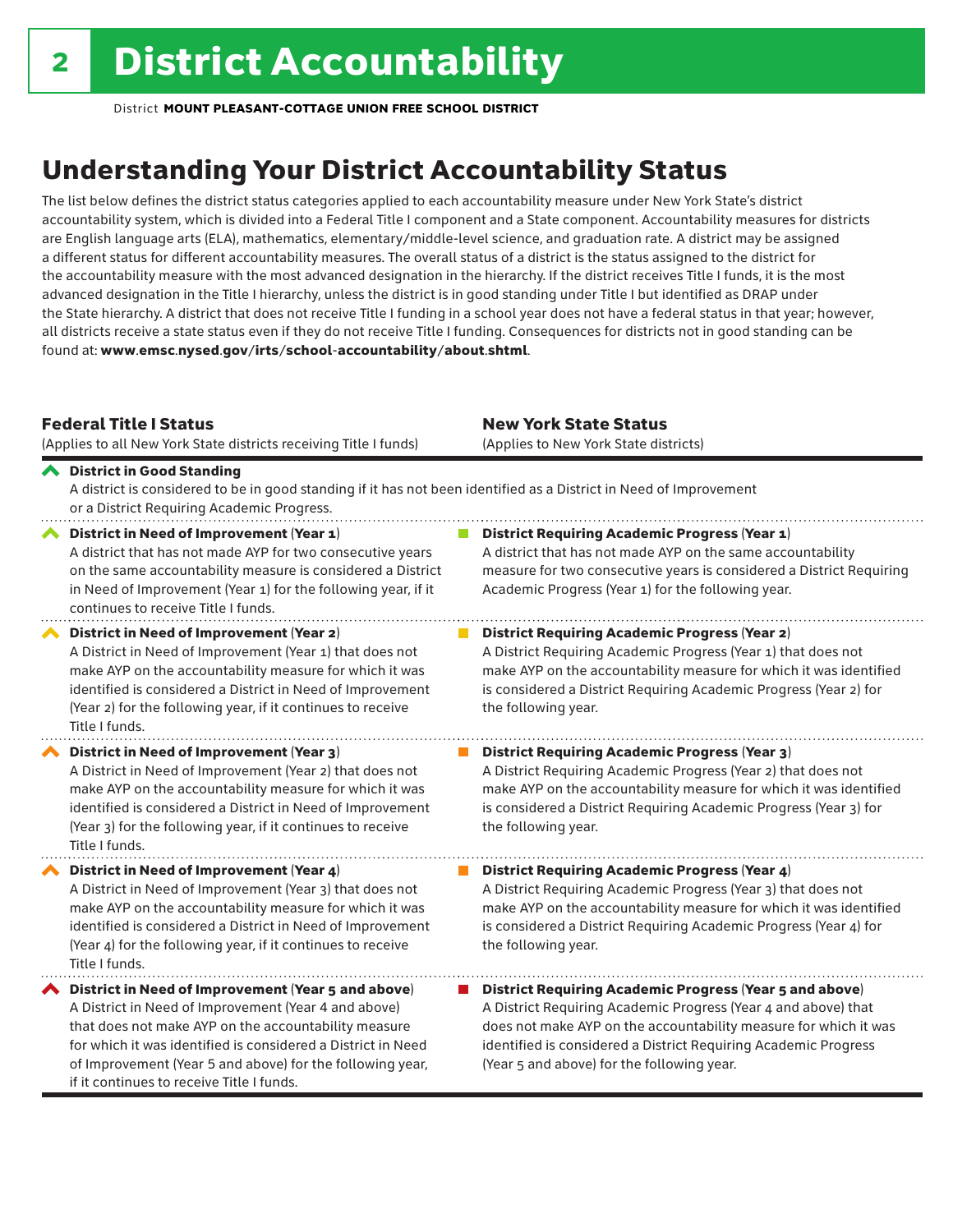## **2 District Accountability**

District **MOUNT PLEASANT-COTTAGE UNION FREE SCHOOL DISTRICT**

### Summary

| <b>Overall Accountability</b><br>Status $(2006 - 07)$ | <b>Requiring Academic Progress (Year 3)</b> |                                         |                        |                                         |  |  |
|-------------------------------------------------------|---------------------------------------------|-----------------------------------------|------------------------|-----------------------------------------|--|--|
|                                                       |                                             | <b>Elementary/Middle Level</b>          | <b>Secondary Level</b> |                                         |  |  |
|                                                       | <b>ELA</b>                                  | Requiring Academic Progress<br>(Year 3) | ELA                    | Requiring Academic Progress<br>(Year 2) |  |  |
|                                                       | Math                                        | Requiring Academic Progress<br>(Year 2) | Math                   | Requiring Academic Progress<br>(Year 2) |  |  |
|                                                       | Science                                     | Good Standing                           | <b>Graduation Rate</b> |                                         |  |  |

| <b>Title I Part A Funding</b> | <b>Years the District Received Title I Part A Funding</b> |             |             |  |  |
|-------------------------------|-----------------------------------------------------------|-------------|-------------|--|--|
|                               | $2004 - 05$                                               | $2005 - 06$ | $2006 - 07$ |  |  |
|                               | N <sub>O</sub>                                            | NO          | NO          |  |  |

#### On which accountability measures did this district make Adequate Yearly Progress (AYP) and which groups made AYP on each measure?

|                                                     | <b>Elementary/Middle Level</b> |                     |               | <b>Secondary Level</b>   |                     |                        |
|-----------------------------------------------------|--------------------------------|---------------------|---------------|--------------------------|---------------------|------------------------|
| <b>Student Groups</b>                               | English<br>Language Arts       | Mathematics         | Science       | English<br>Language Arts | Mathematics         | <b>Graduation Rate</b> |
| <b>All Students</b>                                 | X                              | X                   | V             | X                        | X                   |                        |
| <b>Ethnicity</b>                                    |                                |                     |               |                          |                     |                        |
| American Indian or Alaska Native                    |                                |                     |               |                          |                     |                        |
| <b>Black or African American</b>                    | $\mathbf x$                    | ×                   |               |                          |                     |                        |
| Hispanic or Latino                                  |                                |                     |               |                          |                     |                        |
| Asian or Native Hawaiian/Other Pacific<br>Islander  |                                |                     |               |                          |                     |                        |
| White                                               |                                |                     |               |                          |                     |                        |
| <b>Other Groups</b>                                 |                                |                     |               |                          |                     |                        |
| <b>Students with Disabilities</b>                   |                                |                     |               | ×                        | X                   |                        |
| Limited English Proficient                          |                                |                     |               |                          |                     |                        |
| <b>Economically Disadvantaged</b>                   |                                |                     |               | X.                       | X                   |                        |
| <b>Student groups making</b><br>AYP in each subject | $\mathbf{X}$ 0 of 2            | $\mathbf{X}$ 0 of 2 | $\vee$ 1 of 1 | $X$ 0 of 3               | $\mathbf{X}$ 0 of 3 | $-0$ of 0              |

|                          |                                      | <b>Accountability Status Levels</b> |                                              |
|--------------------------|--------------------------------------|-------------------------------------|----------------------------------------------|
| <b>AYP Status</b>        |                                      | Federal                             | <b>State</b>                                 |
|                          | Made AYP                             | Good Standing                       | Good Standing                                |
|                          | SH Made AYP Using Safe Harbor Target | Improvement (Year $1$ )             | Requiring Academic Progress (Year 1)         |
| Х                        | Did Not Make AYP                     | Improvement (Year 2) $\triangle$    | Requiring Academic Progress (Year 2)         |
| $\overline{\phantom{m}}$ | Insufficient Number of Students      | Improvement (Year 3)                | Requiring Academic Progress (Year 3)         |
|                          | to Determine AYP Status              | Improvement (Year 4)                | Requiring Academic Progress (Year 4)         |
|                          |                                      | Improvement (Year $5 \theta$ Above) | Requiring Academic Progress (Year 5 & Above) |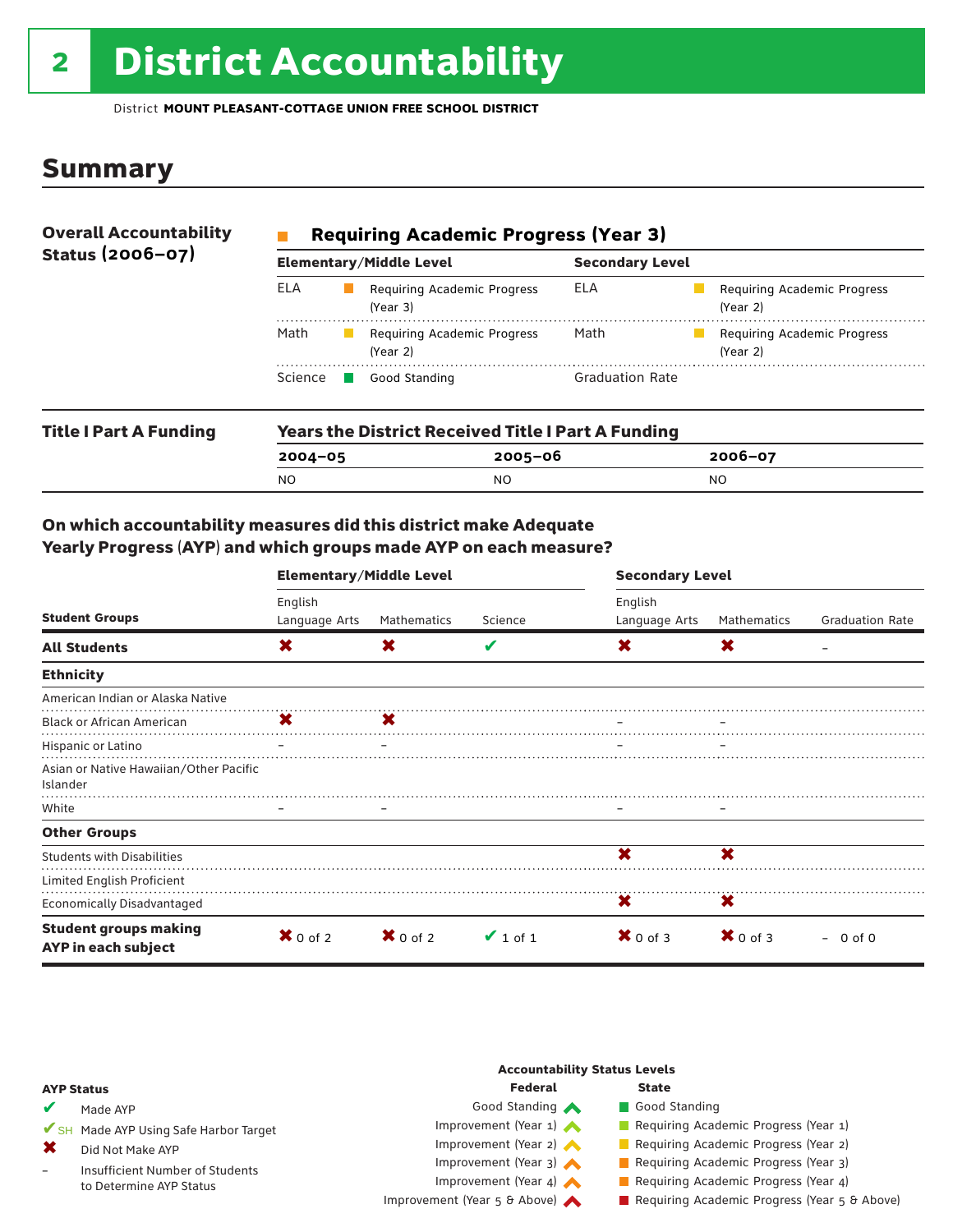### **Elementary/Middle-Level English Language Arts**

| <b>Accountability Status</b><br>for This Subject<br>$(2006 - 07)$ |            | Requiring Academic Progress (Year 3)                                                                                                                                                                                                                                                                                                                                                                                                                                                                                                                                |
|-------------------------------------------------------------------|------------|---------------------------------------------------------------------------------------------------------------------------------------------------------------------------------------------------------------------------------------------------------------------------------------------------------------------------------------------------------------------------------------------------------------------------------------------------------------------------------------------------------------------------------------------------------------------|
| <b>Accountability Measures</b>                                    | $0$ of $2$ | Student groups making AYP in English Language Arts                                                                                                                                                                                                                                                                                                                                                                                                                                                                                                                  |
|                                                                   | Х          | Did not make AYP                                                                                                                                                                                                                                                                                                                                                                                                                                                                                                                                                    |
| <b>Prospective Status</b>                                         |            | To be removed from improvement status in English Language Arts, this district must make AYP in<br>this measure at the elementary/middle or secondary level for two consecutive years. If this district<br>fails to make AYP at both the elementary/middle and secondary levels in 2006-07, the district will<br>be Requiring Academic Progress (Year 4) in 2007-08. If this district makes AYP at either the<br>elementary/middle or secondary level in this measure in 2006-07, the district will remain Requiring<br>Academic Progress (Year 3) in 2007-08. [228] |

#### How did students in each accountability group perform on **elementary/middle-level English Language Arts accountability measures?**

|                                                          | <b>AYP</b>                   | Participation <sup>2</sup> |            | Test Performance <sup>3</sup> |                   | <b>Performance Objectives</b> |                    |         |
|----------------------------------------------------------|------------------------------|----------------------------|------------|-------------------------------|-------------------|-------------------------------|--------------------|---------|
| <b>Student Group</b>                                     |                              | Met                        | Percentage | Met                           | Performance       | Effective                     | Safe Harbor Target |         |
| (Total: Continuous Enrollment) <sup>1</sup>              | <b>Status</b>                | Criterion                  | Tested     | Criterion                     | Index             | AMO                           | $2005 - 06$        | 2006-07 |
| All Students (169:62)                                    | X                            | X                          | 84%        | $\mathbf{V}_{\text{SH}}$      | 56                | 110                           | 43                 | 70      |
| <b>Ethnicity</b>                                         |                              |                            |            |                               |                   |                               |                    |         |
| American Indian or Alaska Native<br>(0:0)                |                              |                            |            |                               |                   |                               |                    |         |
| <b>Black or African American</b><br>(109:37)             | X.                           | $\mathbf x$                | 82%        | X.                            | 51                | 106                           | 52                 | 66      |
| Hispanic or Latino (25:20)                               |                              |                            |            |                               |                   |                               |                    |         |
| Asian or Native Hawaiian/Other Pacific<br>Islander (0:0) |                              |                            |            |                               |                   |                               |                    |         |
| White (6:5)                                              | $\qquad \qquad \blacksquare$ |                            |            | $\qquad \qquad \blacksquare$  | $\qquad \qquad -$ |                               |                    |         |
| <b>Other Groups</b>                                      |                              |                            |            |                               |                   |                               |                    |         |
| Students with Disabilities <sup>4</sup><br>(0:0)         |                              |                            |            |                               |                   |                               |                    |         |
| Limited English Proficient<br>(0:0)                      |                              |                            |            |                               |                   |                               |                    |         |
| <b>Economically Disadvantaged</b><br>(0:0)               |                              |                            |            |                               |                   |                               |                    |         |
| <b>Final AYP Determination</b>                           | $\mathbf{X}$ 0 of 2          |                            |            |                               |                   |                               |                    |         |

#### notes

- AYP Status Made AYP ✔SH Made AYP Using Safe Harbor Target Did Not Make AYP Insufficient Number of Students to Determine AYP Status  $1$  These data show the count of students enrolled during the test administration period (used for Participation) followed by the count of continuously enrolled tested students (used for Performance). For accountability calculations, students who were excused from testing for medical reasons are not included in the enrollment count.<br><sup>2</sup> Groups with fewer than 40 students enrolled during the test administration period are not required to meet the participation criterion. If the participation rate of a group fell below 95 percent in 2005–06, the enrollment shown is the sum of 2004–05 and 2005–06 enrollments and the percent tested is the weighted average<br>of the participation rates over those two years. of the participation rates over those two years. <sup>3</sup> For districts with fewer than 30 continuously enrolled tested students in the All Students group in 2005–06, data for 2004–05 and 2005–06 were combined to determine counts and PIs. For districts with 30 or more continuously enrolled students in the All Students group in 2005–06, student groups with fewer than 30 continuously enrolled tested students are not required to meet the performance criterion.<br>If the district failed to make AYP solely because of the performance of students with disabilities, met the 95% participation requirement for this group, and would meet or exceed the AMO for this subject if 34 points were added to the PI, then the district is considered to have made AYP for students with disabilities. ✔ ✖ –
	- ‡ This student group did not make AYP in science; therefore, it did not qualify for Safe Harbor.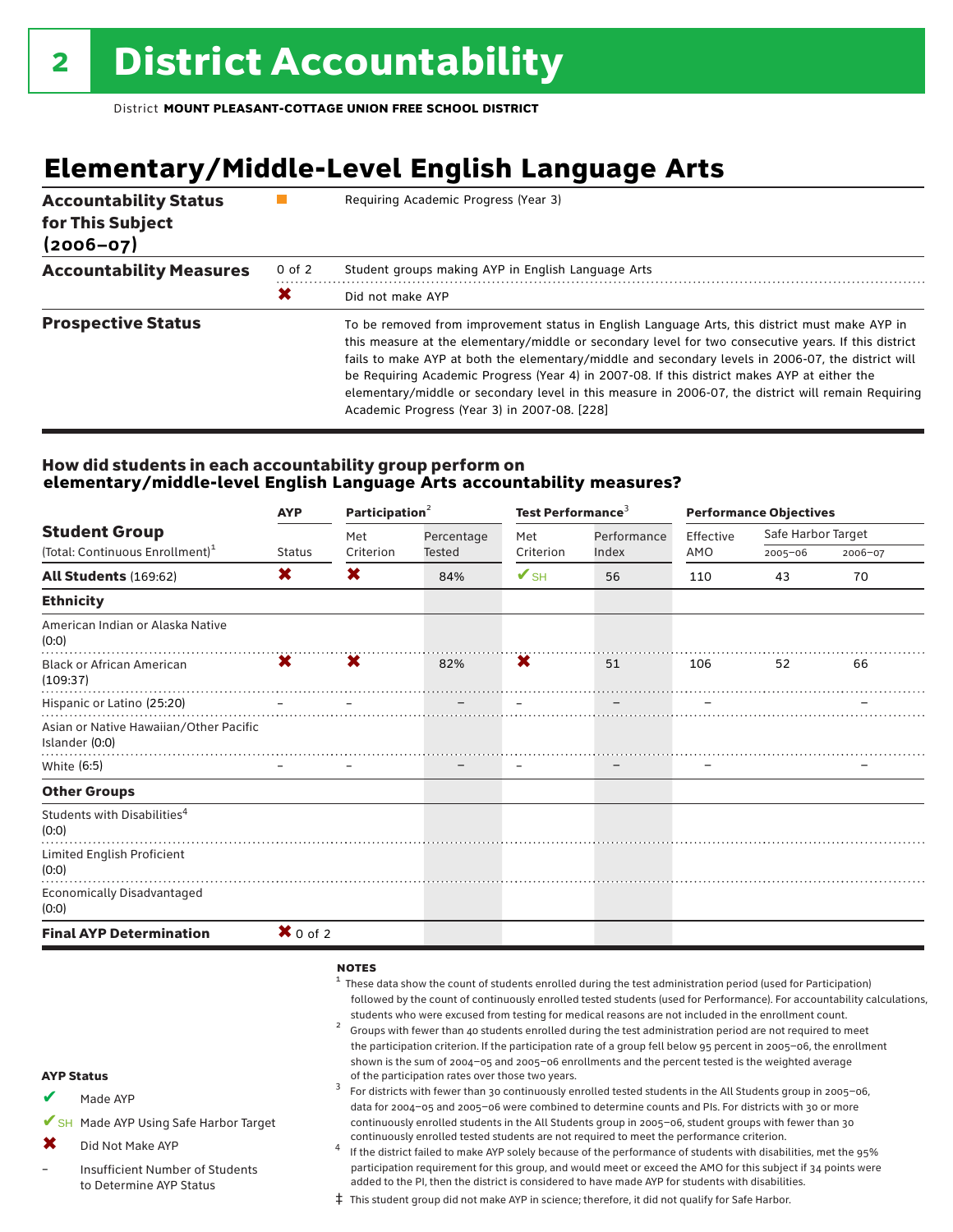### **Elementary/Middle-Level Mathematics**

| <b>Accountability Status</b><br>for This Subject<br>$(2006 - 07)$ |            | Requiring Academic Progress (Year 2)                                                                                                                                                                                                                                                                                                                                                                                                                                                                                                                      |
|-------------------------------------------------------------------|------------|-----------------------------------------------------------------------------------------------------------------------------------------------------------------------------------------------------------------------------------------------------------------------------------------------------------------------------------------------------------------------------------------------------------------------------------------------------------------------------------------------------------------------------------------------------------|
| <b>Accountability Measures</b>                                    | $0$ of $2$ | Student groups making AYP in Mathematics                                                                                                                                                                                                                                                                                                                                                                                                                                                                                                                  |
|                                                                   | Х          | Did not make AYP                                                                                                                                                                                                                                                                                                                                                                                                                                                                                                                                          |
| <b>Prospective Status</b>                                         |            | To be removed from improvement status in Mathematics, this district must make AYP in this<br>measure at the elementary/middle or secondary level for two consecutive years. If this district fails<br>to make AYP at both the elementary/middle and secondary levels in 2006-07, the district will be<br>Requiring Academic Progress (Year 3) in 2007-08. If this district makes AYP at either the<br>elementary/middle or secondary level in this measure in 2006-07, the district will remain Requiring<br>Academic Progress (Year 2) in 2007-08. [227] |

#### How did students in each accountability group perform on **elementary/middle-level Mathematics accountability measures?**

|                                                          | Participation $2$<br><b>AYP</b>                                    |           |               | Test Performance <sup>3</sup> |                   |           | <b>Performance Objectives</b> |         |  |  |
|----------------------------------------------------------|--------------------------------------------------------------------|-----------|---------------|-------------------------------|-------------------|-----------|-------------------------------|---------|--|--|
| <b>Student Group</b>                                     |                                                                    | Met       | Percentage    | Met                           | Performance       | Effective | Safe Harbor Target            |         |  |  |
| (Total: Continuous Enrollment) <sup>1</sup>              | <b>Status</b>                                                      | Criterion | <b>Tested</b> | Criterion                     | Index             | AMO       | $2005 - 06$                   | 2006-07 |  |  |
| All Students (188:57)                                    | X                                                                  | X         | 82%           | $\mathbf{V}_{\text{SH}}$      | 35                | 73        | 24                            | 52      |  |  |
| <b>Ethnicity</b>                                         |                                                                    |           |               |                               |                   |           |                               |         |  |  |
| American Indian or Alaska Native<br>(0:0)                |                                                                    |           |               |                               |                   |           |                               |         |  |  |
| <b>Black or African American</b><br>(123:34)             | $\mathbf{x}$                                                       | X         | 80%           | $\mathbf{V}_{\text{SH}}$      | 35                | 69        | 30                            | 52      |  |  |
| Hispanic or Latino (26:19)                               | $\mathcal{L} = \{ \mathcal{L} \mid \mathcal{L} \in \mathcal{L} \}$ |           |               |                               |                   |           |                               |         |  |  |
| Asian or Native Hawaiian/Other Pacific<br>Islander (0:0) |                                                                    |           |               |                               |                   |           |                               |         |  |  |
| White (7:4)                                              |                                                                    |           |               | $\qquad \qquad \blacksquare$  | $\qquad \qquad -$ |           |                               |         |  |  |
| <b>Other Groups</b>                                      |                                                                    |           |               |                               |                   |           |                               |         |  |  |
| Students with Disabilities <sup>4</sup><br>(0:0)         |                                                                    |           |               |                               |                   |           |                               |         |  |  |
| Limited English Proficient<br>(0:0)                      |                                                                    |           |               |                               |                   |           |                               |         |  |  |
| <b>Economically Disadvantaged</b><br>(0:0)               |                                                                    |           |               |                               |                   |           |                               |         |  |  |
| <b>Final AYP Determination</b>                           | $\mathbf{X}$ 0 of 2                                                |           |               |                               |                   |           |                               |         |  |  |

#### **NOTES**

|                   |                                                            | These data show the count of students enrolled during the test administration period (used for Participation)<br>followed by the count of continuously enrolled tested students (used for Performance). For accountability calculations,<br>students who were excused from testing for medical reasons are not included in the enrollment count.<br>Groups with fewer than 40 students enrolled during the test administration period are not required to meet<br>the participation criterion. If the participation rate of a group fell below 95 percent in 2005-06, the enrollment<br>shown is the sum of 2004-05 and 2005-06 enrollments and the percent tested is the weighted average |
|-------------------|------------------------------------------------------------|--------------------------------------------------------------------------------------------------------------------------------------------------------------------------------------------------------------------------------------------------------------------------------------------------------------------------------------------------------------------------------------------------------------------------------------------------------------------------------------------------------------------------------------------------------------------------------------------------------------------------------------------------------------------------------------------|
| <b>AYP Status</b> |                                                            | of the participation rates over those two years.                                                                                                                                                                                                                                                                                                                                                                                                                                                                                                                                                                                                                                           |
|                   | Made AYP                                                   | For districts with fewer than 30 continuously enrolled tested students in the All Students group in 2005-06,<br>data for 2004-05 and 2005-06 were combined to determine counts and PIs. For districts with 30 or more                                                                                                                                                                                                                                                                                                                                                                                                                                                                      |
|                   | ✔SH Made AYP Using Safe Harbor Target                      | continuously enrolled students in the All Students group in 2005-06, student groups with fewer than 30                                                                                                                                                                                                                                                                                                                                                                                                                                                                                                                                                                                     |
|                   | Did Not Make AYP                                           | continuously enrolled tested students are not required to meet the performance criterion.<br>If the district failed to make AYP solely because of the performance of students with disabilities, met the 95%                                                                                                                                                                                                                                                                                                                                                                                                                                                                               |
|                   | Insufficient Number of Students<br>to Determine AYP Status | participation requirement for this group, and would meet or exceed the AMO for this subject if 34 points were<br>added to the PI, then the district is considered to have made AYP for students with disabilities.                                                                                                                                                                                                                                                                                                                                                                                                                                                                         |

‡ This student group did not make AYP in science; therefore, it did not qualify for Safe Harbor.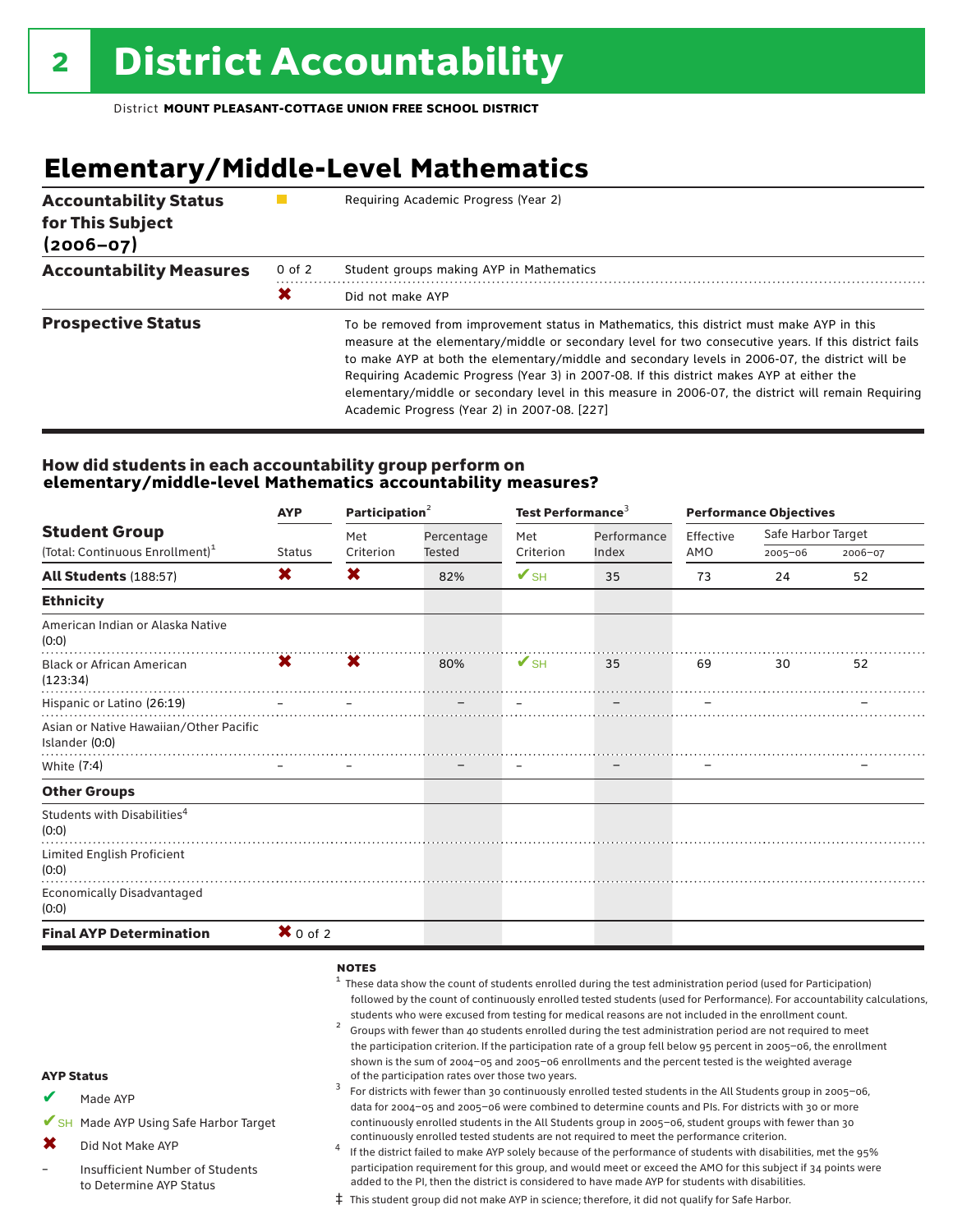### Elementary/Middle-Level Science

| <b>Accountability Status</b><br>for This Subject<br>$(2006 - 07)$ |        | Good Standing                                            |
|-------------------------------------------------------------------|--------|----------------------------------------------------------|
| <b>Accountability Measures</b>                                    | 1 of 1 | Student groups making AYP in Science                     |
|                                                                   | v      | Made AYP                                                 |
| <b>Prospective Status</b>                                         |        | This district will be in good standing in 2007-08. [201] |

#### How did students in each accountability group perform on elementary/middle-level science accountability measures?

|                                                          | <b>AYP</b>    |                      | Participation <sup>2</sup> |               | Test Performance <sup>3</sup> |             | <b>Performance Objectives</b> |                 |                 |
|----------------------------------------------------------|---------------|----------------------|----------------------------|---------------|-------------------------------|-------------|-------------------------------|-----------------|-----------------|
| <b>Student Group</b>                                     |               | Safe Harbor          | Met                        | Percentage    | Met                           | Performance | State                         | Progress Target |                 |
| (Total: Continuous Enrollment) <sup>1</sup>              |               | Status Qualification | Criterion                  | <b>Tested</b> | Criterion                     | Index       | Standard                      |                 | 2005-06 2006-07 |
| All Students (134:49)                                    | V             | Oualified            | X                          | 53%           | V                             | 80          | 100                           | $\mathbf{1}$    | 81              |
| <b>Ethnicity</b>                                         |               |                      |                            |               |                               |             |                               |                 |                 |
| American Indian or Alaska Native<br>(0:0)                |               |                      |                            |               |                               |             |                               |                 |                 |
| <b>Black or African American</b><br>(38:28)              |               |                      |                            |               |                               |             |                               |                 |                 |
| Hispanic or Latino (14:18)                               |               |                      |                            |               |                               |             |                               |                 |                 |
| Asian or Native Hawaiian/Other Pacific<br>Islander (0:0) |               |                      |                            |               |                               |             |                               |                 |                 |
| White (4:3)                                              |               |                      |                            |               |                               |             |                               |                 |                 |
| <b>Other Groups</b>                                      |               |                      |                            |               |                               |             |                               |                 |                 |
| <b>Students with Disabilities</b><br>(0:0)               |               |                      |                            |               |                               |             |                               |                 |                 |
| Limited English Proficient<br>(0:0)                      |               |                      |                            |               |                               |             |                               |                 |                 |
| <b>Economically Disadvantaged</b><br>(0:0)               |               |                      |                            |               |                               |             |                               |                 |                 |
| <b>Final AYP Determination</b>                           | $\vee$ 1 of 1 |                      |                            |               |                               |             |                               |                 |                 |

#### **NOTES**

- <sup>1</sup> These data show the count of students enrolled during the test administration period (used for Participation) followed by the count of continuously enrolled tested students (used for Performance). For Accountability
- calculations, students who were excused from testing for medical reasons are not included in the enrollment count.<br><sup>2</sup> Groups with fewer than 40 students enrolled during the test administration period are not required to m the participation criterion. If the participation rate of a group fell below 80 percent in 2005–06, the enrollment shown is the sum of 2004–05 and 2005–06 enrollments and the percent tested is the weighted average of the
- participation rates over those two years.<br> $3$  Groups with fewer than 30 continuously enrolled tested students are not required to meet the performance criterion. For schools with fewer than 30 continuously enrolled tested students in 2005–06, data for 2004–05 and 2005–06 were combined to determine counts and performance indices.

#### AYP Status

- Made AYP ✔
- ✔SH Made AYP Using Safe Harbor Target
- Did Not Make AYP  $\mathbf x$
- Insufficient Number of Students to Determine AYP Status –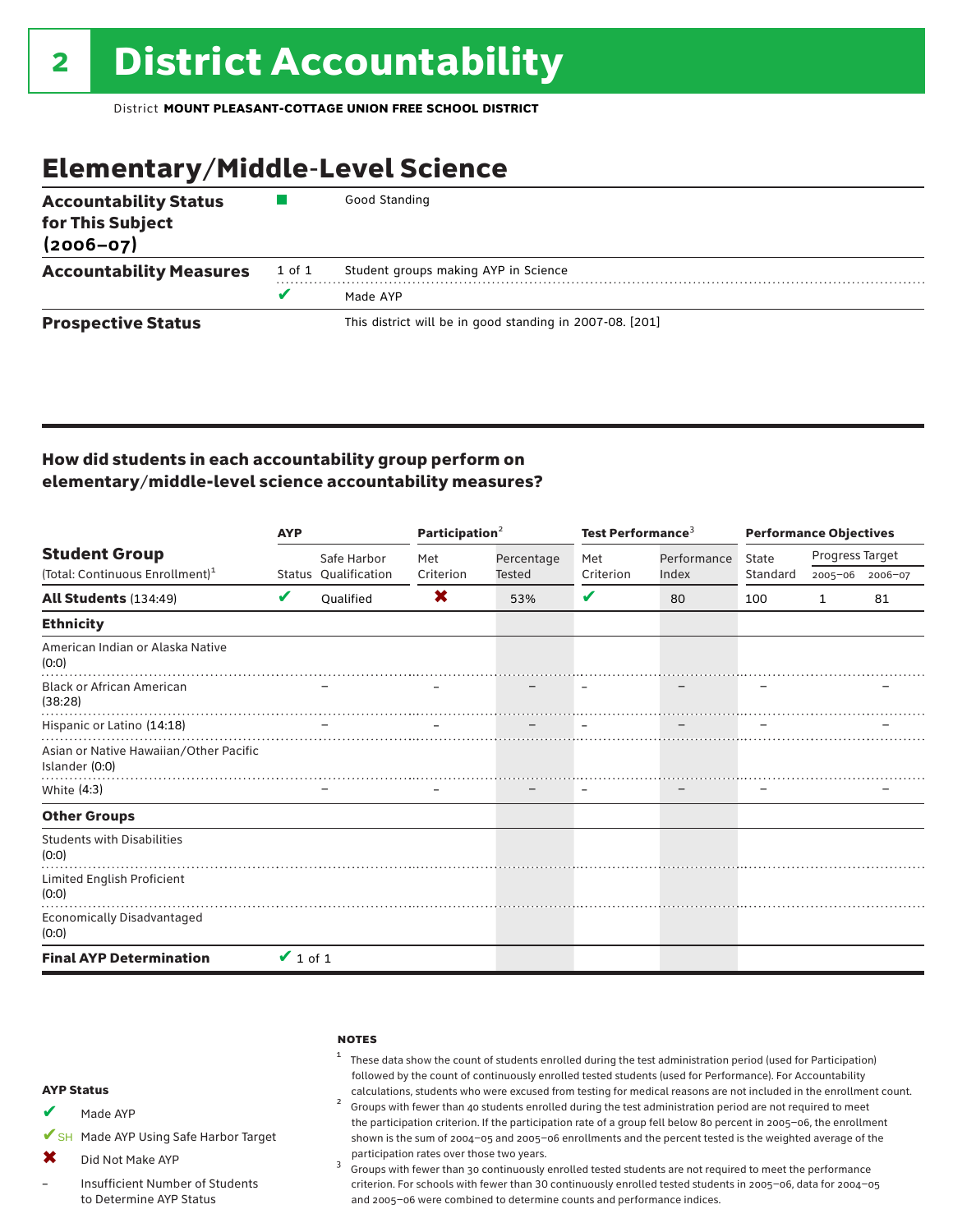### **Secondary-Level English Language Arts**

| <b>Accountability Status</b><br>for This Subject<br>$(2006 - 07)$ |            | Requiring Academic Progress (Year 2)                                                                                                                                                                                                                                                                                                                                                                                                                                                                                                                                |
|-------------------------------------------------------------------|------------|---------------------------------------------------------------------------------------------------------------------------------------------------------------------------------------------------------------------------------------------------------------------------------------------------------------------------------------------------------------------------------------------------------------------------------------------------------------------------------------------------------------------------------------------------------------------|
| <b>Accountability Measures</b>                                    | $0$ of $3$ | Student groups making AYP in English Language Arts                                                                                                                                                                                                                                                                                                                                                                                                                                                                                                                  |
|                                                                   | Х          | Did not make AYP                                                                                                                                                                                                                                                                                                                                                                                                                                                                                                                                                    |
| <b>Prospective Status</b>                                         |            | To be removed from improvement status in English Language Arts, this district must make AYP in<br>this measure at the elementary/middle or secondary level for two consecutive years. If this district<br>fails to make AYP at both the elementary/middle and secondary levels in 2006-07, the district will<br>be Requiring Academic Progress (Year 3) in 2007-08. If this district makes AYP at either the<br>elementary/middle or secondary level in this measure in 2006-07, the district will remain Requiring<br>Academic Progress (Year 2) in 2007-08. [227] |

#### How did students in each accountability group perform on **secondary-level English Language Arts accountability measures?**

|                                                          | <b>AYP</b>          |           | Participation <sup>2</sup> |                          | Test Performance <sup>3</sup> |           | <b>Performance Objectives</b> |         |  |
|----------------------------------------------------------|---------------------|-----------|----------------------------|--------------------------|-------------------------------|-----------|-------------------------------|---------|--|
| <b>Student Group</b>                                     |                     | Met       | Percentage                 | Met                      | Performance                   | Effective | Safe Harbor Target            |         |  |
| $(12th$ Graders: 2002 Cohort) <sup>1</sup>               | <b>Status</b>       | Criterion | <b>Tested</b>              | Criterion                | Index                         | AMO       | $2005 - 06$                   | 2006-07 |  |
| <b>All Students (24:34)</b>                              | X                   |           |                            | X                        | 29                            | 137       | 56                            | 20      |  |
| <b>Ethnicity</b>                                         |                     |           |                            |                          |                               |           |                               |         |  |
| American Indian or Alaska Native<br>(0:0)                |                     |           |                            |                          |                               |           |                               |         |  |
| <b>Black or African American</b><br>(17:25)              |                     |           |                            |                          |                               |           |                               |         |  |
| Hispanic or Latino (4:6)                                 |                     |           |                            |                          |                               |           |                               |         |  |
| Asian or Native Hawaiian/Other Pacific<br>Islander (0:0) |                     |           |                            |                          |                               |           |                               |         |  |
| White (3:3)                                              |                     |           |                            | $\overline{\phantom{m}}$ |                               |           |                               |         |  |
| <b>Other Groups</b>                                      |                     |           |                            |                          |                               |           |                               |         |  |
| <b>Students with Disabilities</b><br>(22:34)             | X                   |           |                            | X                        | 29                            | 137       | 56                            | 20      |  |
| Limited English Proficient<br>(0:0)                      |                     |           |                            |                          |                               |           |                               |         |  |
| <b>Economically Disadvantaged</b><br>(23:34)             | X                   |           |                            | X                        | 29                            | 137       | 54                            | 20      |  |
| <b>Final AYP Determination</b>                           | $\mathbf{X}$ 0 of 3 |           |                            |                          |                               |           |                               |         |  |

#### **NOTES**

 $1$  These data show the count of 12th graders in 2005-06 (used for Participation) followed by the count of students in the 2002 cohort (used for Performance).<br><sup>2</sup> Groups with fewer than 40 students in the 12th grade are not required to meet the participation criterion.

#### AYP Status

Made AYP ✔

✔SH Made AYP Using Safe Harbor Target

- Did Not Make AYP ✖
- Insufficient Number of Students to Determine AYP Status –

and 2005–06 Grade 12 enrollments and the percent tested is the weighted average of the participation rates over those two years.  $3$  For districts with fewer than 30 students in the 2002 cohort, data for 2001 and 2002 cohort members were

If the participation rate of a group fell below 95 percent in 2005–06, the enrollment shown is the sum of the 2004–05

combined to determine counts and PIs. For districts with 30 or more students in the 2002 cohort in the All Students group, groups with fewer than 30 students in the 2002 cohort are not required to meet the performance criterion.

‡ This student group did not make AYP in graduation rate; therefore, it did not qualify for Safe Harbor.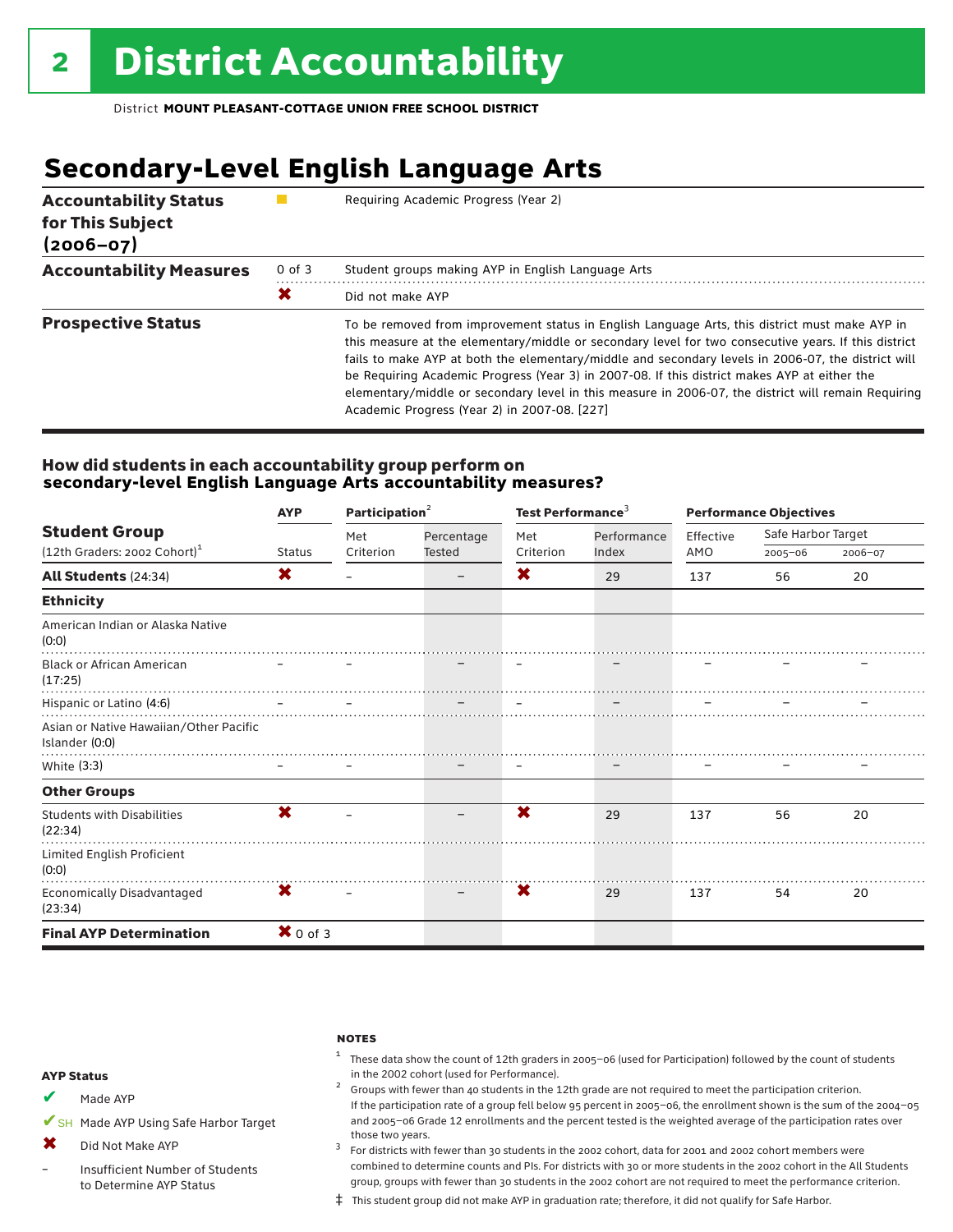### **Secondary-Level Mathematics**

| <b>Accountability Status</b><br>for This Subject<br>$(2006 - 07)$ |            | Requiring Academic Progress (Year 2)                                                                                                                                                                                                                                                                                                                                                                                                                                                                                                                      |
|-------------------------------------------------------------------|------------|-----------------------------------------------------------------------------------------------------------------------------------------------------------------------------------------------------------------------------------------------------------------------------------------------------------------------------------------------------------------------------------------------------------------------------------------------------------------------------------------------------------------------------------------------------------|
| <b>Accountability Measures</b>                                    | $0$ of $3$ | Student groups making AYP in Mathematics                                                                                                                                                                                                                                                                                                                                                                                                                                                                                                                  |
|                                                                   | X          | Did not make AYP                                                                                                                                                                                                                                                                                                                                                                                                                                                                                                                                          |
| <b>Prospective Status</b>                                         |            | To be removed from improvement status in Mathematics, this district must make AYP in this<br>measure at the elementary/middle or secondary level for two consecutive years. If this district fails<br>to make AYP at both the elementary/middle and secondary levels in 2006-07, the district will be<br>Requiring Academic Progress (Year 3) in 2007-08. If this district makes AYP at either the<br>elementary/middle or secondary level in this measure in 2006-07, the district will remain Requiring<br>Academic Progress (Year 2) in 2007-08. [227] |

#### How did students in each accountability group perform on **secondary-level Mathematics accountability measures?**

|                                                          | <b>AYP</b>          | Participation <sup>2</sup> |               | Test Performance <sup>3</sup> |             | <b>Performance Objectives</b> |                    |         |
|----------------------------------------------------------|---------------------|----------------------------|---------------|-------------------------------|-------------|-------------------------------|--------------------|---------|
| <b>Student Group</b>                                     |                     | Met                        | Percentage    | Met                           | Performance | Effective                     | Safe Harbor Target |         |
| $(12th$ Graders: 2002 Cohort) <sup>1</sup>               | <b>Status</b>       | Criterion                  | <b>Tested</b> | Criterion                     | Index       | AMO                           | $2005 - 06$        | 2006-07 |
| <b>All Students (24:34)</b>                              | X                   |                            |               | X                             | 79          | 129                           | 84                 | 20      |
| <b>Ethnicity</b>                                         |                     |                            |               |                               |             |                               |                    |         |
| American Indian or Alaska Native<br>(0:0)                |                     |                            |               |                               |             |                               |                    |         |
| <b>Black or African American</b><br>(17:25)              |                     |                            |               |                               |             |                               |                    |         |
| Hispanic or Latino (4:6)                                 |                     |                            |               |                               |             |                               |                    |         |
| Asian or Native Hawaiian/Other Pacific<br>Islander (0:0) |                     |                            |               |                               |             |                               |                    |         |
| White (3:3)                                              |                     |                            |               | $\qquad \qquad$               |             |                               |                    |         |
| <b>Other Groups</b>                                      |                     |                            |               |                               |             |                               |                    |         |
| <b>Students with Disabilities</b><br>(22:34)             | X                   |                            |               | X                             | 79          | 129                           | 84                 | 20      |
| Limited English Proficient<br>(0:0)                      |                     |                            |               |                               |             |                               |                    |         |
| <b>Economically Disadvantaged</b><br>(23:34)             | X                   |                            |               | X                             | 79          | 129                           | 84                 | 20      |
| <b>Final AYP Determination</b>                           | $\mathbf{X}$ 0 of 3 |                            |               |                               |             |                               |                    |         |

#### **NOTES**

 $1$  These data show the count of 12th graders in 2005-06 (used for Participation) followed by the count of students in the 2002 cohort (used for Performance).<br><sup>2</sup> Groups with fewer than 40 students in the 12th grade are not required to meet the participation criterion.

#### AYP Status

Made AYP ✔

✔SH Made AYP Using Safe Harbor Target

Did Not Make AYP  $\mathbf x$ 

Insufficient Number of Students to Determine AYP Status –

those two years.  $3$  For districts with fewer than 30 students in the 2002 cohort, data for 2001 and 2002 cohort members were combined to determine counts and PIs. For districts with 30 or more students in the 2002 cohort in the All Students group, groups with fewer than 30 students in the 2002 cohort are not required to meet the performance criterion.

If the participation rate of a group fell below 95 percent in 2005–06, the enrollment shown is the sum of the 2004–05 and 2005–06 Grade 12 enrollments and the percent tested is the weighted average of the participation rates over

‡ This student group did not make AYP in graduation rate; therefore, it did not qualify for Safe Harbor.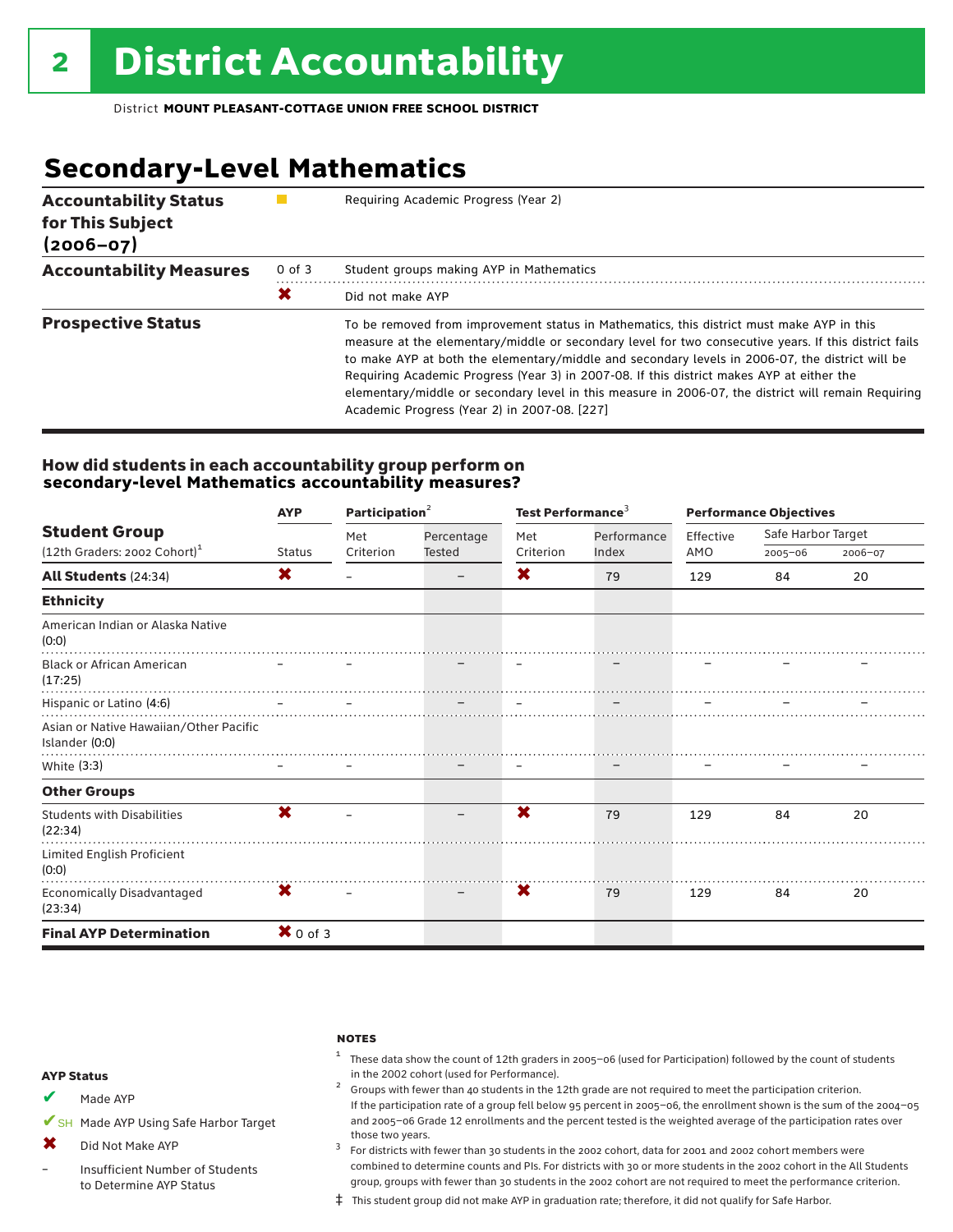### Graduation Rate

| <b>Accountability Status</b><br>for This Indicator<br>$(2006 - 07)$ |        |                                              |  |
|---------------------------------------------------------------------|--------|----------------------------------------------|--|
| <b>Accountability Measures</b>                                      | 0 of 0 | Student groups making AYP in Graduation Rate |  |
|                                                                     | -      |                                              |  |

#### Prospective Status

#### How did students in each accountability group perform on graduation rate accountability measures?

|                                                           |     | <b>Graduation</b> |                   | <b>Objectives</b> |         |                 |
|-----------------------------------------------------------|-----|-------------------|-------------------|-------------------|---------|-----------------|
| <b>Student Group</b>                                      |     | Met               | Graduation        | State             |         | Progress Target |
| (Cohort Count) <sup>1</sup>                               | AYP | Criterion         | Rate <sup>2</sup> | Standard          | 2005-06 | 2006-07         |
| <b>All Students (28)</b>                                  |     |                   |                   |                   |         |                 |
| <b>Ethnicity</b>                                          |     |                   |                   |                   |         |                 |
| American Indian or<br>Alaska Native (0)                   |     |                   |                   |                   |         |                 |
| Black or African<br>American (21)                         |     |                   |                   |                   |         |                 |
| Hispanic or<br>Latino (6)                                 |     |                   |                   |                   |         |                 |
| Asian or Native<br>Hawaiian/Other<br>Pacific Islander (1) |     |                   |                   |                   |         |                 |
| White (0)                                                 |     |                   |                   |                   |         |                 |
| <b>Other Groups</b>                                       |     |                   |                   |                   |         |                 |
| Students with<br>Disabilities (27)                        |     |                   | .                 |                   |         |                 |
| Limited English<br>Proficient (0)                         |     |                   |                   |                   |         |                 |
| Economically<br>Disadvantaged (26)                        |     |                   |                   |                   |         |                 |
| <b>Final AYP</b><br><b>Determination</b>                  |     | $0$ of $0$        |                   |                   |         |                 |

#### **NOTES**

<sup>1</sup> Graduation-rate cohort for each year includes all students in the accountability cohort in the previous year plus all students excluded from that accountability cohort solely because they transferred to a high school equivalency preparation program, approved

under Commissioner's Regulations 100.7. <sup>2</sup> Percentage of the 2001 cohort that earned a local or Regents diploma by August 31, 2005.

### Graduation Rate Information

For a school or a district to make AYP in graduation rate, the percentage of 2001 graduation-rate cohort members earning a local or Regents diploma by August 31, 2005 for the "All Students" group must equal or exceed the Graduation-Rate Standard or the Graduation-Rate Progress Target for 2005–06.

The Graduation Rate Standard is the criterion value that represents a minimally satisfactory percentage of cohort members earning a local diploma. The State Graduation-Rate Standard for the 2001 cohort is 55 percent. The Commissioner may raise the Graduation-Rate Standard at his discretion in future years.

The 2005–06 Graduation-Rate Progress Target is calculated by adding one point to the percentage of the 2000 cohort earning a local or Regents diploma by August 31, 2004. The 2006–07 Graduation-Rate Progress Target is calculated by adding one point to the percentage of the 2001 cohort earning a local or Regents diploma by August 31, 2005. This target is provided for each group whose percentage earning a local or Regents diploma by August 31, 2005 is below the Graduation-Rate Standard in 2005–06 (55%). Groups with fewer than 30 cohort members are not subject to this criterion.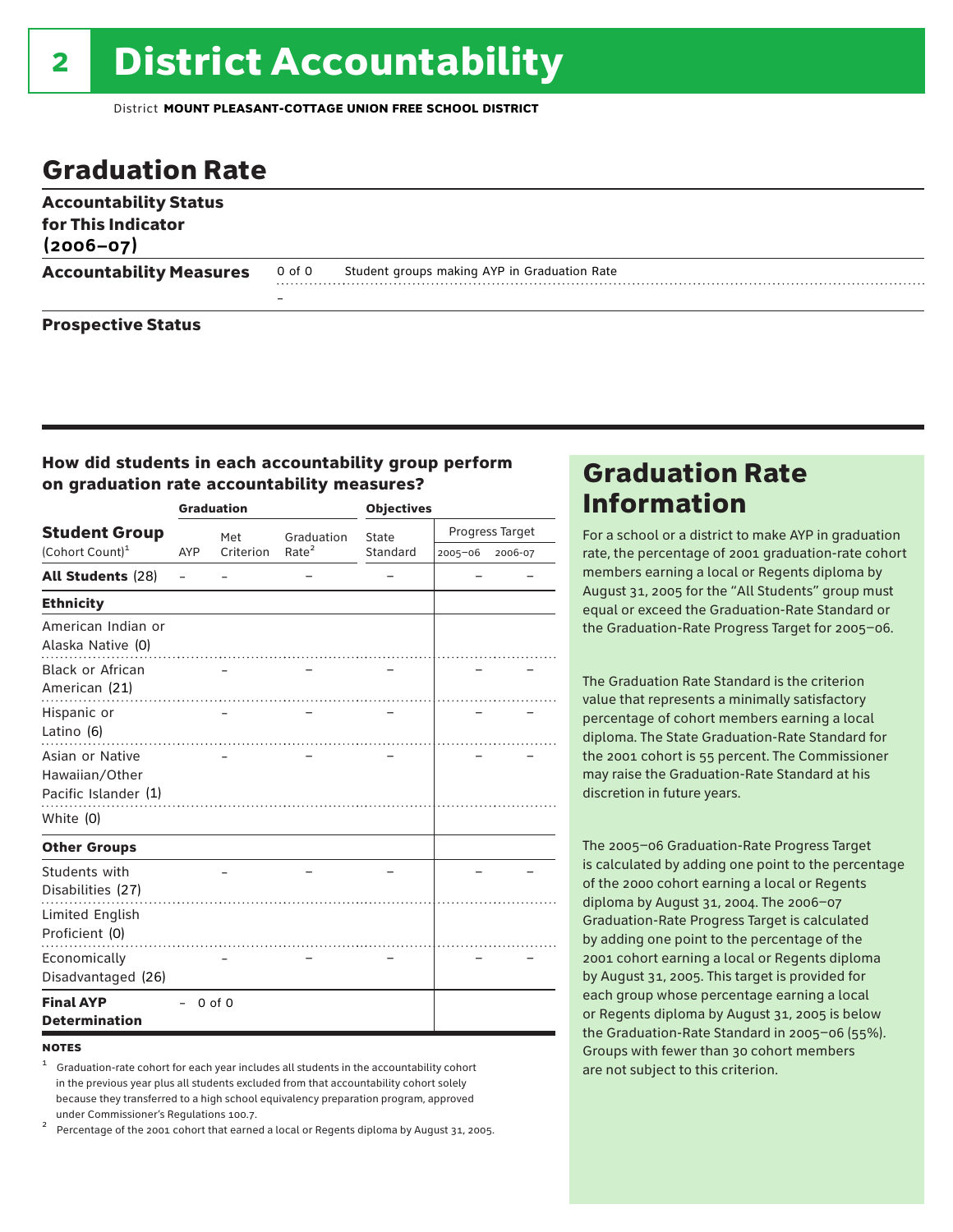## **3 School Accountability Status**

District **MOUNT PLEASANT-COTTAGE UNION FREE SCHOOL DISTRICT**

### 2006–07 Accountability Status of Schools in Your District

This section lists all schools in your district by 2006–07 accountability status.

| <b>Federal Title I Status</b>    | <b>New York State Status</b>         |
|----------------------------------|--------------------------------------|
| <b>Good Standing</b>             |                                      |
| 1 school identified 50% of total |                                      |
| EDENWALD SCHOOL                  |                                      |
|                                  | Requiring Academic Progress (Year 4) |
|                                  | 1 school identified 50% of total     |
|                                  | MOUNT PLEASANT COTTAGE SCHOOL        |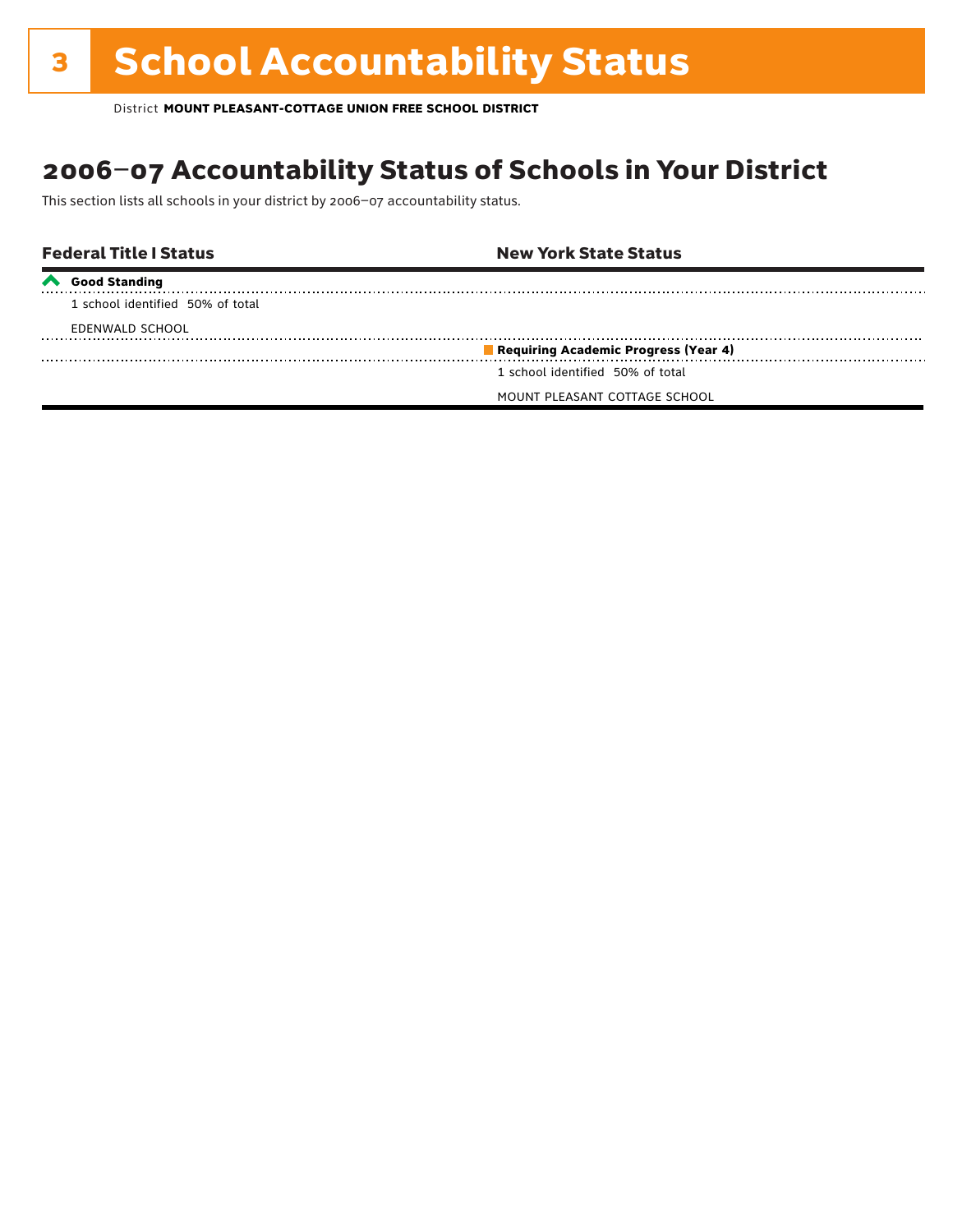### Summary of 2005–06 **District Performance**

Performance on the State assessments in English language arts, mathematics, and science at the elementary and middle levels is reported in terms of mean scores and the percentage of tested students scoring at or above Level 2, Level 3, and Level 4. Performance on the State assessments in ELA and mathematics at the secondary level is reported in terms of the percentage of students in a cohort scoring at these levels.

|                              | scored at or above Level 3              | Percentage of students that | Total<br>Tested |
|------------------------------|-----------------------------------------|-----------------------------|-----------------|
| <b>English Language Arts</b> | 0%                                      | 50%                         | 100%            |
| Grade 3                      |                                         |                             | 3               |
| Grade 4                      |                                         |                             | 4               |
| Grade 5                      | 18%                                     |                             | 11              |
| Grade 6                      | 0%                                      |                             | 11              |
| Grade 7                      | 5%                                      |                             | 19              |
| Grade 8                      | 13%                                     |                             | 30              |
| <b>Mathematics</b>           |                                         |                             |                 |
| Grade 3                      |                                         |                             | 4               |
| Grade 4                      | 0%                                      |                             | 5               |
| Grade 5                      | 17%                                     |                             | 12              |
| Grade 6                      | 0%                                      |                             | 13              |
| Grade 7                      | 0%                                      |                             | 18              |
| Grade 8                      | $3\%$ $\blacksquare$                    |                             | 33              |
| <b>Science</b>               |                                         |                             |                 |
| Grade 4                      | 20%                                     |                             | 5               |
| Grade 8                      | 9%                                      |                             | 34              |
|                              | scored at or above Level 3              | Percentage of students that | 2002<br>Cohort  |
|                              |                                         |                             |                 |
| <b>Secondary Level</b>       | 0%                                      | 50%                         | 100%            |
| English                      | 0%                                      |                             | 25              |
| Mathematics                  | 24%                                     |                             | 25              |
|                              | Percentage of students<br>who graduated |                             | 2002<br>Cohort  |
| <b>Graduation Rate</b>       | 0%                                      | 50%                         | 100%            |
| 2002 Cohort                  | 4%<br>H.                                |                             | 25              |

#### About the Performance Level Descriptors

#### Level 1: Not Meeting Learning Standards.

Student performance does not demonstrate an understanding of the content expected in the subject and grade level.

#### Level 2: Partially Meeting Learning Standards.

Student performance demonstrates a partial understanding of the content expected in the subject and grade level.

#### Level 3: Meeting Learning Standards.

Student performance demonstrates an understanding of the content expected in the subject and grade level.

#### Level 4: Meeting Learning Standards with Distinction.

Student performance demonstrates a thorough understanding of the content expected in the subject and grade level.

#### How are Need/Resource Capacity (N/RC) categories determined?

Districts are divided into high, average, and low need categories based on their ability to meet the special needs of their students with local resources. Districts in the high need category are subdivided into four categories based on enrollment size and, in some cases, number of students per square mile. More information about the categories can be found in the *Report to the Governor and the Legislature on the Educational Status of the State's Schools* at www.emsc.nysed.gov/irts.

In this section, this district's performance is compared with that of public schools statewide.

#### This District's N/RC Category:

#### **Average Need Districts**

This is a school district with average student needs in relation to district resource capacity.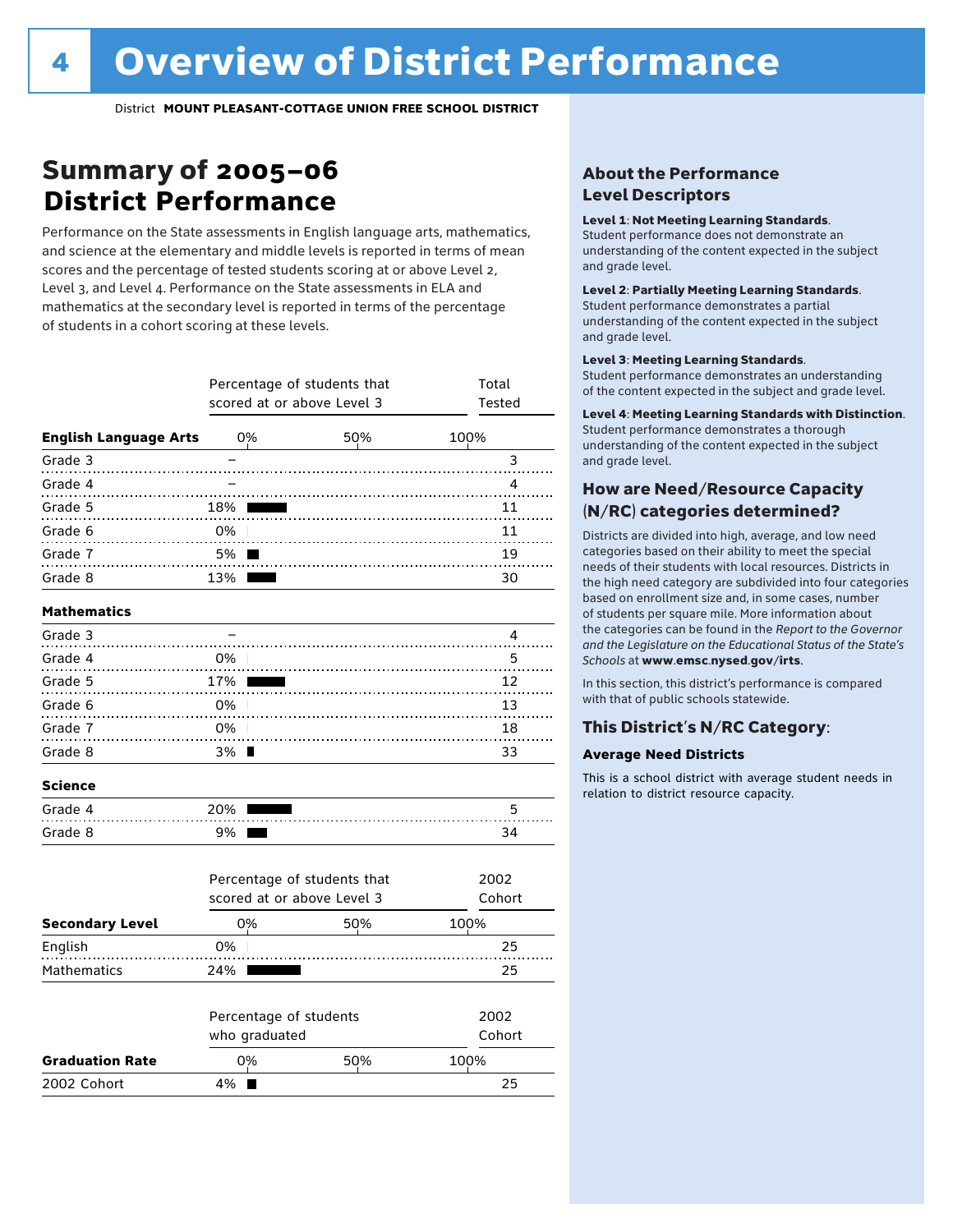### **This District's Results in Grade 3 English Language Arts**

|                                   |        | <b>This District</b> |                                 |              | <b>NY State Public</b> |                                     |                                 |   |
|-----------------------------------|--------|----------------------|---------------------------------|--------------|------------------------|-------------------------------------|---------------------------------|---|
|                                   |        |                      | Percentage scoring at level(s): |              |                        | Percentage scoring at level(s):     |                                 |   |
|                                   |        | $2 - 4$              | $3 - 4$                         | 4            | $2 - 4$                | $3 - 4$                             | 4                               |   |
| Mean Score: -                     | Range: | $616 - 780$          | 650-780                         | 730-780      |                        |                                     |                                 |   |
|                                   | 100%   |                      |                                 |              | 92%                    |                                     |                                 |   |
|                                   |        |                      |                                 |              |                        | 69%                                 |                                 |   |
|                                   |        |                      |                                 |              |                        |                                     |                                 |   |
|                                   |        |                      |                                 |              |                        |                                     |                                 |   |
|                                   |        |                      |                                 |              |                        |                                     | 7%                              |   |
| Number of Students:               |        |                      |                                 |              |                        |                                     |                                 |   |
| <b>Results by</b>                 |        | 2005-06 School Year  |                                 |              |                        | 2004-05 School Year                 |                                 |   |
|                                   |        | Total                | Percentage scoring at level(s): |              | Total                  |                                     | Percentage scoring at level(s): |   |
| <b>Student Group</b>              |        | Tested               | $2 - 4$                         | $3 - 4$<br>4 | Tested                 | $2 - 4$                             | $3 - 4$                         | 4 |
| <b>All Students</b>               |        | 3                    |                                 |              |                        |                                     |                                 |   |
| Female                            |        |                      |                                 |              |                        |                                     |                                 |   |
| Male                              |        | 3                    |                                 |              |                        |                                     |                                 |   |
| American Indian or Alaska Native  |        |                      |                                 |              |                        |                                     |                                 |   |
| Black or African American         |        |                      |                                 |              |                        |                                     |                                 |   |
| Hispanic or Latino                |        | $\mathbf{1}$         |                                 |              |                        |                                     |                                 |   |
| Asian or Native Hawaiian/Other    |        |                      |                                 |              |                        |                                     |                                 |   |
| Pacific Islander                  |        |                      |                                 |              |                        |                                     |                                 | H |
| White                             |        |                      |                                 |              |                        | This test was not given in 2004-05. |                                 | Н |
| Small Group Totals                |        | 3                    |                                 |              |                        |                                     |                                 |   |
| <b>General-Education Students</b> |        | $\overline{3}$       |                                 |              |                        |                                     |                                 |   |
| <b>Students with Disabilities</b> |        |                      |                                 |              |                        |                                     |                                 |   |
| English Proficient                |        | 3                    |                                 |              |                        |                                     |                                 |   |
| Limited English Proficient        |        |                      |                                 |              |                        |                                     |                                 |   |
| Economically Disadvantaged        |        |                      |                                 |              |                        |                                     |                                 |   |
| Not Disadvantaged                 |        | 3                    |                                 |              |                        |                                     |                                 |   |
| Migrant                           |        |                      |                                 |              |                        |                                     |                                 |   |
| Not Migrant                       |        | 3                    |                                 |              |                        |                                     |                                 |   |
| UATER                             |        |                      |                                 |              |                        |                                     |                                 |   |

**NOTES** 

The – symbol indicates that data for a group of students has been suppressed. If a group has fewer than five students, data for that group and the next smallest group(s) are suppressed to protect the privacy of individual students.

| <b>Other</b>                                                                                         | 2005-06 School Year |         |                                        |   | 2004-05 School Year |                                        |         |     |
|------------------------------------------------------------------------------------------------------|---------------------|---------|----------------------------------------|---|---------------------|----------------------------------------|---------|-----|
| <b>Assessments</b>                                                                                   | Total<br>Tested     | $2 - 4$ | Number scoring at level(s):<br>$3 - 4$ | 4 | Total<br>Tested     | Number scoring at level(s):<br>$2 - 4$ | $3 - 4$ | 4   |
| New York State Alternate Assessment<br>(NYSAA): Grade 3 Equivalent                                   |                     |         |                                        |   |                     | This test was not given in 2004-05.    |         |     |
| New York State English as a Second<br>Language Achievement Test (NYSESLAT) <sup>+</sup> :<br>Grade 3 |                     |         |                                        |   | N/A                 | N/A                                    | N/A     | N/A |

† Results in this report are shown for students who took the NYSESLAT in lieu of the New York State Testing Program assessment for accountability purposes.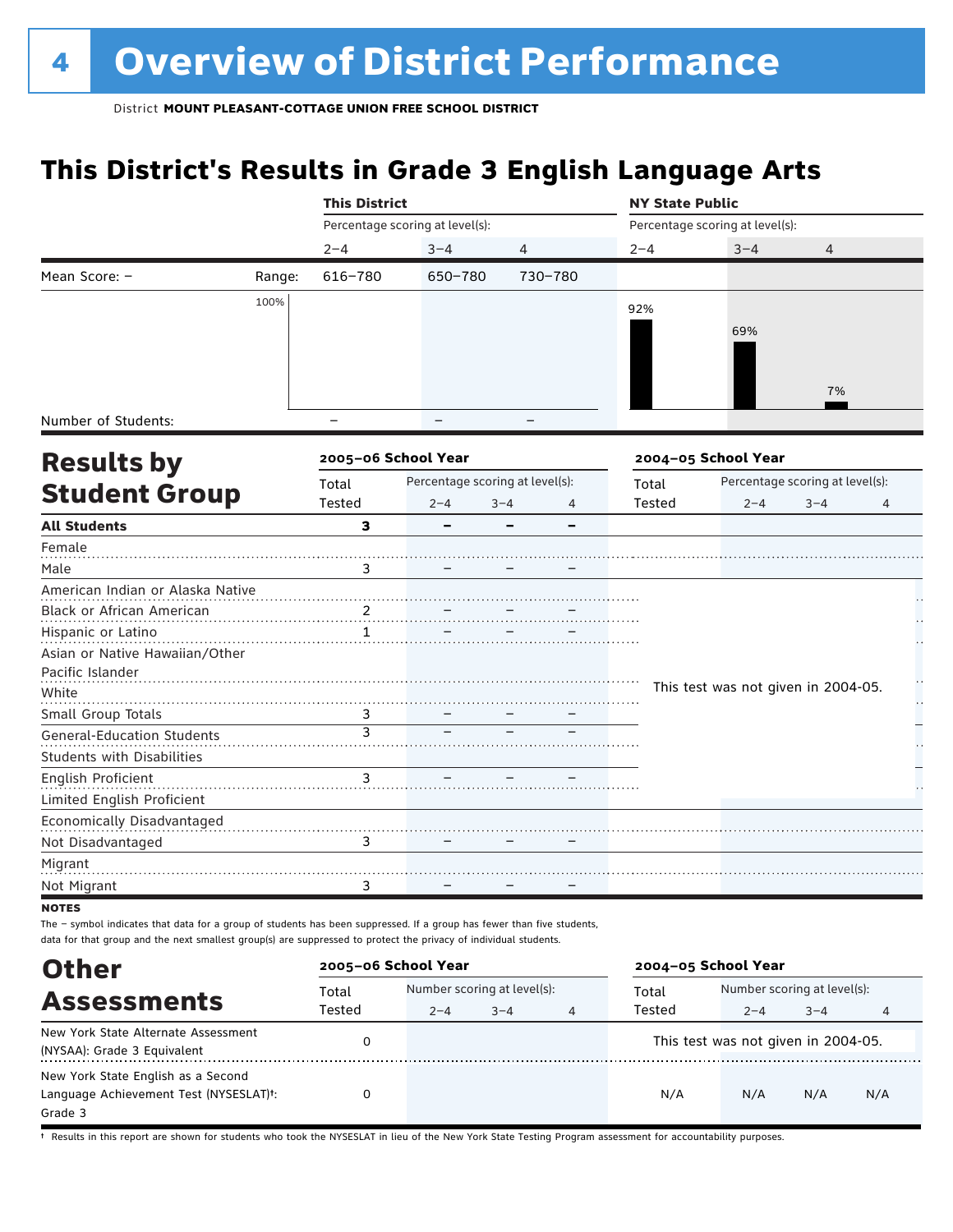### **This District's Results in Grade 3 Mathematics**

|                                   |        | <b>This District</b> |                                 |                               | <b>NY State Public</b> |                                     |                                 |    |
|-----------------------------------|--------|----------------------|---------------------------------|-------------------------------|------------------------|-------------------------------------|---------------------------------|----|
|                                   |        |                      | Percentage scoring at level(s): |                               |                        | Percentage scoring at level(s):     |                                 |    |
|                                   |        | $2 - 4$              | $3 - 4$                         | 4                             | $2 - 4$                | $3 - 4$                             | 4                               |    |
| Mean Score: -                     | Range: | 624-770              | 650-770                         | 703-770                       |                        |                                     |                                 |    |
|                                   | 100%   |                      |                                 |                               | 94%                    |                                     |                                 |    |
|                                   |        |                      |                                 |                               |                        | 81%                                 |                                 |    |
|                                   |        |                      |                                 |                               |                        |                                     |                                 |    |
|                                   |        |                      |                                 |                               |                        |                                     | 25%                             |    |
|                                   |        |                      |                                 |                               |                        |                                     |                                 |    |
| Number of Students:               |        |                      |                                 |                               |                        |                                     |                                 |    |
| <b>Results by</b>                 |        | 2005-06 School Year  |                                 |                               |                        | 2004-05 School Year                 |                                 |    |
|                                   |        | Total                | Percentage scoring at level(s): |                               | Total                  |                                     | Percentage scoring at level(s): |    |
| <b>Student Group</b>              |        | Tested               | $2 - 4$                         | $3 - 4$<br>4                  | Tested                 | $2 - 4$                             | $3 - 4$                         | 4  |
| <b>All Students</b>               |        | 4                    | -                               | $\overline{\phantom{0}}$<br>- |                        |                                     |                                 |    |
| Female                            |        |                      |                                 |                               |                        |                                     |                                 |    |
| Male                              |        | 4                    |                                 |                               |                        |                                     |                                 |    |
| American Indian or Alaska Native  |        |                      |                                 |                               |                        |                                     |                                 |    |
| Black or African American         |        | $\overline{.}^2$ .   |                                 |                               |                        |                                     |                                 |    |
| Hispanic or Latino                |        | 2                    |                                 |                               |                        |                                     |                                 |    |
| Asian or Native Hawaiian/Other    |        |                      |                                 |                               |                        |                                     |                                 |    |
| Pacific Islander                  |        |                      |                                 |                               |                        |                                     |                                 | H  |
| White                             |        |                      |                                 |                               |                        | This test was not given in 2004-05. |                                 | ŗ, |
| Small Group Totals                |        | 4                    |                                 |                               |                        |                                     |                                 |    |
| <b>General-Education Students</b> |        | 4                    |                                 |                               |                        |                                     |                                 |    |
| <b>Students with Disabilities</b> |        |                      |                                 |                               |                        |                                     |                                 |    |
| English Proficient                |        | 4                    |                                 |                               |                        |                                     |                                 |    |
| Limited English Proficient        |        |                      |                                 |                               |                        |                                     |                                 |    |
| Economically Disadvantaged        |        |                      |                                 |                               |                        |                                     |                                 |    |
| Not Disadvantaged                 |        | 4                    |                                 |                               |                        |                                     |                                 |    |
| Migrant                           |        |                      |                                 |                               |                        |                                     |                                 |    |
| Not Migrant                       |        | 4                    |                                 |                               |                        |                                     |                                 |    |
| <b>NOTES</b>                      |        |                      |                                 |                               |                        |                                     |                                 |    |

| <b>Other</b>                                                       | 2005-06 School Year |         |                                        | 2004-05 School Year |                                        |         |   |  |
|--------------------------------------------------------------------|---------------------|---------|----------------------------------------|---------------------|----------------------------------------|---------|---|--|
| <b>Assessments</b>                                                 | Total<br>Tested     | $2 - 4$ | Number scoring at level(s):<br>$3 - 4$ | Total<br>Tested     | Number scoring at level(s):<br>$2 - 4$ | $3 - 4$ | 4 |  |
| New York State Alternate Assessment<br>(NYSAA): Grade 3 Equivalent |                     |         |                                        |                     | This test was not given in 2004-05.    |         |   |  |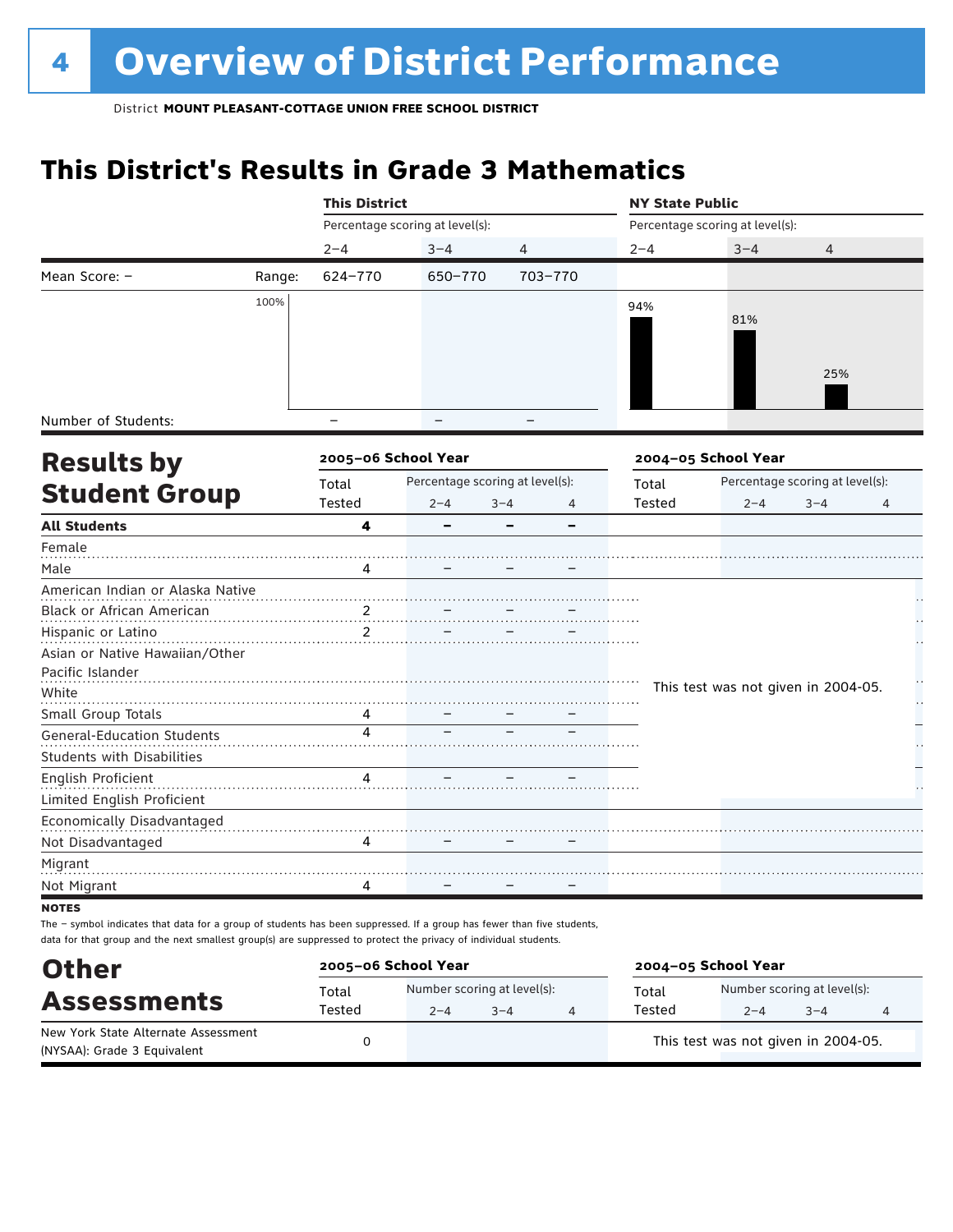### **This District's Results in Grade 4 English Language Arts**

|                                   |        | <b>This District</b> |                                 |                |         | <b>NY State Public</b> |                                                                             |                                 |               |
|-----------------------------------|--------|----------------------|---------------------------------|----------------|---------|------------------------|-----------------------------------------------------------------------------|---------------------------------|---------------|
|                                   |        |                      | Percentage scoring at level(s): |                |         |                        | Percentage scoring at level(s):                                             |                                 |               |
|                                   |        | $2 - 4$              | $3 - 4$                         | $\overline{4}$ |         | $2 - 4$                | $3 - 4$                                                                     | 4                               |               |
| Mean Score: -                     | Range: | $612 - 775$          | 650-775                         |                | 716-775 |                        |                                                                             |                                 |               |
|                                   | 100%   |                      |                                 |                |         |                        |                                                                             |                                 |               |
|                                   |        |                      |                                 |                |         | 91%                    | 69%                                                                         |                                 |               |
|                                   |        |                      |                                 |                |         |                        |                                                                             |                                 |               |
|                                   |        |                      |                                 |                |         |                        |                                                                             |                                 |               |
|                                   |        |                      |                                 |                |         |                        |                                                                             | 9%                              |               |
|                                   |        |                      |                                 |                |         |                        |                                                                             |                                 |               |
| Number of Students:               |        |                      |                                 |                |         |                        |                                                                             |                                 |               |
| <b>Results by</b>                 |        | 2005-06 School Year  |                                 |                |         |                        | 2004-05 School Year                                                         |                                 |               |
|                                   |        | Total                | Percentage scoring at level(s): |                |         | Total                  |                                                                             | Percentage scoring at level(s): |               |
| <b>Student Group</b>              |        | Tested               | $2 - 4$                         | $3 - 4$        | 4       | Tested                 | $2 - 4$                                                                     | $3 - 4$                         | 4             |
| <b>All Students</b>               |        | 4                    |                                 |                |         |                        |                                                                             |                                 |               |
| Female                            |        |                      |                                 |                |         |                        |                                                                             |                                 |               |
| Male                              |        | 4                    |                                 |                |         |                        |                                                                             |                                 |               |
| American Indian or Alaska Native  |        |                      |                                 |                |         |                        |                                                                             |                                 |               |
| Black or African American         |        | $\frac{3}{2}$        |                                 |                |         |                        |                                                                             |                                 |               |
| Hispanic or Latino                |        | 1                    |                                 |                |         |                        | New assessments for elementary-                                             |                                 | L,            |
| Asian or Native Hawaiian/Other    |        |                      |                                 |                |         |                        | and middle-level English language                                           |                                 |               |
| Pacific Islander                  |        |                      |                                 |                |         |                        | arts and mathematics were                                                   |                                 |               |
| White                             |        |                      |                                 |                |         |                        | administered in 2006. Results from                                          |                                 | $\frac{1}{2}$ |
| Small Group Totals                |        | 4                    |                                 |                |         |                        | these assessments cannot be directly<br>compared to results from previously |                                 | Ē             |
| <b>General-Education Students</b> |        | 4                    |                                 |                |         |                        | administered assessments.                                                   |                                 | ŗ,            |
| Students with Disabilities        |        |                      |                                 |                |         |                        |                                                                             |                                 |               |
| English Proficient                |        | 4                    |                                 |                |         |                        |                                                                             |                                 |               |
| Limited English Proficient        |        |                      |                                 |                |         |                        |                                                                             |                                 |               |
| Economically Disadvantaged        |        |                      |                                 |                |         |                        |                                                                             |                                 |               |
| Not Disadvantaged                 |        | 4                    |                                 |                |         |                        |                                                                             |                                 |               |
| Migrant                           |        |                      |                                 |                |         |                        |                                                                             |                                 |               |
| Not Migrant                       |        | 4                    |                                 |                |         |                        |                                                                             |                                 |               |
|                                   |        |                      |                                 |                |         |                        |                                                                             |                                 |               |

**NOTES** 

The – symbol indicates that data for a group of students has been suppressed. If a group has fewer than five students, data for that group and the next smallest group(s) are suppressed to protect the privacy of individual students.

| <b>Other</b>                                                                                         | 2005-06 School Year |         |                                        |   | 2004-05 School Year |         |                                        |  |
|------------------------------------------------------------------------------------------------------|---------------------|---------|----------------------------------------|---|---------------------|---------|----------------------------------------|--|
| <b>Assessments</b>                                                                                   | Total<br>Tested     | $2 - 4$ | Number scoring at level(s):<br>$3 - 4$ | 4 | Total<br>Tested     | $2 - 4$ | Number scoring at level(s):<br>$3 - 4$ |  |
| New York State Alternate Assessment<br>(NYSAA): Grade 4 Equivalent                                   |                     |         |                                        |   | 0                   |         |                                        |  |
| New York State English as a Second<br>Language Achievement Test (NYSESLAT) <sup>+</sup> :<br>Grade 4 |                     |         |                                        |   |                     |         |                                        |  |

† Results in this report are shown for students who took the NYSESLAT in lieu of the New York State Testing Program assessment for accountability purposes.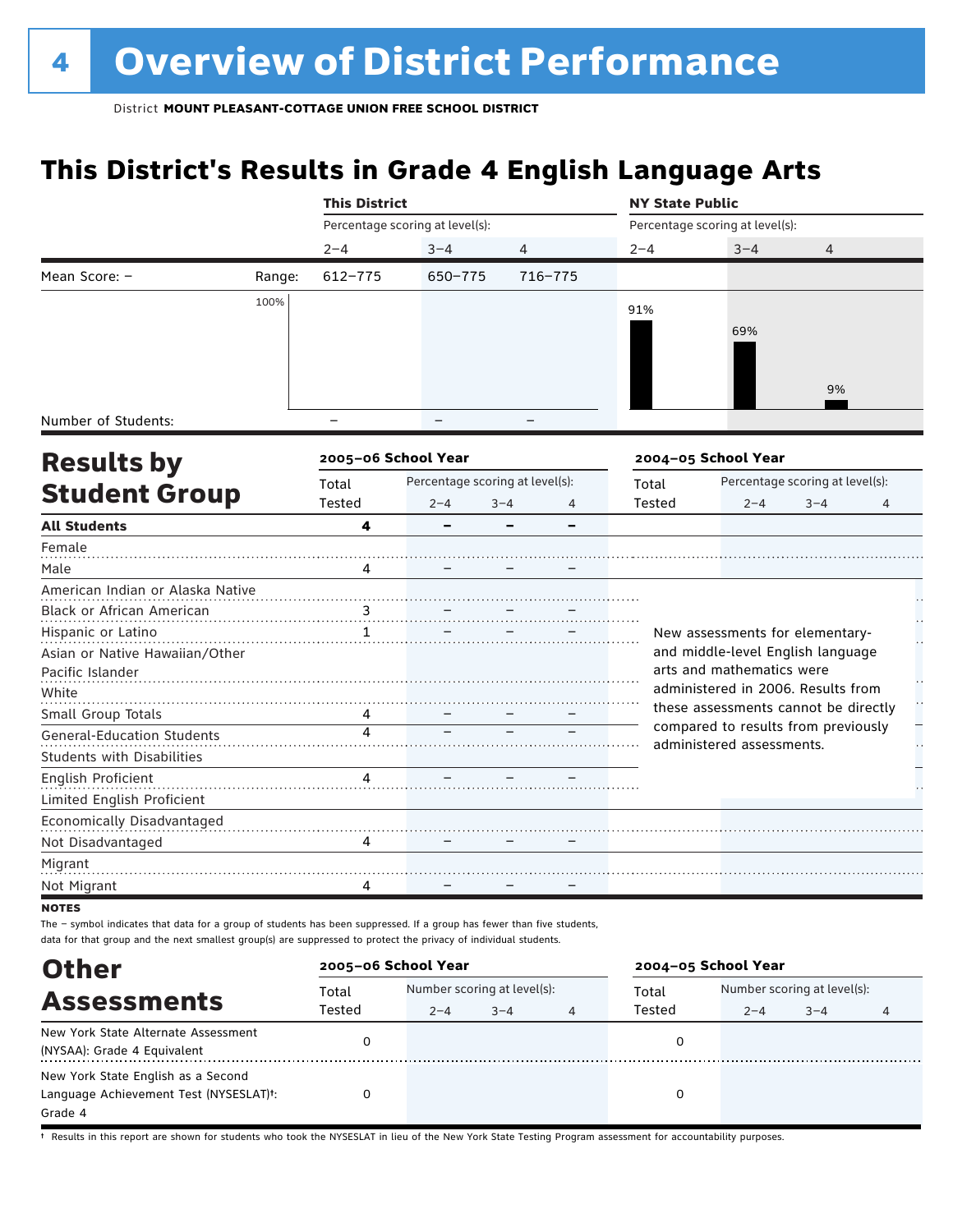### **This District's Results in Grade 4 Mathematics**

|                                   |        | <b>This District</b> |                                 |          |         | <b>NY State Public</b>            |                                                                             |                                 |              |  |
|-----------------------------------|--------|----------------------|---------------------------------|----------|---------|-----------------------------------|-----------------------------------------------------------------------------|---------------------------------|--------------|--|
|                                   |        |                      | Percentage scoring at level(s): |          |         |                                   | Percentage scoring at level(s):                                             |                                 |              |  |
|                                   |        | $2 - 4$              | $3 - 4$                         | 4        |         | $2 - 4$                           | $3 - 4$                                                                     | 4                               |              |  |
| Mean Score: 589                   | Range: | 622-800              | 650-800                         |          | 702-800 |                                   |                                                                             |                                 |              |  |
|                                   | 100%   |                      |                                 |          |         | 93%                               |                                                                             |                                 |              |  |
|                                   |        |                      |                                 |          |         |                                   | 78%                                                                         |                                 |              |  |
|                                   |        |                      |                                 |          |         |                                   |                                                                             |                                 |              |  |
|                                   |        | 20%                  |                                 |          |         |                                   |                                                                             | 26%                             |              |  |
|                                   |        |                      | 0%                              | 0%       |         |                                   |                                                                             |                                 |              |  |
| Number of Students:               |        | 1                    | $\Omega$                        | $\Omega$ |         |                                   |                                                                             |                                 |              |  |
| <b>Results by</b>                 |        | 2005-06 School Year  |                                 |          |         |                                   | 2004-05 School Year                                                         |                                 |              |  |
|                                   |        | Total                | Percentage scoring at level(s): |          |         | Total                             |                                                                             | Percentage scoring at level(s): |              |  |
| <b>Student Group</b>              |        | Tested               | $2 - 4$                         | $3 - 4$  | 4       | Tested                            | $2 - 4$                                                                     | $3 - 4$                         | 4            |  |
| <b>All Students</b>               |        | 5                    | 20%                             | 0%       | 0%      |                                   |                                                                             |                                 |              |  |
| Female                            |        | $\mathbf{1}$         |                                 |          |         |                                   |                                                                             |                                 |              |  |
| Male                              |        | 4                    |                                 |          |         |                                   |                                                                             |                                 |              |  |
| American Indian or Alaska Native  |        |                      |                                 |          |         |                                   |                                                                             |                                 |              |  |
| Black or African American         |        | 4                    |                                 |          |         |                                   |                                                                             |                                 |              |  |
| Hispanic or Latino                |        | 1                    |                                 |          |         |                                   | New assessments for elementary-                                             |                                 | $\mathbf{L}$ |  |
| Asian or Native Hawaiian/Other    |        |                      |                                 |          |         | and middle-level English language |                                                                             |                                 |              |  |
| Pacific Islander                  |        |                      |                                 |          |         |                                   | arts and mathematics were                                                   |                                 |              |  |
| White                             |        |                      |                                 |          |         |                                   | administered in 2006. Results from                                          |                                 | n<br>H       |  |
| Small Group Totals                |        | 5                    | 20%                             | 0%       | 0%      |                                   | these assessments cannot be directly<br>compared to results from previously |                                 |              |  |
| <b>General-Education Students</b> |        | 5                    | 20%                             | 0%       | 0%      |                                   | administered assessments.                                                   |                                 | . .          |  |
| <b>Students with Disabilities</b> |        |                      |                                 |          |         |                                   |                                                                             |                                 |              |  |
| <b>English Proficient</b>         |        | 5                    | 20%                             | 0%       | 0%      |                                   |                                                                             |                                 |              |  |
| Limited English Proficient        |        |                      |                                 |          |         |                                   |                                                                             |                                 |              |  |
| Economically Disadvantaged        |        |                      |                                 |          |         |                                   |                                                                             |                                 |              |  |
| Not Disadvantaged                 |        | 5                    | 20%                             | 0%       | 0%      |                                   |                                                                             |                                 |              |  |
| Migrant                           |        |                      |                                 |          |         |                                   |                                                                             |                                 |              |  |
| Not Migrant                       |        | 5                    | 20%                             | 0%       | 0%      |                                   |                                                                             |                                 |              |  |
| <b>NOTES</b>                      |        |                      |                                 |          |         |                                   |                                                                             |                                 |              |  |

| <b>Other</b>                                                       | 2005-06 School Year |         |                                        | 2004-05 School Year |                                        |         |  |  |
|--------------------------------------------------------------------|---------------------|---------|----------------------------------------|---------------------|----------------------------------------|---------|--|--|
| <b>Assessments</b>                                                 | Total<br>Tested     | $2 - 4$ | Number scoring at level(s):<br>$3 - 4$ | Total<br>Tested     | Number scoring at level(s):<br>$2 - 4$ | $3 - 4$ |  |  |
| New York State Alternate Assessment<br>(NYSAA): Grade 4 Equivalent |                     |         |                                        |                     |                                        |         |  |  |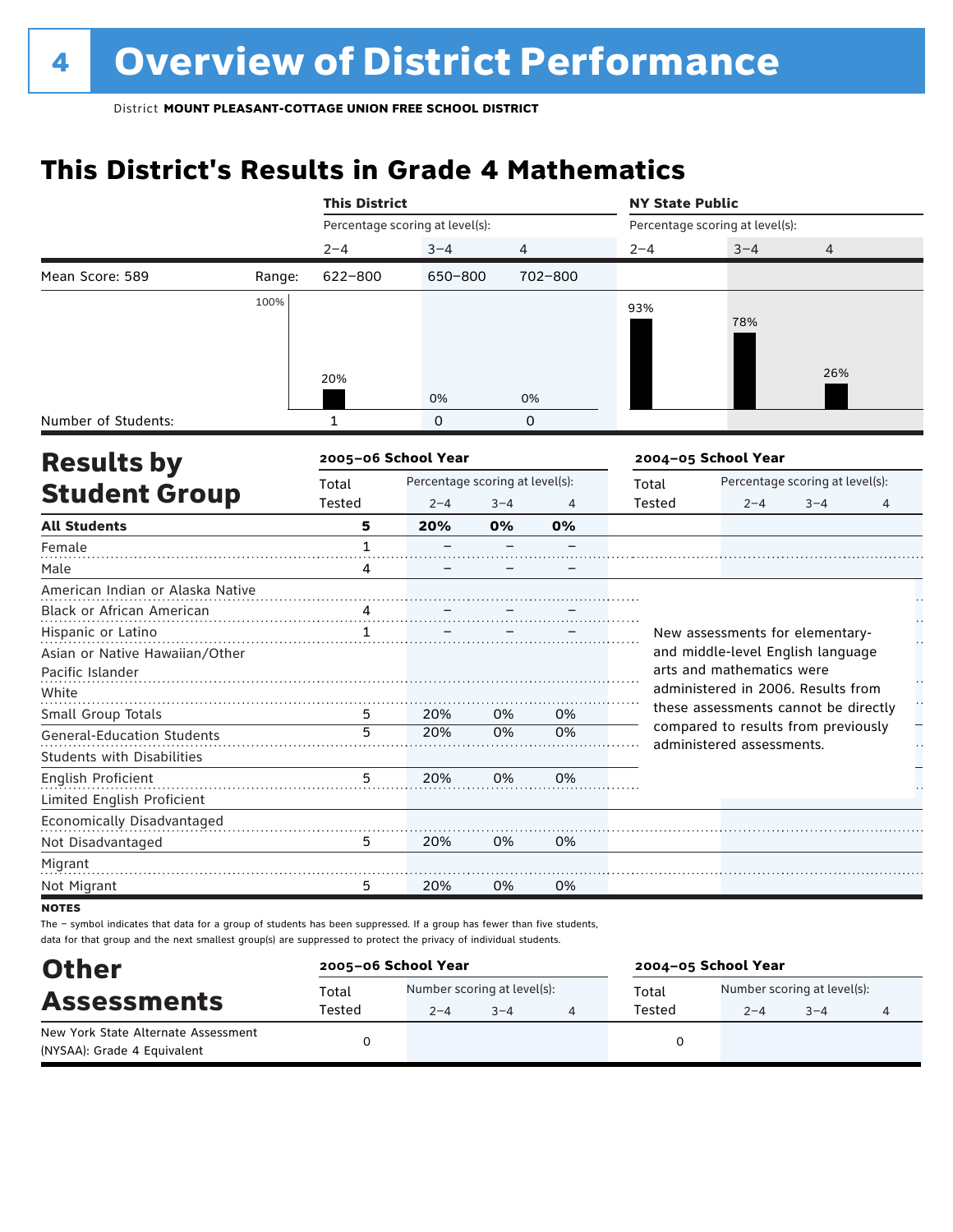### **This District's Results in Grade 4 Science**

|                                                    |        | <b>This District</b>            |            |                                 |             | <b>NY State Public</b>          |         |                                 |                |
|----------------------------------------------------|--------|---------------------------------|------------|---------------------------------|-------------|---------------------------------|---------|---------------------------------|----------------|
|                                                    |        | Percentage scoring at level(s): |            |                                 |             | Percentage scoring at level(s): |         |                                 |                |
|                                                    |        | $2 - 4$                         | $3 - 4$    | 4                               |             | $2 - 4$                         | $3 - 4$ | 4                               |                |
| Mean Score: 56                                     | Range: | $45 - 100$                      | $65 - 100$ |                                 | $85 - 100$  |                                 |         |                                 |                |
| 2005-06                                            | 100%   | 78%<br>60%                      | 20%        |                                 |             | 97% 95%                         | 86% 80% |                                 | 49% 42%        |
| $2004 - 05$                                        |        |                                 |            | 11%                             | 0%<br>0%    |                                 |         |                                 |                |
| Number of Students:                                |        | 3<br>$\overline{1}$             | 1          | $\mathsf 0$<br>$\mathbf{1}$     | $\mathbf 0$ |                                 |         |                                 |                |
| <b>Results by</b>                                  |        | 2005-06 School Year             |            |                                 |             | 2004-05 School Year             |         |                                 |                |
|                                                    |        | Total                           |            | Percentage scoring at level(s): |             | Total                           |         | Percentage scoring at level(s): |                |
| <b>Student Group</b>                               |        | Tested                          | $2 - 4$    | $3 - 4$                         | 4           | Tested                          | $2 - 4$ | $3 - 4$                         | $\overline{4}$ |
| <b>All Students</b>                                |        | 5                               | 60%        | 20%                             | 0%          | 9                               | 78%     | 11%                             | 0%             |
| Female                                             |        | $\mathbf{1}$                    |            |                                 |             |                                 |         |                                 |                |
| Male                                               |        | 4                               |            |                                 |             | 9                               | 78%     | 11%                             | 0%             |
| American Indian or Alaska Native                   |        |                                 |            |                                 |             |                                 |         |                                 |                |
| Black or African American                          |        | 4                               |            |                                 |             | 3                               |         |                                 |                |
| Hispanic or Latino                                 |        | 1                               |            |                                 |             | 6                               |         |                                 |                |
| Asian or Native Hawaiian/Other<br>Pacific Islander |        |                                 |            |                                 |             |                                 |         |                                 |                |
| White                                              |        |                                 |            |                                 |             |                                 |         |                                 |                |
| Small Group Totals                                 |        | 5                               | 60%        | 20%                             | 0%          | 9                               | 78%     | 11%                             | 0%             |
| <b>General-Education Students</b>                  |        | 5                               | 60%        | 20%                             | 0%          |                                 |         |                                 |                |
| <b>Students with Disabilities</b>                  |        |                                 |            |                                 |             | 9                               | 78%     | 11%                             | 0%             |
| <b>English Proficient</b>                          |        | 5                               | 60%        | 20%                             | 0%          | 9                               | 78%     | 11%                             | 0%             |
| Limited English Proficient                         |        |                                 |            |                                 |             |                                 |         |                                 |                |
| Economically Disadvantaged                         |        |                                 |            |                                 |             | 9                               | 78%     | 11%                             | 0%             |
| Not Disadvantaged                                  |        | 5                               | 60%        | 20%                             | 0%          |                                 |         |                                 |                |
| Migrant                                            |        |                                 |            |                                 |             |                                 |         |                                 |                |
| Not Migrant                                        |        | 5                               | 60%        | 20%                             | 0%          | 9                               | 78%     | 11%                             | 0%             |
| <b>NOTES</b>                                       |        |                                 |            |                                 |             |                                 |         |                                 |                |

| <b>Other</b>                                                       | 2005-06 School Year |         |                                        | 2004-05 School Year |                                        |         |  |  |
|--------------------------------------------------------------------|---------------------|---------|----------------------------------------|---------------------|----------------------------------------|---------|--|--|
| <b>Assessments</b>                                                 | Total<br>Tested     | $2 - 4$ | Number scoring at level(s):<br>$3 - 4$ | Total<br>Tested     | Number scoring at level(s):<br>$2 - 4$ | $3 - 4$ |  |  |
| New York State Alternate Assessment<br>(NYSAA): Grade 4 Equivalent |                     |         |                                        |                     |                                        |         |  |  |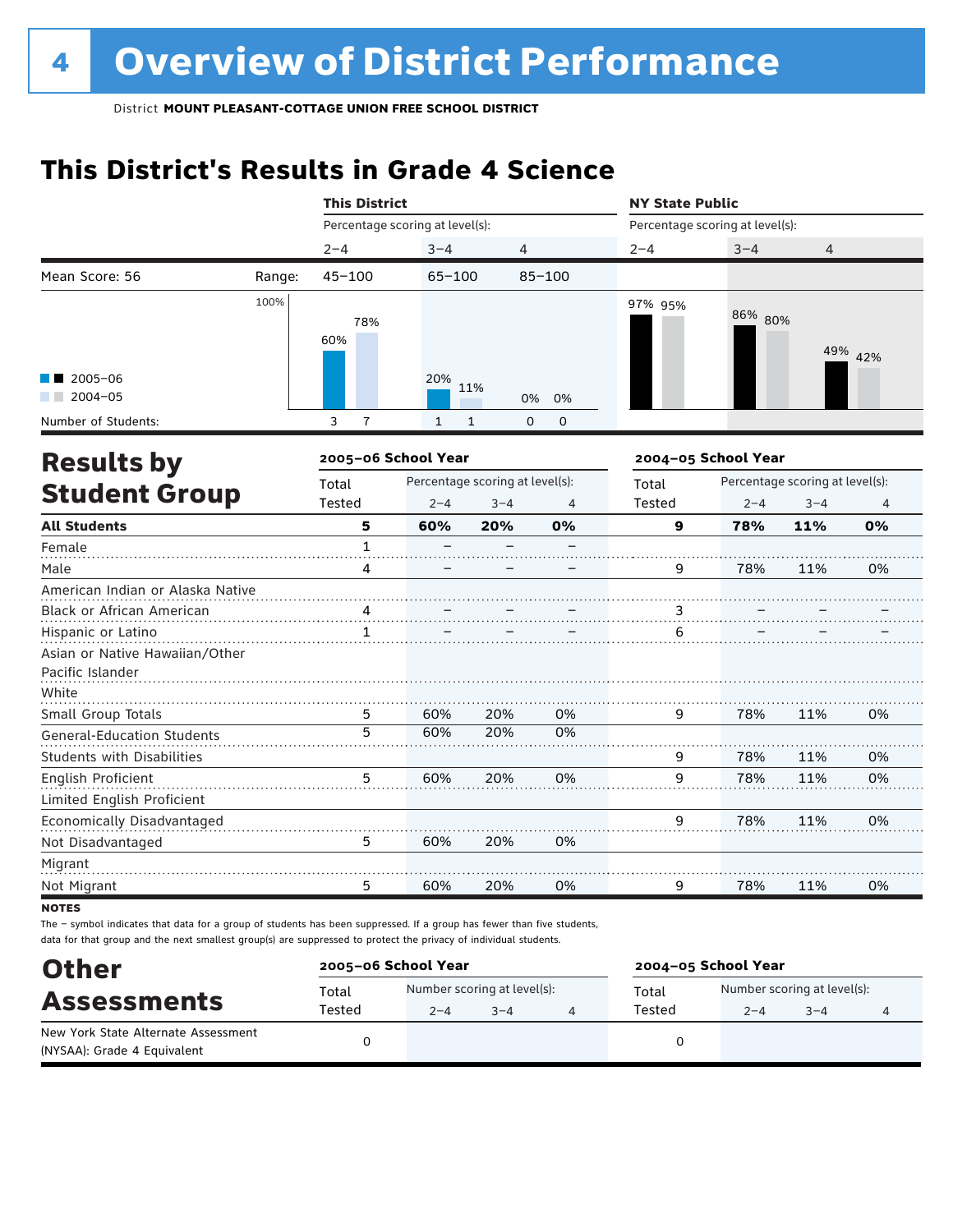### **This District's Results in Grade 5 English Language Arts**

|                                   |        | <b>This District</b>            |                                 |         |             | <b>NY State Public</b> |                                     |                                 |                      |
|-----------------------------------|--------|---------------------------------|---------------------------------|---------|-------------|------------------------|-------------------------------------|---------------------------------|----------------------|
|                                   |        | Percentage scoring at level(s): |                                 |         |             |                        | Percentage scoring at level(s):     |                                 |                      |
|                                   |        | $2 - 4$                         | $3 - 4$                         | 4       |             | $2 - 4$                | $3 - 4$                             | $\overline{4}$                  |                      |
| Mean Score: 616                   | Range: | 608-795                         | 650-795                         |         | $711 - 795$ |                        |                                     |                                 |                      |
|                                   | 100%   |                                 |                                 |         |             | 94%                    |                                     |                                 |                      |
|                                   |        | 73%                             |                                 |         |             |                        |                                     |                                 |                      |
|                                   |        |                                 |                                 |         |             |                        | 67%                                 |                                 |                      |
|                                   |        |                                 |                                 |         |             |                        |                                     |                                 |                      |
|                                   |        |                                 | 18%                             |         | 0%          |                        |                                     | 12%                             |                      |
|                                   |        |                                 |                                 |         |             |                        |                                     |                                 |                      |
| Number of Students:               |        | 8                               | $\overline{2}$                  |         | $\Omega$    |                        |                                     |                                 |                      |
| <b>Results by</b>                 |        | 2005-06 School Year             |                                 |         |             |                        | 2004-05 School Year                 |                                 |                      |
|                                   |        | Total                           | Percentage scoring at level(s): |         |             | Total                  |                                     | Percentage scoring at level(s): |                      |
| <b>Student Group</b>              |        | Tested                          | $2 - 4$                         | $3 - 4$ | 4           | Tested                 | $2 - 4$                             | $3 - 4$                         | 4                    |
| <b>All Students</b>               |        | 11                              | 73%                             | 18%     | 0%          |                        |                                     |                                 |                      |
| Female                            |        |                                 |                                 |         |             |                        |                                     |                                 |                      |
| Male                              |        | 11                              | 73%                             | 18%     | 0%          |                        |                                     |                                 |                      |
| American Indian or Alaska Native  |        |                                 |                                 |         |             |                        |                                     |                                 |                      |
| Black or African American         |        | 6                               | 83%                             | 17%     | 0%          |                        |                                     |                                 |                      |
| Hispanic or Latino                |        | 5                               | 60%                             | 20%     | 0%          |                        |                                     |                                 |                      |
| Asian or Native Hawaiian/Other    |        |                                 |                                 |         |             |                        |                                     |                                 |                      |
| Pacific Islander                  |        |                                 |                                 |         |             |                        |                                     |                                 | $\ddot{\phantom{1}}$ |
| White                             |        |                                 |                                 |         |             |                        | This test was not given in 2004-05. |                                 | ł,                   |
| Small Group Totals                |        |                                 |                                 |         |             |                        |                                     |                                 |                      |
| <b>General-Education Students</b> |        | 11                              | 73%                             | 18%     | 0%          |                        |                                     |                                 |                      |
| <b>Students with Disabilities</b> |        |                                 |                                 |         |             |                        |                                     |                                 |                      |
| English Proficient                |        | 11                              | 73%                             | 18%     | 0%          |                        |                                     |                                 |                      |
| Limited English Proficient        |        |                                 |                                 |         |             |                        |                                     |                                 |                      |
| Economically Disadvantaged        |        |                                 |                                 |         |             |                        |                                     |                                 |                      |
| Not Disadvantaged                 |        | 11                              | 73%                             | 18%     | 0%          |                        |                                     |                                 |                      |
| Migrant                           |        |                                 |                                 |         |             |                        |                                     |                                 |                      |
| Not Migrant                       |        | 11                              | 73%                             | 18%     | 0%          |                        |                                     |                                 |                      |
| <b>NOTES</b>                      |        |                                 |                                 |         |             |                        |                                     |                                 |                      |

The – symbol indicates that data for a group of students has been suppressed. If a group has fewer than five students, data for that group and the next smallest group(s) are suppressed to protect the privacy of individual students.

| <b>Other</b>                                                                            | 2005-06 School Year |                                                        |  |  | 2004-05 School Year |                                        |         |     |
|-----------------------------------------------------------------------------------------|---------------------|--------------------------------------------------------|--|--|---------------------|----------------------------------------|---------|-----|
| <b>Assessments</b>                                                                      | Total<br>Tested     | Number scoring at level(s):<br>$2 - 4$<br>$3 - 4$<br>4 |  |  | Total<br>Tested     | Number scoring at level(s):<br>$2 - 4$ | $3 - 4$ | 4   |
| New York State Alternate Assessment<br>(NYSAA): Grade 5 Equivalent                      | 0                   |                                                        |  |  |                     | This test was not given in 2004-05.    |         |     |
| New York State English as a Second<br>Language Achievement Test (NYSESLAT)t:<br>Grade 5 |                     |                                                        |  |  | N/A                 | N/A                                    | N/A     | N/A |

† Results in this report are shown for students who took the NYSESLAT in lieu of the New York State Testing Program assessment for accountability purposes.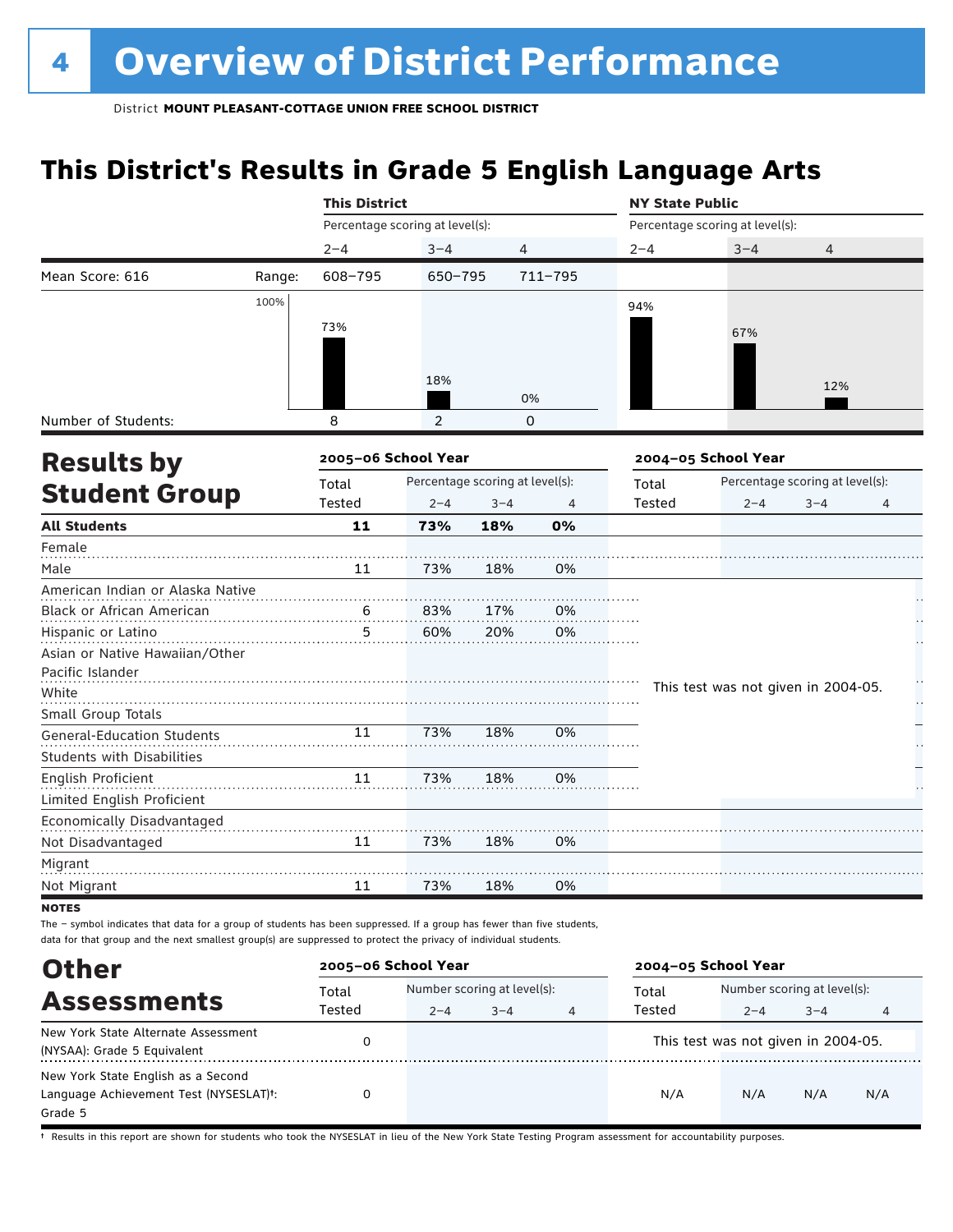### **This District's Results in Grade 5 Mathematics**

|                                   |        | <b>This District</b>            |                                 |         |          | <b>NY State Public</b> |                                     |                                 |                      |  |  |
|-----------------------------------|--------|---------------------------------|---------------------------------|---------|----------|------------------------|-------------------------------------|---------------------------------|----------------------|--|--|
|                                   |        | Percentage scoring at level(s): |                                 |         |          |                        | Percentage scoring at level(s):     |                                 |                      |  |  |
|                                   |        | $2 - 4$                         | $3 - 4$                         | 4       |          | $2 - 4$                | $3 - 4$                             | $\overline{4}$                  |                      |  |  |
| Mean Score: 617                   | Range: | 619-780                         | 650-780                         |         | 699-780  |                        |                                     |                                 |                      |  |  |
|                                   | 100%   |                                 |                                 |         |          | 90%                    |                                     |                                 |                      |  |  |
|                                   |        |                                 |                                 |         |          |                        | 68%                                 |                                 |                      |  |  |
|                                   |        | 50%                             |                                 |         |          |                        |                                     |                                 |                      |  |  |
|                                   |        |                                 |                                 |         |          |                        |                                     |                                 |                      |  |  |
|                                   |        |                                 | 17%                             |         | 0%       |                        |                                     | 19%                             |                      |  |  |
| Number of Students:               |        | 6                               | $\overline{2}$                  |         | $\Omega$ |                        |                                     |                                 |                      |  |  |
|                                   |        |                                 |                                 |         |          |                        |                                     |                                 |                      |  |  |
| <b>Results by</b>                 |        | 2005-06 School Year             |                                 |         |          |                        | 2004-05 School Year                 |                                 |                      |  |  |
|                                   |        | Total                           | Percentage scoring at level(s): |         |          | Total                  |                                     | Percentage scoring at level(s): |                      |  |  |
| <b>Student Group</b>              |        | Tested                          | $2 - 4$                         | $3 - 4$ | 4        | Tested                 | $2 - 4$                             | $3 - 4$                         | 4                    |  |  |
| <b>All Students</b>               |        | 12                              | 50%                             | 17%     | 0%       |                        |                                     |                                 |                      |  |  |
| Female                            |        |                                 |                                 |         |          |                        |                                     |                                 |                      |  |  |
| Male                              |        | 12                              | 50%                             | 17%     | 0%       |                        |                                     |                                 |                      |  |  |
| American Indian or Alaska Native  |        |                                 |                                 |         |          |                        |                                     |                                 |                      |  |  |
| Black or African American         |        | 8                               |                                 |         |          |                        |                                     |                                 |                      |  |  |
| Hispanic or Latino                |        | 4                               |                                 |         |          |                        |                                     |                                 |                      |  |  |
| Asian or Native Hawaiian/Other    |        |                                 |                                 |         |          |                        |                                     |                                 |                      |  |  |
| Pacific Islander                  |        |                                 |                                 |         |          |                        |                                     |                                 | $\ddot{\phantom{1}}$ |  |  |
| White                             |        |                                 |                                 |         |          |                        | This test was not given in 2004-05. |                                 | ł,                   |  |  |
| Small Group Totals                |        | 12                              | 50%                             | 17%     | 0%       |                        |                                     |                                 |                      |  |  |
| <b>General-Education Students</b> |        | 12                              | 50%                             | 17%     | 0%       |                        |                                     |                                 |                      |  |  |
| <b>Students with Disabilities</b> |        |                                 |                                 |         |          |                        |                                     |                                 |                      |  |  |
| English Proficient                |        | 12                              | 50%                             | 17%     | 0%       |                        |                                     |                                 |                      |  |  |
| Limited English Proficient        |        |                                 |                                 |         |          |                        |                                     |                                 |                      |  |  |
| Economically Disadvantaged        |        |                                 |                                 |         |          |                        |                                     |                                 |                      |  |  |
| Not Disadvantaged                 |        | 12                              | 50%                             | 17%     | 0%       |                        |                                     |                                 |                      |  |  |
| Migrant                           |        |                                 |                                 |         |          |                        |                                     |                                 |                      |  |  |
| Not Migrant                       |        | 12                              | 50%                             | 17%     | 0%       |                        |                                     |                                 |                      |  |  |
| <b>NOTES</b>                      |        |                                 |                                 |         |          |                        |                                     |                                 |                      |  |  |

| <b>Other</b>                                                       | 2005-06 School Year |         |                                        | 2004-05 School Year |                                        |         |  |  |  |
|--------------------------------------------------------------------|---------------------|---------|----------------------------------------|---------------------|----------------------------------------|---------|--|--|--|
| <b>Assessments</b>                                                 | Total<br>Tested     | $2 - 4$ | Number scoring at level(s):<br>$3 - 4$ | Total<br>Tested     | Number scoring at level(s):<br>$2 - 4$ | $3 - 4$ |  |  |  |
| New York State Alternate Assessment<br>(NYSAA): Grade 5 Equivalent |                     |         |                                        |                     | This test was not given in 2004-05.    |         |  |  |  |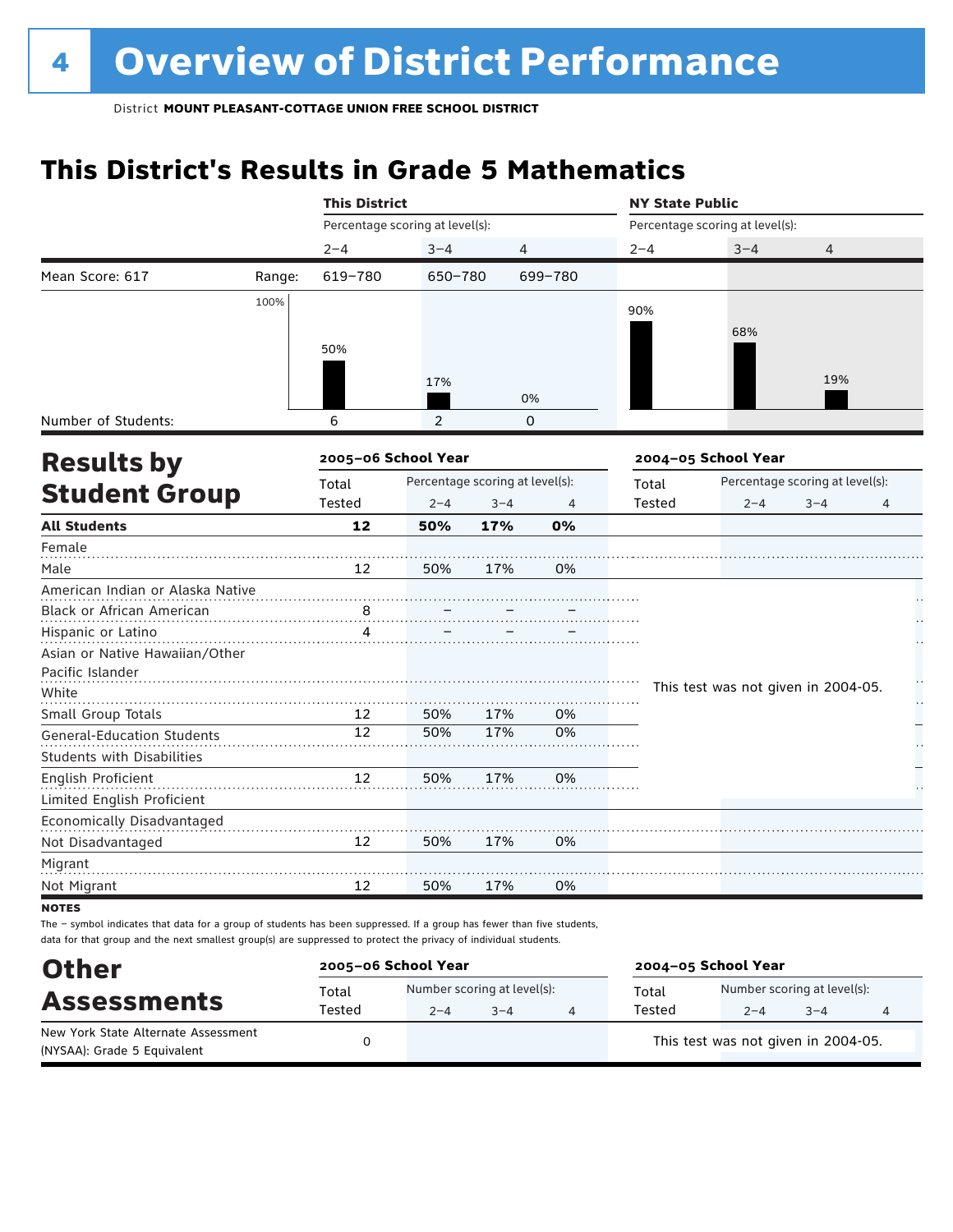### **This District's Results in Grade 6 English Language Arts**

|                                           |        | <b>This District</b> |                                 |             |         | <b>NY State Public</b> |                                     |                                 |    |
|-------------------------------------------|--------|----------------------|---------------------------------|-------------|---------|------------------------|-------------------------------------|---------------------------------|----|
|                                           |        |                      | Percentage scoring at level(s): |             |         |                        | Percentage scoring at level(s):     |                                 |    |
|                                           |        | $2 - 4$              | $3 - 4$                         | 4           |         | $2 - 4$                | $3 - 4$                             | $\overline{4}$                  |    |
| Mean Score: 582                           | Range: | 598-785              | 650-785                         |             | 705-785 |                        |                                     |                                 |    |
|                                           | 100%   |                      |                                 |             |         | 93%                    |                                     |                                 |    |
|                                           |        |                      |                                 |             |         |                        |                                     |                                 |    |
|                                           |        |                      |                                 |             |         |                        | 60%                                 |                                 |    |
|                                           |        | 36%                  |                                 |             |         |                        |                                     |                                 |    |
|                                           |        |                      | 0%                              | 0%          |         |                        |                                     | 12%                             |    |
| Number of Students:                       |        | 4                    | $\mathbf 0$                     | $\mathbf 0$ |         |                        |                                     |                                 |    |
|                                           |        | 2005-06 School Year  |                                 |             |         |                        | 2004-05 School Year                 |                                 |    |
| <b>Results by</b><br><b>Student Group</b> |        | Total                | Percentage scoring at level(s): |             |         | Total                  |                                     | Percentage scoring at level(s): |    |
|                                           |        | Tested               | $2 - 4$                         | $3 - 4$     | 4       | Tested                 | $2 - 4$                             | $3 - 4$                         | 4  |
| <b>All Students</b>                       |        | 11                   | 36%                             | 0%          | 0%      |                        |                                     |                                 |    |
| Female                                    |        | 3                    |                                 |             |         |                        |                                     |                                 |    |
| Male                                      |        | 8                    |                                 |             |         |                        |                                     |                                 |    |
| American Indian or Alaska Native          |        |                      |                                 |             |         |                        |                                     |                                 |    |
| Black or African American                 |        | $\frac{9}{1}$        |                                 |             |         |                        |                                     |                                 |    |
| Hispanic or Latino                        |        | 1                    |                                 |             |         |                        |                                     |                                 |    |
| Asian or Native Hawaiian/Other            |        |                      |                                 |             |         |                        |                                     |                                 |    |
| Pacific Islander                          |        |                      |                                 |             |         |                        |                                     |                                 | H  |
| White                                     |        | $\mathbf{1}$         |                                 |             |         |                        | This test was not given in 2004-05. |                                 | k, |
| Small Group Totals                        |        | 11                   | 36%                             | 0%          | 0%      |                        |                                     |                                 |    |
| <b>General-Education Students</b>         |        | 11                   | 36%                             | 0%          | 0%      |                        |                                     |                                 |    |
| <b>Students with Disabilities</b>         |        |                      |                                 |             |         |                        |                                     |                                 |    |
| English Proficient                        |        | 11                   | 36%                             | 0%          | 0%      |                        |                                     |                                 |    |
| Limited English Proficient                |        |                      |                                 |             |         |                        |                                     |                                 |    |
| Economically Disadvantaged                |        |                      |                                 |             |         |                        |                                     |                                 |    |
| Not Disadvantaged                         |        | 11                   | 36%                             | 0%          | 0%      |                        |                                     |                                 |    |
| Migrant                                   |        |                      |                                 |             |         |                        |                                     |                                 |    |
| Not Migrant                               |        | 11                   | 36%                             | 0%          | 0%      |                        |                                     |                                 |    |
| <b>NOTES</b>                              |        |                      |                                 |             |         |                        |                                     |                                 |    |

The – symbol indicates that data for a group of students has been suppressed. If a group has fewer than five students,

data for that group and the next smallest group(s) are suppressed to protect the privacy of individual students.

| <b>Other</b>                           | 2005-06 School Year |                             |         |   | 2004-05 School Year |                                     |         |     |  |
|----------------------------------------|---------------------|-----------------------------|---------|---|---------------------|-------------------------------------|---------|-----|--|
| <b>Assessments</b>                     | Total               | Number scoring at level(s): |         |   | Total               | Number scoring at level(s):         |         |     |  |
|                                        | Tested              | $2 - 4$                     | $3 - 4$ | 4 | Tested              | $2 - 4$                             | $3 - 4$ | 4   |  |
| New York State Alternate Assessment    |                     |                             |         |   |                     | This test was not given in 2004-05. |         |     |  |
| (NYSAA): Grade 6 Equivalent            |                     |                             |         |   |                     |                                     |         |     |  |
| New York State English as a Second     |                     |                             |         |   |                     |                                     |         |     |  |
| Language Achievement Test (NYSESLAT)t: |                     |                             |         |   | N/A                 | N/A                                 | N/A     | N/A |  |
| Grade 6                                |                     |                             |         |   |                     |                                     |         |     |  |

† Results in this report are shown for students who took the NYSESLAT in lieu of the New York State Testing Program assessment for accountability purposes.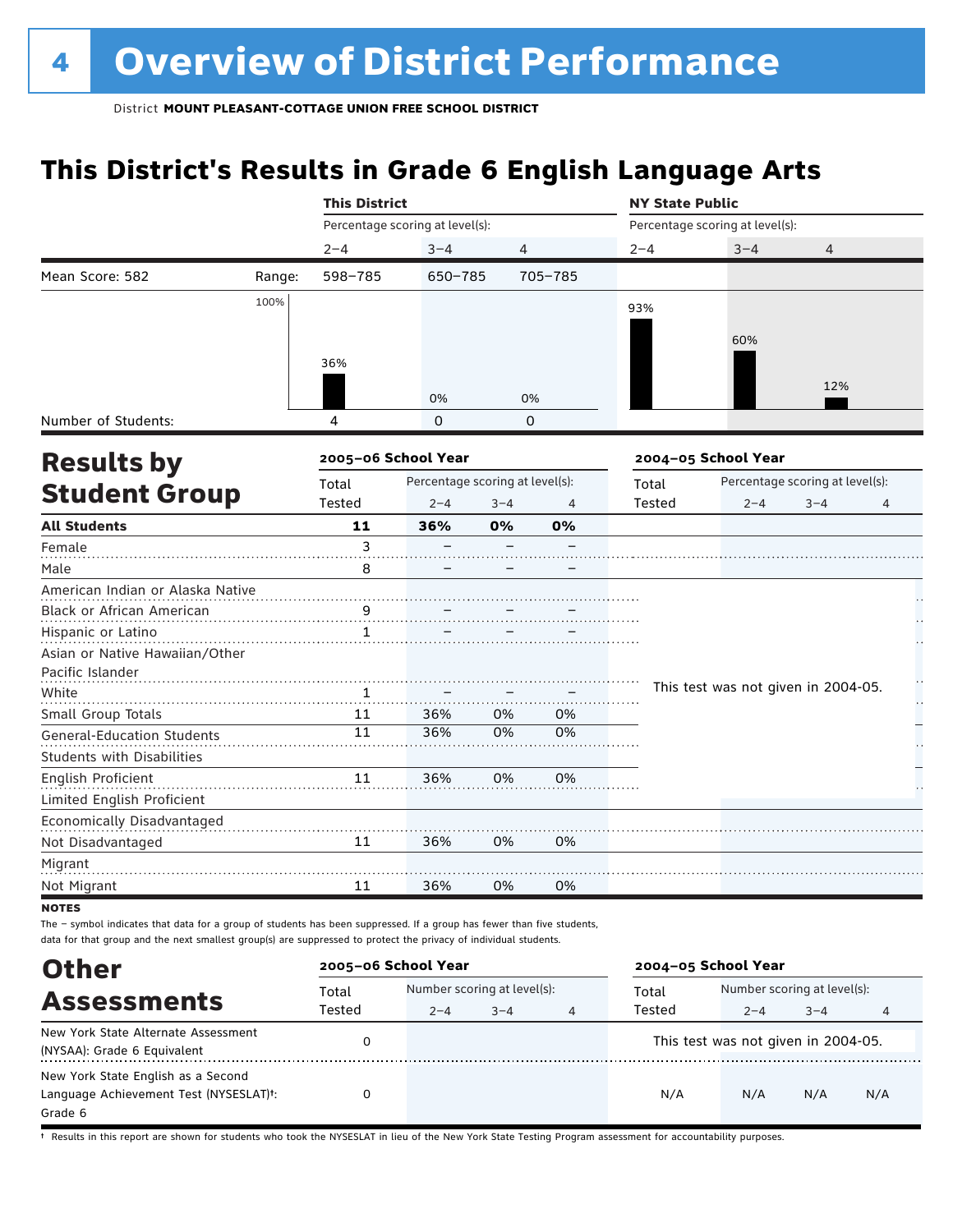### **This District's Results in Grade 6 Mathematics**

|                                   |        | <b>This District</b> |                                 |          |         | <b>NY State Public</b> |                                     |         |         |  |
|-----------------------------------|--------|----------------------|---------------------------------|----------|---------|------------------------|-------------------------------------|---------|---------|--|
|                                   |        |                      | Percentage scoring at level(s): |          |         |                        | Percentage scoring at level(s):     |         |         |  |
|                                   |        | $2 - 4$              | $3 - 4$                         | 4        |         | $2 - 4$                | $3 - 4$                             | 4       |         |  |
| Mean Score: 581                   | Range: | 616-780              | 650-780                         |          | 696-780 |                        |                                     |         |         |  |
|                                   | 100%   |                      |                                 |          |         |                        |                                     |         |         |  |
|                                   |        |                      |                                 |          |         | 87%                    |                                     |         |         |  |
|                                   |        |                      |                                 |          |         |                        | 60%                                 |         |         |  |
|                                   |        |                      |                                 |          |         |                        |                                     |         |         |  |
|                                   |        | 8%                   | 0%                              | 0%       |         |                        |                                     | 13%     |         |  |
| Number of Students:               |        | $\mathbf{1}$         | $\Omega$                        | $\Omega$ |         |                        |                                     |         |         |  |
| <b>Results by</b>                 |        | 2005-06 School Year  |                                 |          |         |                        | 2004-05 School Year                 |         |         |  |
|                                   |        | Total                | Percentage scoring at level(s): |          |         | Total                  | Percentage scoring at level(s):     |         |         |  |
| <b>Student Group</b>              |        | Tested               | $2 - 4$                         | $3 - 4$  | 4       | Tested                 | $2 - 4$                             | $3 - 4$ | 4       |  |
| <b>All Students</b>               |        | 13                   | 8%                              | 0%       | 0%      |                        |                                     |         |         |  |
| Female                            |        | 5                    | 0%                              | 0%       | 0%      |                        |                                     |         |         |  |
| Male                              |        | 8                    | 13%                             | 0%       | 0%      |                        |                                     |         |         |  |
| American Indian or Alaska Native  |        |                      |                                 |          |         |                        |                                     |         |         |  |
| Black or African American         |        | 11                   |                                 |          |         |                        |                                     |         |         |  |
| Hispanic or Latino                |        | 1                    |                                 |          |         |                        |                                     |         |         |  |
| Asian or Native Hawaiian/Other    |        |                      |                                 |          |         |                        |                                     |         |         |  |
| Pacific Islander                  |        |                      |                                 |          |         |                        |                                     |         |         |  |
| White                             |        | 1                    |                                 |          |         |                        | This test was not given in 2004-05. |         | H<br>k, |  |
| Small Group Totals                |        | 13                   | 8%                              | 0%       | 0%      |                        |                                     |         |         |  |
| <b>General-Education Students</b> |        | 13                   | 8%                              | 0%       | 0%      |                        |                                     |         |         |  |
| <b>Students with Disabilities</b> |        |                      |                                 |          |         |                        |                                     |         |         |  |
| English Proficient                |        | 13                   | 8%                              | 0%       | 0%      |                        |                                     |         |         |  |
| Limited English Proficient        |        |                      |                                 |          |         |                        |                                     |         |         |  |
| Economically Disadvantaged        |        |                      |                                 |          |         |                        |                                     |         |         |  |
| Not Disadvantaged                 |        | 13                   | 8%                              | 0%       | 0%      |                        |                                     |         |         |  |
| Migrant                           |        |                      |                                 |          |         |                        |                                     |         |         |  |
| Not Migrant                       |        | 13                   | 8%                              | 0%       | 0%      |                        |                                     |         |         |  |
| <b>NOTES</b>                      |        |                      |                                 |          |         |                        |                                     |         |         |  |

| <b>Other</b>                                                       | 2005-06 School Year |                                                   |  | 2004-05 School Year |                 |                                        |      |   |
|--------------------------------------------------------------------|---------------------|---------------------------------------------------|--|---------------------|-----------------|----------------------------------------|------|---|
| <b>Assessments</b>                                                 | Total<br>Tested     | Number scoring at level(s):<br>$2 - 4$<br>$3 - 4$ |  |                     | Total<br>Tested | Number scoring at level(s):<br>$2 - 4$ | $-4$ | 4 |
| New York State Alternate Assessment<br>(NYSAA): Grade 6 Equivalent |                     |                                                   |  |                     |                 | This test was not given in 2004-05.    |      |   |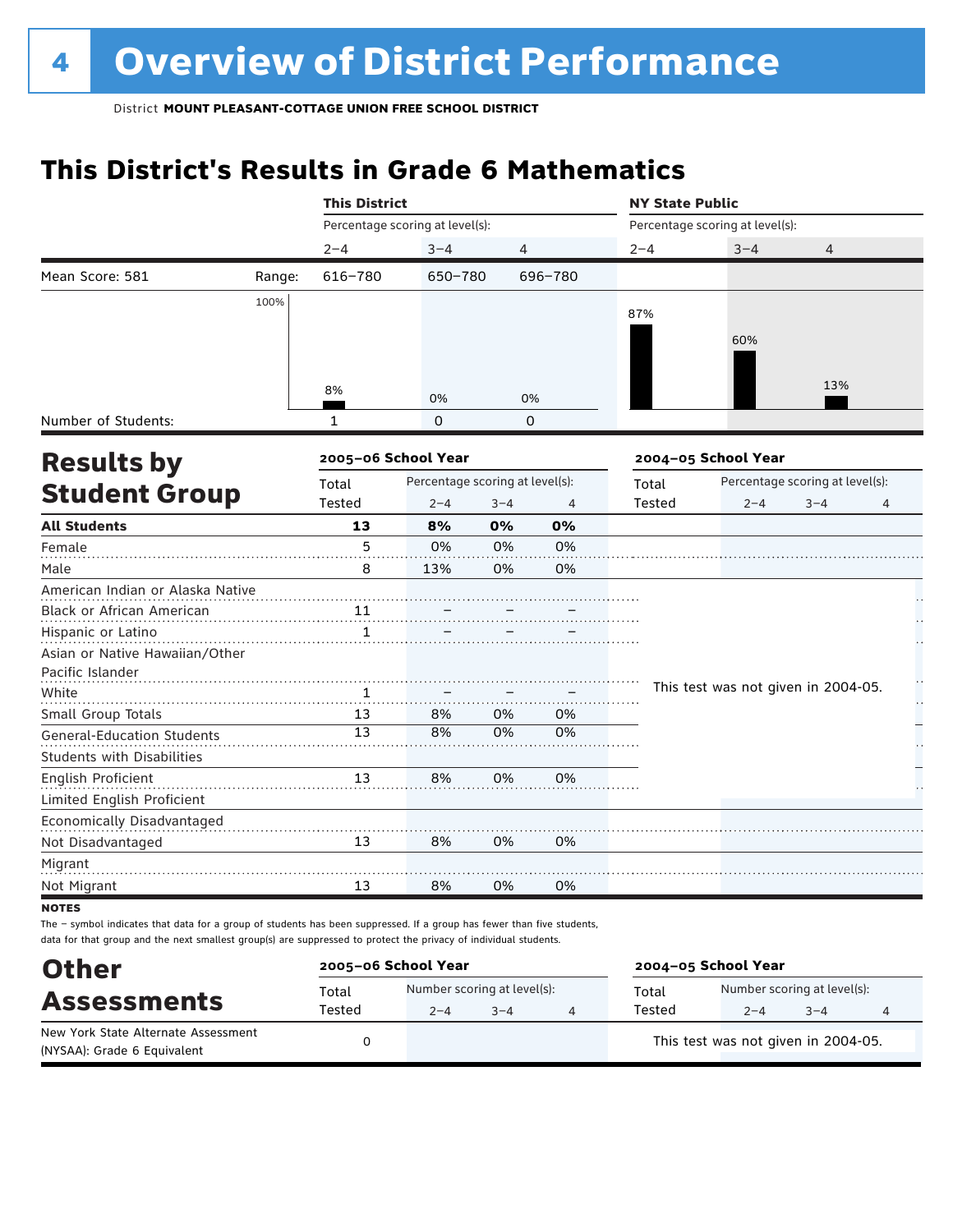### **This District's Results in Grade 7 English Language Arts**

|                                           |        | <b>This District</b>            |                                 |         |          | <b>NY State Public</b> |                                     |                                 |    |
|-------------------------------------------|--------|---------------------------------|---------------------------------|---------|----------|------------------------|-------------------------------------|---------------------------------|----|
|                                           |        | Percentage scoring at level(s): |                                 |         |          |                        | Percentage scoring at level(s):     |                                 |    |
|                                           |        | $2 - 4$                         | $3 - 4$                         | 4       |          | $2 - 4$                | $3 - 4$                             | 4                               |    |
| Mean Score: 572                           | Range: | 600-790                         | 650-790                         |         | 712-790  |                        |                                     |                                 |    |
|                                           | 100%   |                                 |                                 |         |          | 92%                    |                                     |                                 |    |
|                                           |        |                                 |                                 |         |          |                        |                                     |                                 |    |
|                                           |        |                                 |                                 |         |          |                        | 56%                                 |                                 |    |
|                                           |        | 21%                             |                                 |         |          |                        |                                     |                                 |    |
|                                           |        |                                 | 5%                              | 0%      |          |                        |                                     | 8%                              |    |
| Number of Students:                       |        | 4                               | $\mathbf{1}$                    |         | $\Omega$ |                        |                                     |                                 |    |
|                                           |        | 2005-06 School Year             |                                 |         |          |                        | 2004-05 School Year                 |                                 |    |
| <b>Results by</b><br><b>Student Group</b> |        | Total                           | Percentage scoring at level(s): |         |          | Total                  |                                     | Percentage scoring at level(s): |    |
|                                           |        | Tested                          | $2 - 4$                         | $3 - 4$ | 4        | Tested                 | $2 - 4$                             | $3 - 4$                         | 4  |
| <b>All Students</b>                       |        | 19                              | 21%                             | 5%      | 0%       |                        |                                     |                                 |    |
| Female                                    |        | 5                               | 40%                             | 20%     | 0%       |                        |                                     |                                 |    |
| Male                                      |        | 14                              | 14%                             | 0%      | 0%       |                        |                                     |                                 |    |
| American Indian or Alaska Native          |        |                                 |                                 |         |          |                        |                                     |                                 |    |
| Black or African American                 |        | 12                              | 17%                             | 0%      | 0%       |                        |                                     |                                 |    |
| Hispanic or Latino                        |        | 5                               |                                 |         |          |                        |                                     |                                 |    |
| Asian or Native Hawaiian/Other            |        |                                 |                                 |         |          |                        |                                     |                                 |    |
| Pacific Islander                          |        |                                 |                                 |         |          |                        |                                     |                                 | H  |
| White                                     |        | 2                               |                                 |         |          |                        | This test was not given in 2004-05. |                                 | Н, |
| Small Group Totals                        |        | 7                               | 29%                             | 14%     | 0%       |                        |                                     |                                 |    |
| <b>General-Education Students</b>         |        | 19                              | 21%                             | 5%      | 0%       |                        |                                     |                                 |    |
| <b>Students with Disabilities</b>         |        |                                 |                                 |         |          |                        |                                     |                                 |    |
| English Proficient                        |        | 19                              | 21%                             | 5%      | 0%       |                        |                                     |                                 |    |
| Limited English Proficient                |        |                                 |                                 |         |          |                        |                                     |                                 |    |
| Economically Disadvantaged                |        |                                 |                                 |         |          |                        |                                     |                                 |    |
| Not Disadvantaged                         |        | 19                              | 21%                             | 5%      | 0%       |                        |                                     |                                 |    |
| Migrant                                   |        |                                 |                                 |         |          |                        |                                     |                                 |    |
| Not Migrant                               |        | 19                              | 21%                             | 5%      | 0%       |                        |                                     |                                 |    |
| <b>NOTES</b>                              |        |                                 |                                 |         |          |                        |                                     |                                 |    |

The – symbol indicates that data for a group of students has been suppressed. If a group has fewer than five students,

Assessments<br>
Total Number scoring at level and the Number scoring at level and Total Number scoring at level(s):<br>
Tested 2-4 3-4 3-4<br>
Tested 2-4 3-4 2–4 3–4 4 2–4 3–4 4 **Other** data for that group and the next smallest group(s) are suppressed to protect the privacy of individual students. **2005–06 School Year 2004–05 School Year** Total Tested Total Tested New York State Alternate Assessment (NYSAA): Grade 7 Equivalent <sup>0</sup> This test was not given in 2004-05. New York State English as a Second Language Achievement Test (NYSESLAT)†: Grade 7 0 N/A N/A N/A N/A

† Results in this report are shown for students who took the NYSESLAT in lieu of the New York State Testing Program assessment for accountability purposes.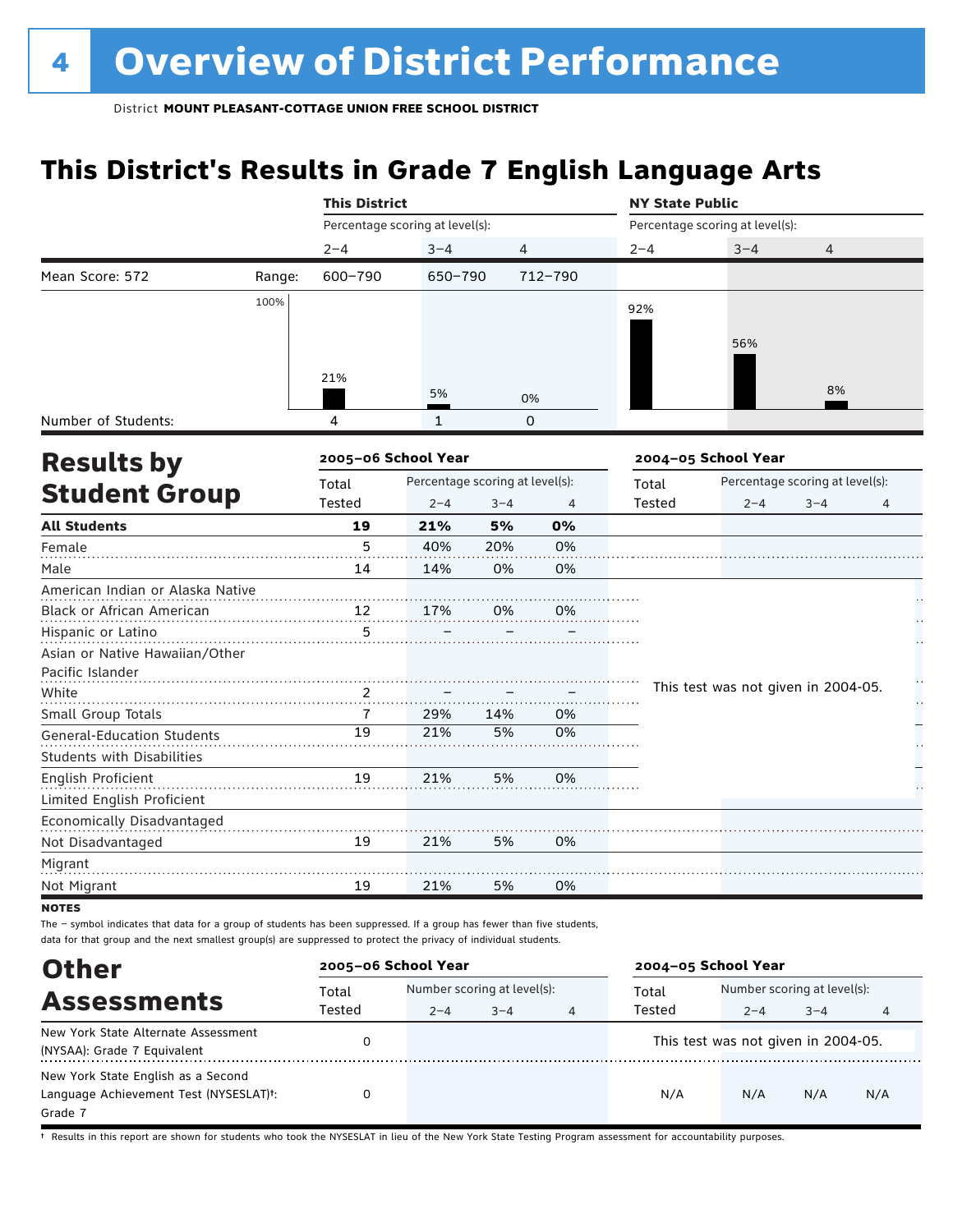## **This District's Results in Grade 7 Mathematics**

|                                   |        | <b>This District</b><br><b>NY State Public</b> |                                 |          |         |         |                                     |                                 |    |
|-----------------------------------|--------|------------------------------------------------|---------------------------------|----------|---------|---------|-------------------------------------|---------------------------------|----|
|                                   |        |                                                | Percentage scoring at level(s): |          |         |         | Percentage scoring at level(s):     |                                 |    |
|                                   |        | $2 - 4$                                        | $3 - 4$                         | 4        |         | $2 - 4$ | $3 - 4$                             | 4                               |    |
| Mean Score: 567                   | Range: | 611-800                                        | 650-800                         |          | 693-800 |         |                                     |                                 |    |
|                                   | 100%   |                                                |                                 |          |         |         |                                     |                                 |    |
|                                   |        |                                                |                                 |          |         | 87%     |                                     |                                 |    |
|                                   |        |                                                |                                 |          |         |         | 56%                                 |                                 |    |
|                                   |        |                                                |                                 |          |         |         |                                     |                                 |    |
|                                   |        | 17%                                            | 0%                              | 0%       |         |         |                                     | 12%                             |    |
| Number of Students:               |        | 3                                              | $\Omega$                        | $\Omega$ |         |         |                                     |                                 |    |
| <b>Results by</b>                 |        | 2005-06 School Year                            |                                 |          |         |         | 2004-05 School Year                 |                                 |    |
|                                   |        | Total                                          | Percentage scoring at level(s): |          |         | Total   |                                     | Percentage scoring at level(s): |    |
| <b>Student Group</b>              |        | Tested                                         | $2 - 4$                         | $3 - 4$  | 4       | Tested  | $2 - 4$                             | $3 - 4$                         | 4  |
| <b>All Students</b>               |        | 18                                             | 17%                             | 0%       | 0%      |         |                                     |                                 |    |
| Female                            |        | 3                                              |                                 |          |         |         |                                     |                                 |    |
| Male                              |        | 15                                             |                                 |          |         |         |                                     |                                 |    |
| American Indian or Alaska Native  |        |                                                |                                 |          |         |         |                                     |                                 |    |
| Black or African American         |        | 13                                             | 23%                             | 0%       | 0%      |         |                                     |                                 |    |
| Hispanic or Latino                |        | 4                                              |                                 |          |         |         |                                     |                                 |    |
| Asian or Native Hawaiian/Other    |        |                                                |                                 |          |         |         |                                     |                                 |    |
| Pacific Islander                  |        |                                                |                                 |          |         |         |                                     |                                 | H  |
| White                             |        | 1                                              |                                 |          |         |         | This test was not given in 2004-05. |                                 | Н, |
| Small Group Totals                |        | 5                                              | 0%                              | 0%       | 0%      |         |                                     |                                 |    |
| <b>General-Education Students</b> |        | 18                                             | 17%                             | 0%       | 0%      |         |                                     |                                 |    |
| <b>Students with Disabilities</b> |        |                                                |                                 |          |         |         |                                     |                                 |    |
| <b>English Proficient</b>         |        | 18                                             | 17%                             | 0%       | 0%      |         |                                     |                                 |    |
| Limited English Proficient        |        |                                                |                                 |          |         |         |                                     |                                 |    |
| Economically Disadvantaged        |        |                                                |                                 |          |         |         |                                     |                                 |    |
| Not Disadvantaged                 |        | 18                                             | 17%                             | 0%       | 0%      |         |                                     |                                 |    |
| Migrant                           |        |                                                |                                 |          |         |         |                                     |                                 |    |
| Not Migrant                       |        | 18                                             | 17%                             | 0%       | 0%      |         |                                     |                                 |    |
| <b>NOTES</b>                      |        |                                                |                                 |          |         |         |                                     |                                 |    |

| <b>Other</b>                                              | 2005-06 School Year |         |                             | 2004-05 School Year |        |                                     |         |  |
|-----------------------------------------------------------|---------------------|---------|-----------------------------|---------------------|--------|-------------------------------------|---------|--|
| <b>Assessments</b><br>New York State Alternate Assessment | Total               | Total   | Number scoring at level(s): |                     |        |                                     |         |  |
|                                                           | Tested              | $2 - 4$ | $3 - 4$                     | Δ                   | Tested | $2 - 4$                             | $3 - 4$ |  |
| (NYSAA): Grade 7 Equivalent                               |                     |         |                             |                     |        | This test was not given in 2004-05. |         |  |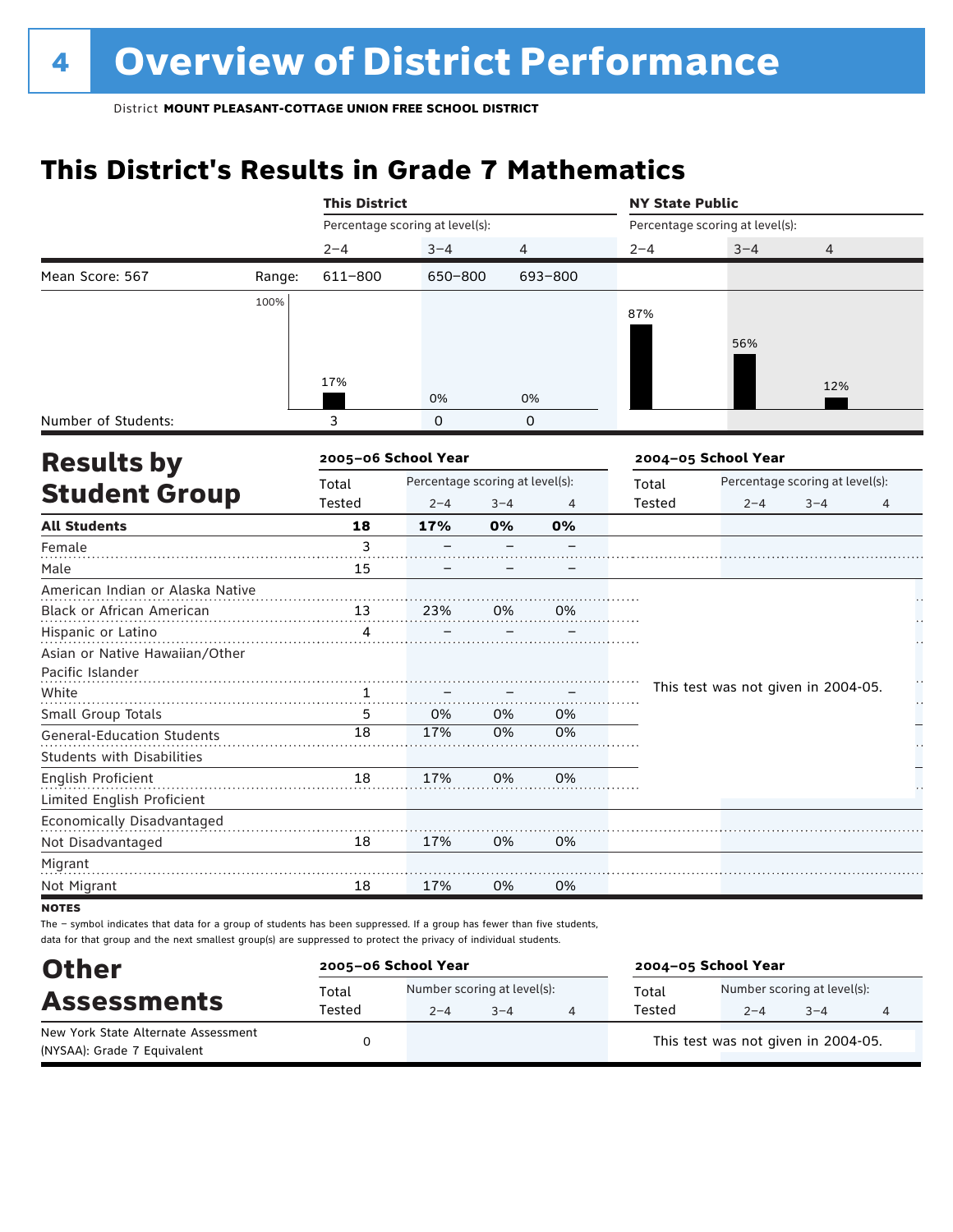### **This District's Results in Grade 8 English Language Arts**

|                                      |        | <b>This District</b>            |                                 |         |          | <b>NY State Public</b> |                                                                             |         |                          |  |
|--------------------------------------|--------|---------------------------------|---------------------------------|---------|----------|------------------------|-----------------------------------------------------------------------------|---------|--------------------------|--|
|                                      |        | Percentage scoring at level(s): |                                 |         |          |                        | Percentage scoring at level(s):                                             |         |                          |  |
|                                      |        | $2 - 4$                         | $3 - 4$                         | 4       |          | $2 - 4$                | $3 - 4$                                                                     | 4       |                          |  |
| Mean Score: 611<br><b>Results by</b> | Range: | 602-790                         | 650-790                         |         | 715-790  |                        |                                                                             |         |                          |  |
|                                      | 100%   |                                 |                                 |         |          | 91%                    |                                                                             |         |                          |  |
|                                      |        |                                 |                                 |         |          |                        |                                                                             |         |                          |  |
|                                      |        | 60%                             |                                 |         |          |                        | 49%                                                                         |         |                          |  |
|                                      |        |                                 |                                 |         |          |                        |                                                                             |         |                          |  |
|                                      |        |                                 | 13%                             |         | 0%       |                        |                                                                             | 5%      |                          |  |
| Number of Students:                  |        | 18                              | 4                               |         | $\Omega$ |                        |                                                                             |         |                          |  |
|                                      |        | 2005-06 School Year             |                                 |         |          |                        | 2004-05 School Year                                                         |         |                          |  |
| <b>Student Group</b>                 |        | Total                           | Percentage scoring at level(s): |         |          | Total                  | Percentage scoring at level(s):                                             |         |                          |  |
|                                      |        | Tested                          | $2 - 4$                         | $3 - 4$ | 4        | Tested                 | $2 - 4$                                                                     | $3 - 4$ | 4                        |  |
| <b>All Students</b>                  |        | 30                              | 60%                             | 13%     | 0%       |                        |                                                                             |         |                          |  |
| Female                               |        | 12                              | 67%                             | 8%      | 0%       |                        |                                                                             |         |                          |  |
| Male                                 |        | 18                              | 56%                             | 17%     | 0%       |                        |                                                                             |         |                          |  |
| American Indian or Alaska Native     |        |                                 |                                 |         |          |                        |                                                                             |         |                          |  |
| Black or African American            |        | 18                              | 61%                             | 17%     | 0%       |                        |                                                                             |         |                          |  |
| Hispanic or Latino                   |        | 9                               |                                 |         |          |                        | New assessments for elementary-                                             |         | $\ddot{\phantom{0}}$     |  |
| Asian or Native Hawaiian/Other       |        |                                 |                                 |         |          |                        | and middle-level English language                                           |         |                          |  |
| Pacific Islander                     |        |                                 |                                 |         |          |                        | arts and mathematics were                                                   |         |                          |  |
| White                                |        | 3                               |                                 |         |          |                        | administered in 2006. Results from                                          |         | $\mathbf{r}$             |  |
| Small Group Totals                   |        | 12                              | 58%                             | 8%      | 0%       |                        | these assessments cannot be directly<br>compared to results from previously |         | $\overline{\phantom{a}}$ |  |
| <b>General-Education Students</b>    |        | 30                              | 60%                             | 13%     | 0%       |                        | administered assessments.                                                   |         | Н,                       |  |
| <b>Students with Disabilities</b>    |        |                                 |                                 |         |          |                        |                                                                             |         |                          |  |
| English Proficient                   |        | 30                              | 60%                             | 13%     | 0%       |                        |                                                                             |         |                          |  |
| Limited English Proficient           |        |                                 |                                 |         |          |                        |                                                                             |         |                          |  |
| Economically Disadvantaged           |        |                                 |                                 |         |          |                        |                                                                             |         |                          |  |
| Not Disadvantaged                    |        | 30                              | 60%                             | 13%     | 0%       |                        |                                                                             |         |                          |  |
| Migrant                              |        |                                 |                                 |         |          |                        |                                                                             |         |                          |  |
| Not Migrant                          |        | 30                              | 60%                             | 13%     | 0%       |                        |                                                                             |         |                          |  |
| <b>NOTES</b>                         |        |                                 |                                 |         |          |                        |                                                                             |         |                          |  |

The – symbol indicates that data for a group of students has been suppressed. If a group has fewer than five students, data for that group and the next smallest group(s) are suppressed to protect the privacy of individual students.

| <b>Other</b>                                                                            |                 | 2005-06 School Year         |         |   | 2004-05 School Year |                             |         |   |
|-----------------------------------------------------------------------------------------|-----------------|-----------------------------|---------|---|---------------------|-----------------------------|---------|---|
| <b>Assessments</b>                                                                      | Total<br>Tested | Number scoring at level(s): |         |   | Total               | Number scoring at level(s): |         |   |
| New York State Alternate Assessment<br>(NYSAA): Grade 8 Equivalent                      |                 | $2 - 4$                     | $3 - 4$ | 4 | Tested<br>0         | $2 - 4$                     | $3 - 4$ | 4 |
| New York State English as a Second<br>Language Achievement Test (NYSESLAT)t:<br>Grade 8 |                 |                             |         |   |                     |                             |         |   |

† Results in this report are shown for students who took the NYSESLAT in lieu of the New York State Testing Program assessment for accountability purposes.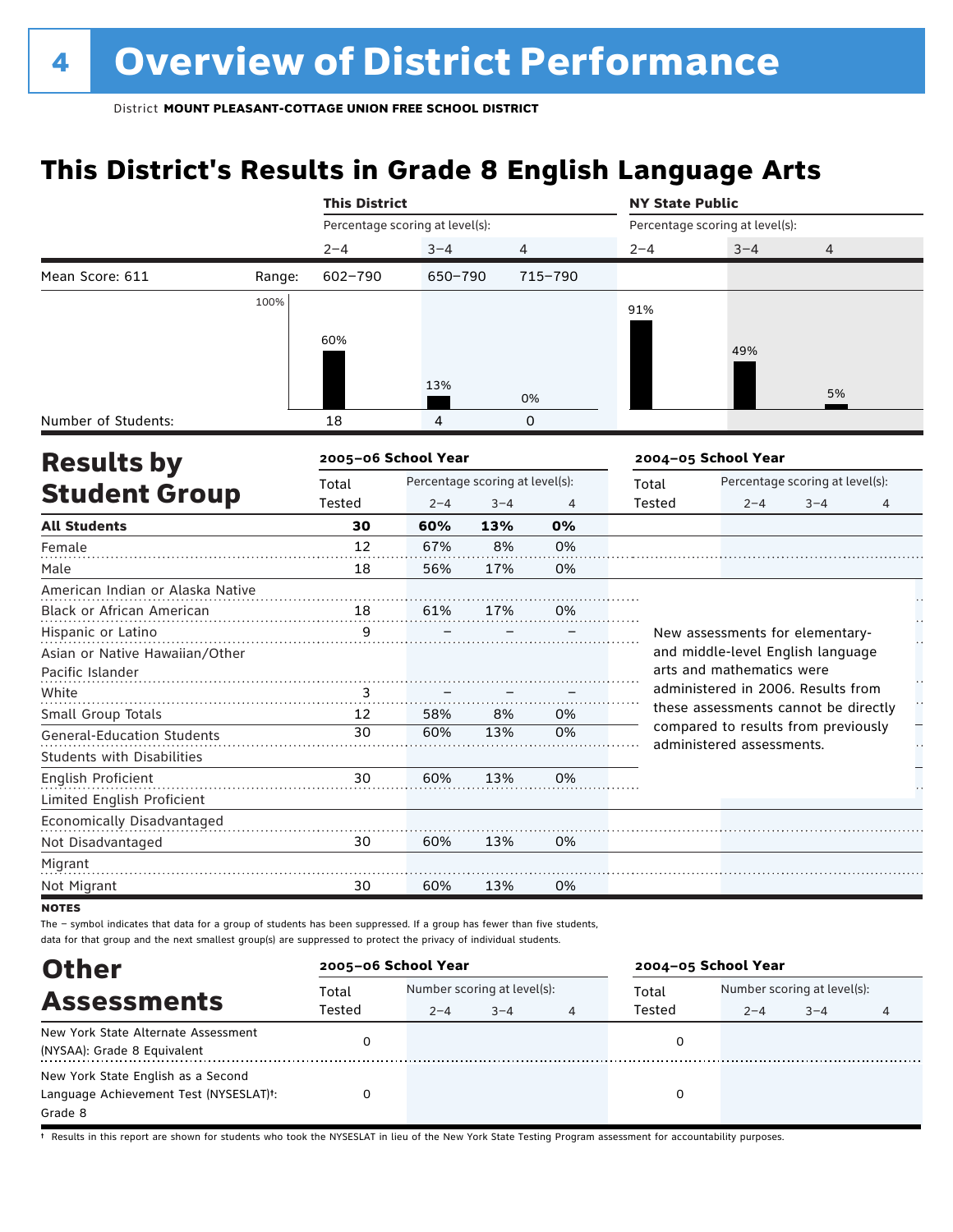## **This District's Results in Grade 8 Mathematics**

|                                   |        | <b>This District</b> |                                 |              |         | <b>NY State Public</b>          |                                                                             |                                 |                          |
|-----------------------------------|--------|----------------------|---------------------------------|--------------|---------|---------------------------------|-----------------------------------------------------------------------------|---------------------------------|--------------------------|
|                                   |        |                      | Percentage scoring at level(s): |              |         | Percentage scoring at level(s): |                                                                             |                                 |                          |
|                                   |        | $2 - 4$              | $3 - 4$                         | 4            |         | $2 - 4$                         | $3 - 4$                                                                     | 4                               |                          |
| Mean Score: 589                   | Range: | 616-775              | 650-775                         |              | 701-775 |                                 |                                                                             |                                 |                          |
|                                   | 100%   |                      |                                 |              |         |                                 |                                                                             |                                 |                          |
|                                   |        |                      |                                 |              |         | 85%                             |                                                                             |                                 |                          |
|                                   |        |                      |                                 |              |         |                                 | 54%                                                                         |                                 |                          |
|                                   |        |                      |                                 |              |         |                                 |                                                                             |                                 |                          |
|                                   |        | 24%                  |                                 |              |         |                                 |                                                                             | 10%                             |                          |
|                                   |        |                      | 3%                              | 3%           |         |                                 |                                                                             |                                 |                          |
| Number of Students:               |        | 8                    | $\mathbf{1}$                    | $\mathbf{1}$ |         |                                 |                                                                             |                                 |                          |
| <b>Results by</b>                 |        | 2005-06 School Year  |                                 |              |         | 2004-05 School Year             |                                                                             |                                 |                          |
|                                   |        | Total                | Percentage scoring at level(s): |              |         | Total                           |                                                                             | Percentage scoring at level(s): |                          |
| <b>Student Group</b>              |        | Tested               | $2 - 4$                         | $3 - 4$      | 4       | Tested                          | $2 - 4$                                                                     | $3 - 4$                         | 4                        |
| <b>All Students</b>               |        | 33                   | 24%                             | 3%           | 3%      |                                 |                                                                             |                                 |                          |
| Female                            |        | 14                   | 14%                             | 0%           | 0%      |                                 |                                                                             |                                 |                          |
| Male                              |        | 19                   | 32%                             | 5%           | 5%      |                                 |                                                                             |                                 |                          |
| American Indian or Alaska Native  |        |                      |                                 |              |         |                                 |                                                                             |                                 |                          |
| <b>Black or African American</b>  |        | 19                   | 26%                             | 5%           | 5%      |                                 |                                                                             |                                 |                          |
| Hispanic or Latino                |        | 11                   |                                 |              |         |                                 | New assessments for elementary-                                             |                                 | $\overline{\phantom{a}}$ |
| Asian or Native Hawaiian/Other    |        |                      |                                 |              |         |                                 | and middle-level English language                                           |                                 |                          |
| Pacific Islander                  |        |                      |                                 |              |         |                                 | arts and mathematics were                                                   |                                 | $\ddot{\phantom{1}}$     |
| White                             |        | 3                    |                                 |              |         |                                 | administered in 2006. Results from                                          |                                 | h                        |
| Small Group Totals                |        | 14                   | 21%                             | 0%           | 0%      |                                 | these assessments cannot be directly<br>compared to results from previously |                                 | -                        |
| <b>General-Education Students</b> |        | 33                   | 24%                             | 3%           | 3%      |                                 | administered assessments.                                                   |                                 | Н,                       |
| <b>Students with Disabilities</b> |        |                      |                                 |              |         |                                 |                                                                             |                                 |                          |
| English Proficient                |        | 33                   | 24%                             | 3%           | 3%      |                                 |                                                                             |                                 |                          |
| Limited English Proficient        |        |                      |                                 |              |         |                                 |                                                                             |                                 |                          |
| Economically Disadvantaged        |        |                      |                                 |              |         |                                 |                                                                             |                                 |                          |
| Not Disadvantaged                 |        | 33                   | 24%                             | 3%           | 3%      |                                 |                                                                             |                                 |                          |
| Migrant                           |        |                      |                                 |              |         |                                 |                                                                             |                                 |                          |
| Not Migrant                       |        | 33                   | 24%                             | 3%           | 3%      |                                 |                                                                             |                                 |                          |
| <b>NOTES</b>                      |        |                      |                                 |              |         |                                 |                                                                             |                                 |                          |

| <b>Other</b>                        | 2005-06 School Year |         |                             | 2004-05 School Year |                             |         |  |  |
|-------------------------------------|---------------------|---------|-----------------------------|---------------------|-----------------------------|---------|--|--|
| <b>Assessments</b>                  | Total               |         | Number scoring at level(s): | Total               | Number scoring at level(s): |         |  |  |
|                                     | Tested              | $2 - 4$ | $3 - 4$                     | Tested              | $2 - 4$                     | $3 - 4$ |  |  |
| New York State Alternate Assessment |                     |         |                             | 0                   |                             |         |  |  |
| (NYSAA): Grade 8 Equivalent         |                     |         |                             |                     |                             |         |  |  |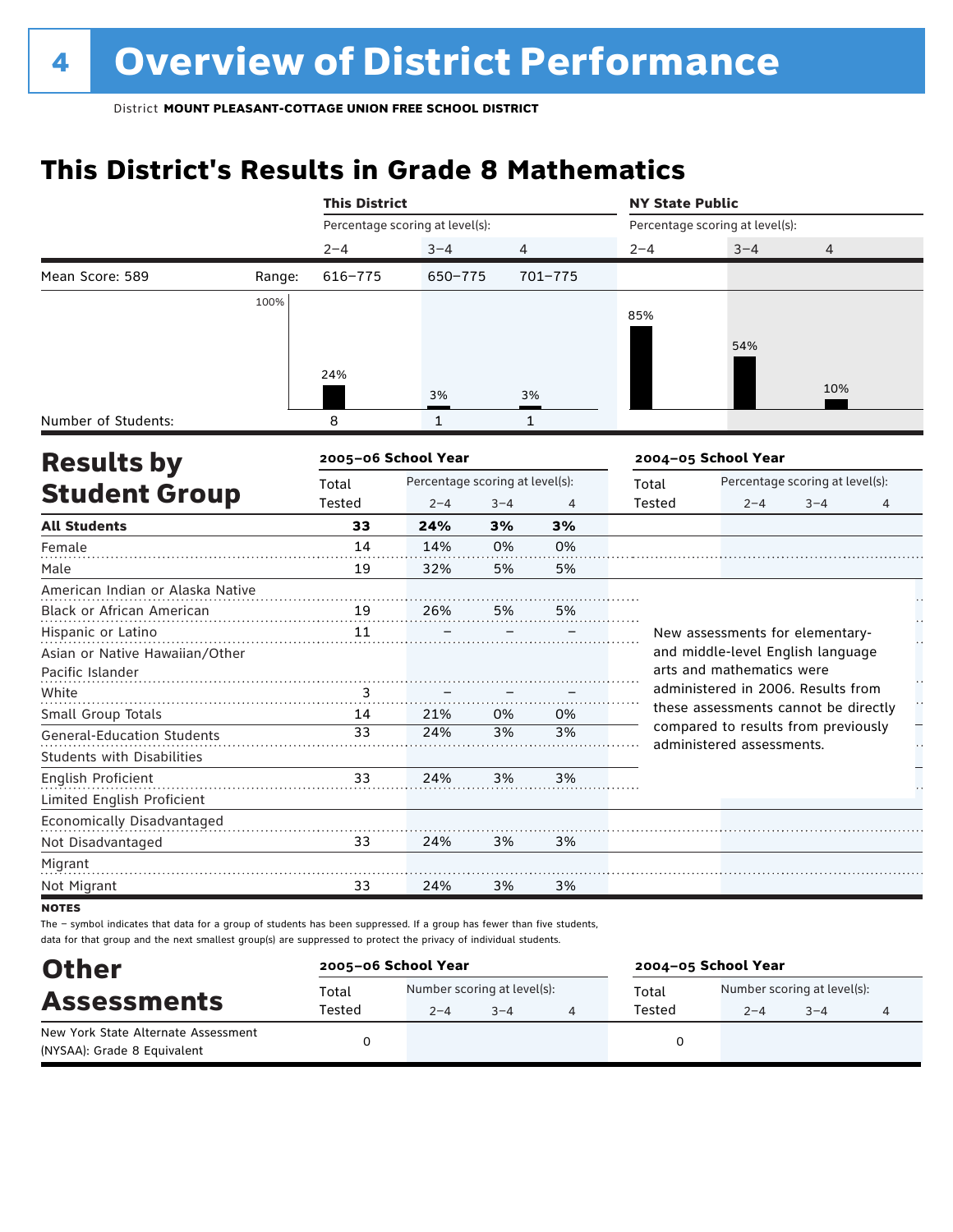### **This District's Results in Grade 8 Science**

|                                                    |        | <b>This District</b> |                                 |                                 |                         | <b>NY State Public</b>          |         |                                 |                |
|----------------------------------------------------|--------|----------------------|---------------------------------|---------------------------------|-------------------------|---------------------------------|---------|---------------------------------|----------------|
|                                                    |        |                      | Percentage scoring at level(s): |                                 |                         | Percentage scoring at level(s): |         |                                 |                |
|                                                    |        | $2 - 4$              | $3 - 4$                         | 4                               |                         | $2 - 4$                         | $3 - 4$ | 4                               |                |
| Mean Score: 50                                     | Range: | $44 - 100$           | $65 - 100$                      |                                 | $85 - 100$              |                                 |         |                                 |                |
|                                                    | 100%   | 74%<br>65%           |                                 |                                 |                         | 91% 91%                         | 64% 68% |                                 |                |
| 2005-06<br>$2004 - 05$                             |        |                      | 9%                              | 17%                             |                         |                                 |         | 18%                             | 25%            |
| Number of Students:                                |        | 15<br>25             | 3                               | $\overline{4}$<br>0             | 0%<br>0%<br>$\mathbf 0$ |                                 |         |                                 |                |
| <b>Results by</b>                                  |        |                      | 2005-06 School Year             |                                 |                         | 2004-05 School Year             |         |                                 |                |
|                                                    |        | Total                |                                 | Percentage scoring at level(s): |                         | Total                           |         | Percentage scoring at level(s): |                |
| <b>Student Group</b>                               |        | <b>Tested</b>        | $2 - 4$                         | $3 - 4$                         | $\overline{4}$          | <b>Tested</b>                   | $2 - 4$ | $3 - 4$                         | $\overline{4}$ |
| <b>All Students</b>                                |        | 34                   | 74%                             | 9%                              | 0%                      | 23                              | 65%     | 17%                             | 0%             |
| Female                                             |        | 14                   | 79%                             | 7%                              | 0%                      | 5                               | 80%     | 20%                             | 0%             |
| Male                                               |        | 20                   | 70%                             | 10%                             | 0%                      | 18                              | 61%     | 17%                             | 0%             |
| American Indian or Alaska Native                   |        |                      |                                 |                                 |                         |                                 |         |                                 |                |
| Black or African American                          |        | 20                   | 70%                             | 10%                             | 0%                      | 15                              | 73%     | 27%                             | 0%             |
| Hispanic or Latino                                 |        | 11                   |                                 |                                 |                         | 7                               |         |                                 |                |
| Asian or Native Hawaiian/Other<br>Pacific Islander |        |                      |                                 |                                 |                         |                                 |         |                                 |                |
| White                                              |        | 3                    |                                 |                                 |                         | 1                               |         |                                 |                |
| Small Group Totals                                 |        | 14                   | 79%                             | 7%                              | 0%                      | 8                               | 50%     | 0%                              | 0%             |
| <b>General-Education Students</b>                  |        | 34                   | 74%                             | 9%                              | 0%                      |                                 |         |                                 |                |
| <b>Students with Disabilities</b>                  |        |                      |                                 |                                 |                         | 23                              | 65%     | 17%                             | 0%             |
| English Proficient                                 |        | 34                   | 74%                             | 9%                              | 0%                      | 23                              | 65%     | 17%                             | 0%             |
| Limited English Proficient                         |        |                      |                                 |                                 |                         |                                 |         |                                 |                |
| Economically Disadvantaged                         |        |                      |                                 |                                 |                         | 23                              | 65%     | 17%                             | 0%             |
| Not Disadvantaged                                  |        | 34                   | 74%                             | 9%                              | 0%                      |                                 |         |                                 |                |
| Migrant                                            |        |                      |                                 |                                 |                         |                                 |         |                                 |                |
| Not Migrant                                        |        | 34                   | 74%                             | 9%                              | 0%                      | 23                              | 65%     | 17%                             | 0%             |
|                                                    |        |                      |                                 |                                 |                         |                                 |         |                                 |                |

notes

| <b>Other</b>                        | 2005-06 School Year |                             |         |   | 2004-05 School Year |                             |         |  |
|-------------------------------------|---------------------|-----------------------------|---------|---|---------------------|-----------------------------|---------|--|
| <b>Assessments</b>                  | Total               | Number scoring at level(s): |         |   | Total               | Number scoring at level(s): |         |  |
|                                     | Tested              | $2 - 4$                     | $3 - 4$ | 4 | Tested              | $2 - 4$                     | $3 - 4$ |  |
| New York State Alternate Assessment |                     |                             |         |   |                     |                             |         |  |
| (NYSAA): Grade 8 Equivalent         |                     |                             |         |   |                     |                             |         |  |
| <b>Regents Science</b>              |                     |                             |         |   |                     |                             |         |  |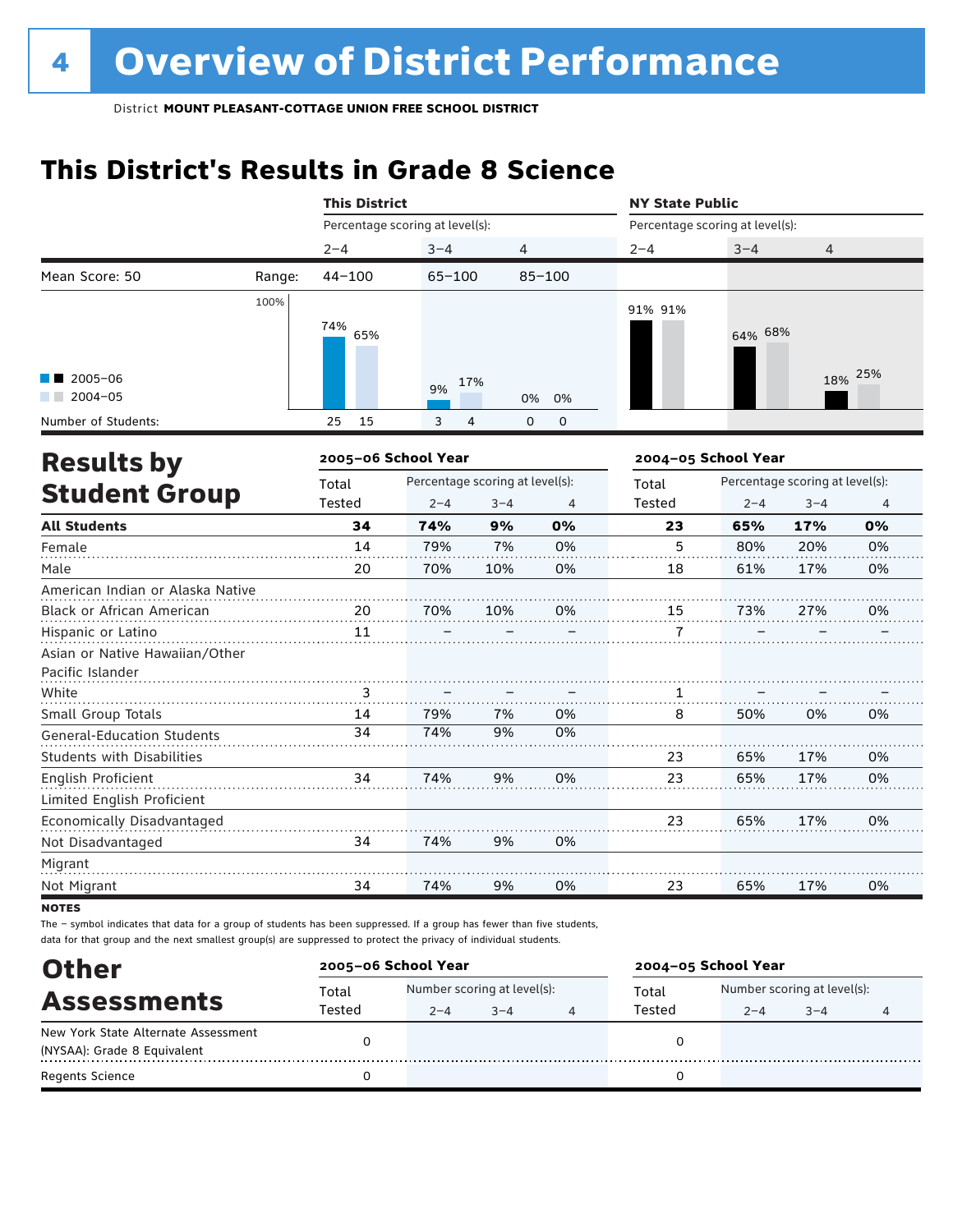### **Previous Years' Results for English Language Arts**

Standards for elementary- and middle-level English language arts and mathematics assessments administered in 1999 through 2005 are different from those for the 2006 assessments. As such, valid comparisons between 2006 data and data from previous years cannot be made.



|           |         |          | Number of students scoring at each performance level: |         |              |            |  |
|-----------|---------|----------|-------------------------------------------------------|---------|--------------|------------|--|
| Test Date | Level 1 | l evel 2 | Level 3                                               | Level 4 | Total Tested | Mean Score |  |
| Feb 2005  |         |          |                                                       |         |              | 562        |  |
| Feb 2004  |         |          |                                                       |         |              | 609        |  |
| Feb 2003  |         |          |                                                       |         |              | 534        |  |

|                                                                  |      | <b>This School</b> |                                 |             | <b>NY State Public</b>          |             |           |
|------------------------------------------------------------------|------|--------------------|---------------------------------|-------------|---------------------------------|-------------|-----------|
|                                                                  |      |                    | Percentage scoring at level(s): |             | Percentage scoring at level(s): |             |           |
| Grade 8                                                          |      | $2 - 4$            | $3 - 4$                         | 4           | $2 - 4$                         | $3 - 4$     | 4         |
|                                                                  |      | Range: 658-830     | 697-830                         | 737-830     |                                 |             |           |
| $\blacksquare$ 2004-05<br>$\blacksquare$ 2003-04<br>$12002 - 03$ | 100% | 61%<br>55%<br>24%  | 4%<br>3%<br>0%                  | 0%<br>0% 0% | 93% 93% 91%                     | 48% 47% 45% | 9% 11% 8% |

#### Number of students scoring at each performance level:

| <b>Test Date</b> | Level 1 | Level 2 | Level 3 | Level 4 | Total Tested | Mean Score |  |
|------------------|---------|---------|---------|---------|--------------|------------|--|
| Jan 2005         |         |         |         |         | 28           | 662        |  |
| Jan 2004         |         |         |         |         |              | 642        |  |
| Jan 2003         | ⊥⊿      | Τp      |         |         |              | 660        |  |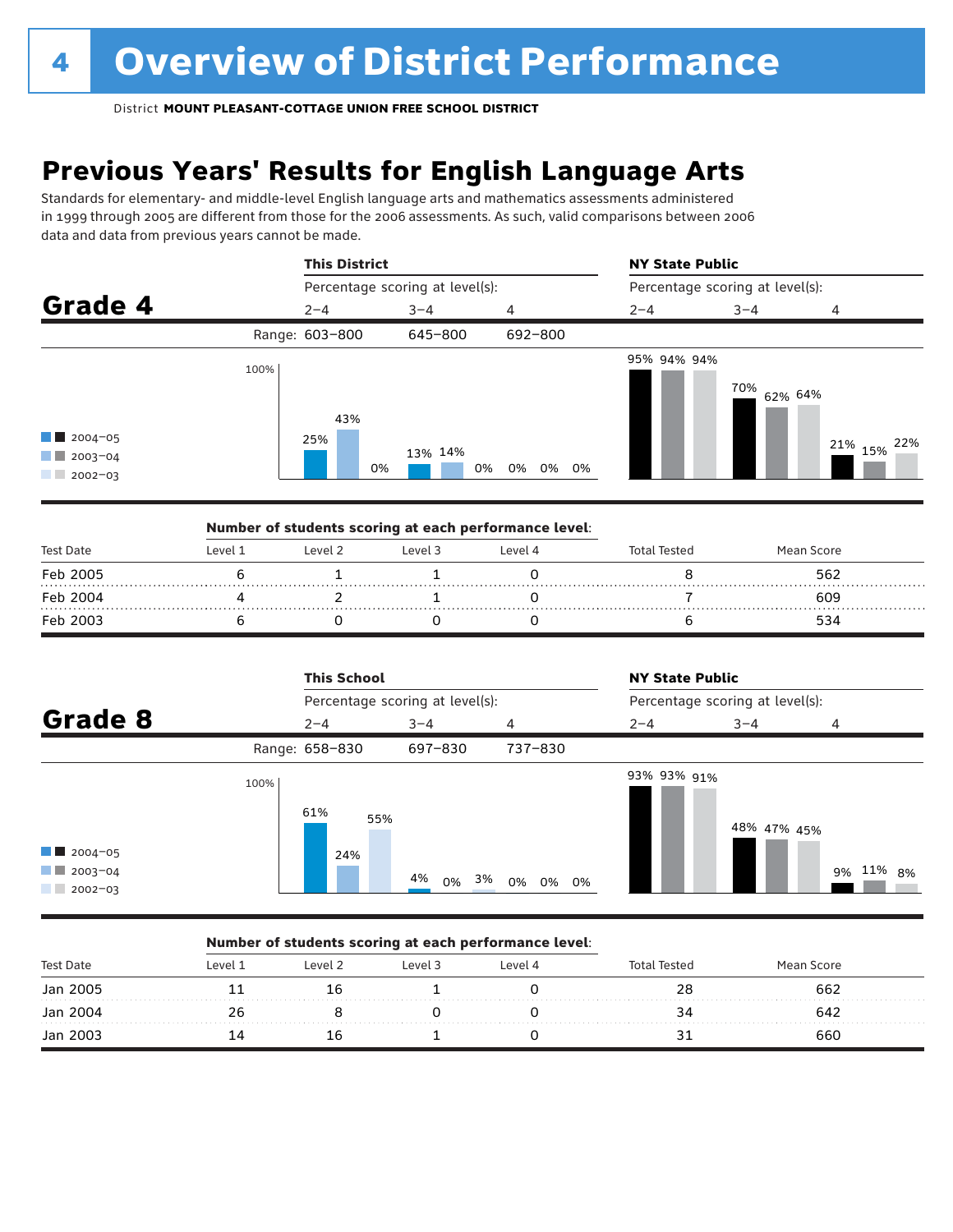### **Previous Years' Results for Mathematics**

Standards for elementary- and middle-level English language arts and mathematics assessments administered in 1999 through 2005 are different from those for the 2006 assessments. As such, valid comparisons between 2006 data and data from previous years cannot be made.



|                  |         | Number of students scoring at each performance level: |         |         |              |            |  |
|------------------|---------|-------------------------------------------------------|---------|---------|--------------|------------|--|
| <b>Test Date</b> | Level 1 | Level 2                                               | Level 3 | Level 4 | Total Tested | Mean Score |  |
| May 2005         |         |                                                       |         |         |              | 632        |  |
| May 2004         |         |                                                       |         |         |              | 626        |  |
| May 2003         |         |                                                       |         |         |              | 590        |  |

|                                                        |      | <b>This School</b> |                                 |             | <b>NY State Public</b>          |             |              |
|--------------------------------------------------------|------|--------------------|---------------------------------|-------------|---------------------------------|-------------|--------------|
|                                                        |      |                    | Percentage scoring at level(s): |             | Percentage scoring at level(s): |             |              |
| Grade 8                                                |      | $2 - 4$            | $3 - 4$                         | 4           | $2 - 4$                         | $3 - 4$     | 4            |
|                                                        |      | Range: 681-882     | 716-882                         | 760-882     |                                 |             |              |
| $\blacksquare$ 2004-05<br>$12003 - 04$<br>$12002 - 03$ | 100% | 30% 34%<br>18%     | 9%<br>3%<br>0%                  | 0%<br>0% 0% | 87% 86% <sub>83%</sub>          | 55% 58% 51% | 9% 13%<br>9% |

#### Number of students scoring at each performance level:

| <b>Test Date</b> | Level 1 | Level 2 | Level 3 | Level 4 | <b>Total Tested</b> | Mean Score |  |
|------------------|---------|---------|---------|---------|---------------------|------------|--|
| May 2005         | ۔ ۔     |         |         |         |                     | 667        |  |
| May 2004         |         |         |         |         |                     | 646        |  |
| May 2003         |         |         |         |         | 43                  | 638        |  |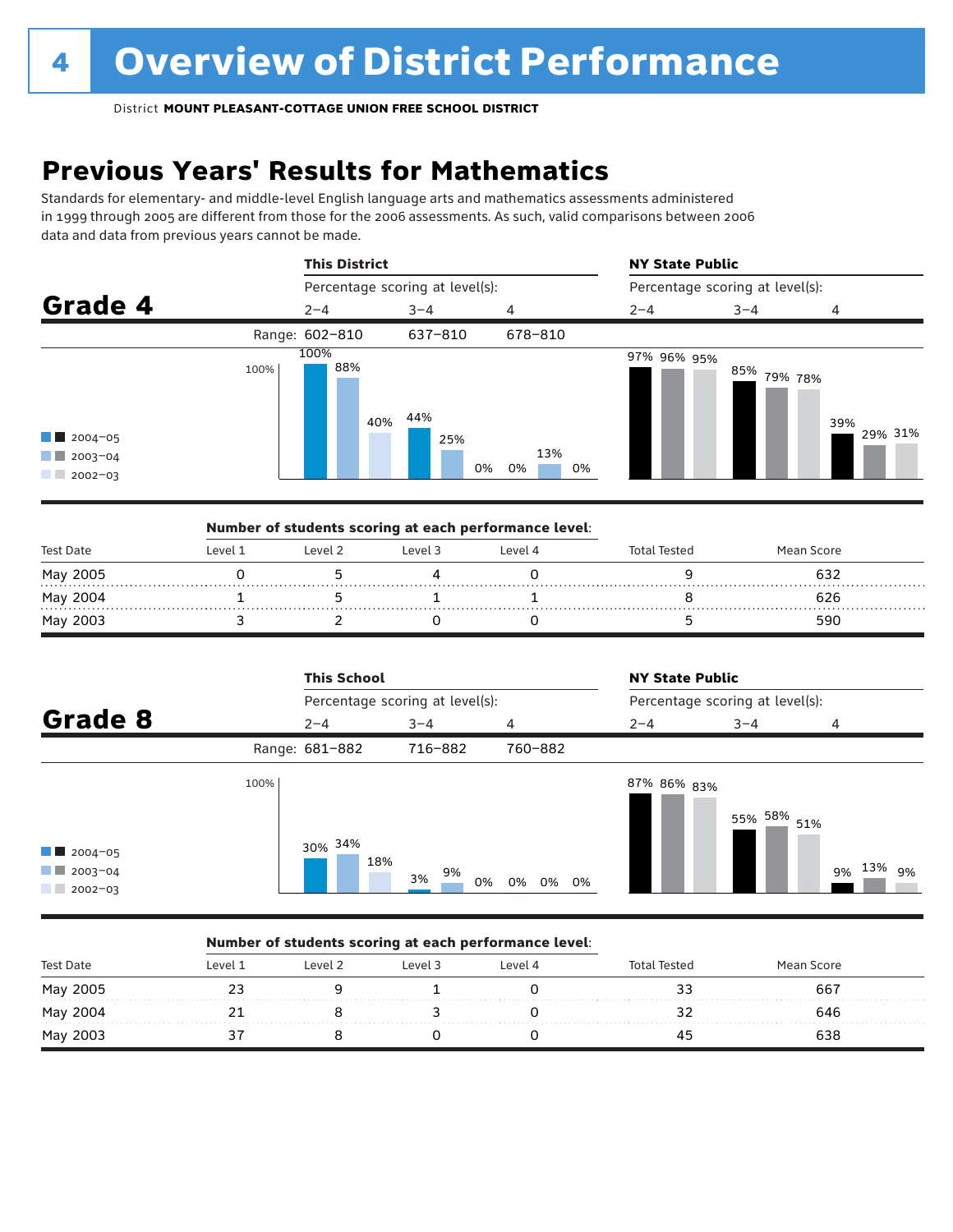### This District NY State Public **This District's Total Cohort Results in Secondary-Level English after Four Years of Instruction**

|                                   | This District                   |                                 |         |    | <b>NY State Public</b>          |                                 |                |         |
|-----------------------------------|---------------------------------|---------------------------------|---------|----|---------------------------------|---------------------------------|----------------|---------|
|                                   | Percentage scoring at level(s): |                                 |         |    | Percentage scoring at level(s): |                                 |                |         |
|                                   | $2 - 4$                         | $3 - 4$                         | 4       |    | $2 - 4$                         | $3 - 4$                         | $\overline{4}$ |         |
|                                   |                                 |                                 |         |    |                                 |                                 |                |         |
| 100%                              |                                 |                                 |         |    |                                 |                                 |                |         |
|                                   |                                 |                                 |         |    | 76% 74%                         | 69% 68%                         |                |         |
|                                   |                                 |                                 |         |    |                                 |                                 |                |         |
|                                   | 18%                             |                                 |         |    |                                 |                                 |                | 28% 33% |
| 2002 Cohort                       | 0%                              | 0%<br>0%                        | 0%      | 0% |                                 |                                 |                |         |
| 2001 Cohort                       |                                 |                                 |         |    |                                 |                                 |                |         |
| <b>Results by</b>                 | 2002 Cohort*                    |                                 |         |    | 2001 Cohort*                    |                                 |                |         |
|                                   | Number                          | Percentage scoring at level(s): |         |    | Number                          | Percentage scoring at level(s): |                |         |
| <b>Student Group</b>              | of Students                     | $2 - 4$                         | $3 - 4$ | 4  | of Students                     | $2 - 4$                         | $3 - 4$        | 4       |
| <b>All Students</b>               | 25                              | 0%                              | 0%      | 0% | 17                              | 18%                             | 0%             | 0%      |
| Female                            | $\overline{7}$                  | 0%                              | 0%      | 0% | 5                               | 20%                             | 0%             | 0%      |
| Male                              | 18                              | 0%                              | 0%      | 0% | 12                              | 17%                             | 0%             | 0%      |
| American Indian or Alaska Native  |                                 |                                 |         |    |                                 |                                 |                |         |
| Black or African American         | 16                              | 0%                              | 0%      | 0% | 14                              |                                 |                |         |
| Hispanic or Latino                | 5                               |                                 |         |    | 3                               |                                 |                |         |
| Asian or Native Hawaiian/Other    |                                 |                                 |         |    |                                 |                                 |                |         |
| Pacific Islander                  |                                 |                                 |         |    |                                 |                                 |                |         |
| White                             | 4                               |                                 |         |    |                                 |                                 |                |         |
| Small Group Totals                | 9                               | 0%                              | 0%      | 0% | 17                              | 18%                             | 0%             | 0%      |
| <b>General-Education Students</b> |                                 |                                 |         |    |                                 |                                 |                |         |
| <b>Students with Disabilities</b> | 25                              | 0%                              | 0%      | 0% | 17                              | 18%                             | 0%             | 0%      |
| English Proficient                | 25                              | 0%                              | 0%      | 0% | 17                              | 18%                             | 0%             | 0%      |
| Limited English Proficient        |                                 |                                 |         |    |                                 |                                 |                |         |
| Economically Disadvantaged        | 25                              | 0%                              | 0%      | 0% |                                 |                                 |                |         |
| Not Disadvantaged                 |                                 |                                 |         |    |                                 |                                 |                |         |
| Migrant                           |                                 |                                 |         |    |                                 |                                 |                |         |
| Not Migrant                       | 25                              | 0%                              | 0%      | 0% |                                 |                                 |                |         |
| <b>NATEC</b>                      |                                 |                                 |         |    |                                 |                                 |                |         |

**NOTES** 

The – symbol indicates that data for a group of students has been suppressed. If a group has fewer than five students, data for that group and the next smallest group(s) are suppressed to protect the privacy of individual students.

| <b>Other</b>                        | 2002 Cohort* |                             |         |  | 2001 Cohort* |                             |         |  |  |
|-------------------------------------|--------------|-----------------------------|---------|--|--------------|-----------------------------|---------|--|--|
| <b>Assessments</b>                  | Number       | Number scoring at level(s): |         |  | Number       | Number scoring at level(s): |         |  |  |
| New York State Alternate Assessment | of Students  | $2 - 4$                     | $3 - 4$ |  | of Students  | $2 - 4$                     | $3 - 4$ |  |  |
| (NYSAA): High School Equivalent     |              |                             |         |  | 0            |                             |         |  |  |

A total cohort consists of all students who first entered Grade 9 in a particular year, and all ungraded students with disabilities who reached their seventeenth birthday in that year, and were enrolled in the school/district for five months. Students are excluded from the cohort if they transferred to another school district, nonpublic school, or criminal justice facility, or left the U.S. and its territories or died before the report date. Statewide total cohort also includes students who were enrolled for fewer than five months.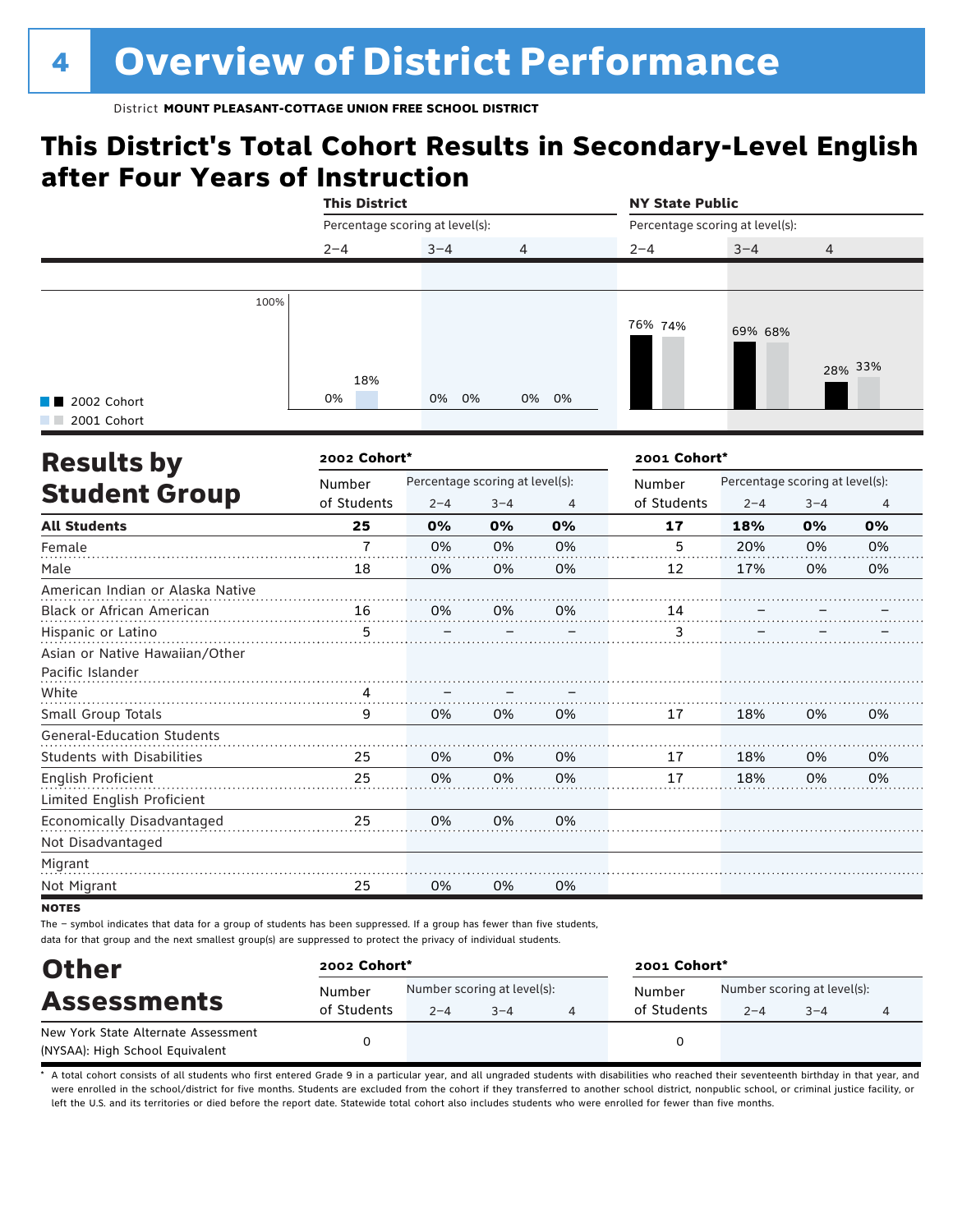### **This District's Total Cohort Results in Secondary-Level Mathematics after Four Years of Instruction**

|                                   | <b>This District</b>                      | <b>NY State Public</b> |         |          |                                 |         |                                 |         |  |
|-----------------------------------|-------------------------------------------|------------------------|---------|----------|---------------------------------|---------|---------------------------------|---------|--|
|                                   | Percentage scoring at level(s):           |                        |         |          | Percentage scoring at level(s): |         |                                 |         |  |
|                                   | $2 - 4$                                   | $3 - 4$                | 4       |          | $2 - 4$                         | $3 - 4$ | 4                               |         |  |
|                                   |                                           |                        |         |          |                                 |         |                                 |         |  |
| 100%                              |                                           |                        |         |          |                                 |         |                                 |         |  |
|                                   |                                           |                        |         |          | 78% 75%                         | 71% 67% |                                 |         |  |
|                                   |                                           |                        |         |          |                                 |         |                                 |         |  |
|                                   | 24%                                       | 24%                    |         |          |                                 |         |                                 | 23% 21% |  |
|                                   | 6%                                        |                        | 6%      | 0%<br>0% |                                 |         |                                 |         |  |
| 2002 Cohort                       |                                           |                        |         |          |                                 |         |                                 |         |  |
| 2001 Cohort                       |                                           |                        |         |          |                                 |         |                                 |         |  |
| <b>Results by</b>                 | 2002 Cohort*                              |                        |         |          | 2001 Cohort*                    |         |                                 |         |  |
|                                   | Percentage scoring at level(s):<br>Number |                        |         |          | Number                          |         | Percentage scoring at level(s): |         |  |
| <b>Student Group</b>              | of Students                               | $2 - 4$                | $3 - 4$ | 4        | of Students                     | $2 - 4$ | $3 - 4$                         | 4       |  |
| <b>All Students</b>               | 25                                        | 24%                    | 24%     | 0%       | 17                              | 6%      | 6%                              | 0%      |  |
| Female                            | $\overline{1}$                            | 14%                    | 14%     | 0%       | 5                               | 20%     | 20%                             | 0%      |  |
| Male                              | 18                                        | 28%                    | 28%     | 0%       | 12                              | 0%      | 0%                              | 0%      |  |
| American Indian or Alaska Native  |                                           |                        |         |          |                                 |         |                                 |         |  |
| Black or African American         | 16                                        | 19%                    | 19%     | 0%       | 14                              |         |                                 |         |  |
| Hispanic or Latino                | 5                                         |                        |         |          | 3                               |         |                                 |         |  |
| Asian or Native Hawaiian/Other    |                                           |                        |         |          |                                 |         |                                 |         |  |
| Pacific Islander                  |                                           |                        |         |          |                                 |         |                                 |         |  |
| White                             | 4                                         |                        |         |          |                                 |         |                                 |         |  |
| Small Group Totals                | 9                                         | 33%                    | 33%     | 0%       | 17                              | 6%      | 6%                              | 0%      |  |
| <b>General-Education Students</b> |                                           |                        |         |          |                                 |         |                                 |         |  |
| <b>Students with Disabilities</b> | 25                                        | 24%                    | 24%     | 0%       | 17                              | 6%      | 6%                              | 0%      |  |
| English Proficient                | 25                                        | 24%                    | 24%     | 0%       | 17                              | 6%      | 6%                              | 0%      |  |
| Limited English Proficient        |                                           |                        |         |          |                                 |         |                                 |         |  |
| Economically Disadvantaged        | 25                                        | 24%                    | 24%     | 0%       |                                 |         |                                 |         |  |
| Not Disadvantaged                 |                                           |                        |         |          |                                 |         |                                 |         |  |
| Migrant                           |                                           |                        |         |          |                                 |         |                                 |         |  |
| Not Migrant                       | 25                                        | 24%                    | 24%     | 0%       |                                 |         |                                 |         |  |

**NOTES** 

The – symbol indicates that data for a group of students has been suppressed. If a group has fewer than five students, data for that group and the next smallest group(s) are suppressed to protect the privacy of individual students.

| <b>Other</b>                                                           |                       | 2002 Cohort* |                                        |  |                       | 2001 Cohort* |                                        |  |  |  |
|------------------------------------------------------------------------|-----------------------|--------------|----------------------------------------|--|-----------------------|--------------|----------------------------------------|--|--|--|
| <b>Assessments</b>                                                     | Number<br>of Students | $2 - 4$      | Number scoring at level(s):<br>$3 - 4$ |  | Number<br>of Students | $2 - 4$      | Number scoring at level(s):<br>$3 - 4$ |  |  |  |
| New York State Alternate Assessment<br>(NYSAA): High School Equivalent |                       |              |                                        |  |                       |              |                                        |  |  |  |

A total cohort consists of all students who first entered Grade 9 in a particular year, and all ungraded students with disabilities who reached their seventeenth birthday in that year, and were enrolled in the school/district for five months. Students are excluded from the cohort if they transferred to another school district, nonpublic school, or criminal justice facility, or left the U.S. and its territories or died before the report date. Statewide total cohort also includes students who were enrolled for fewer than five months.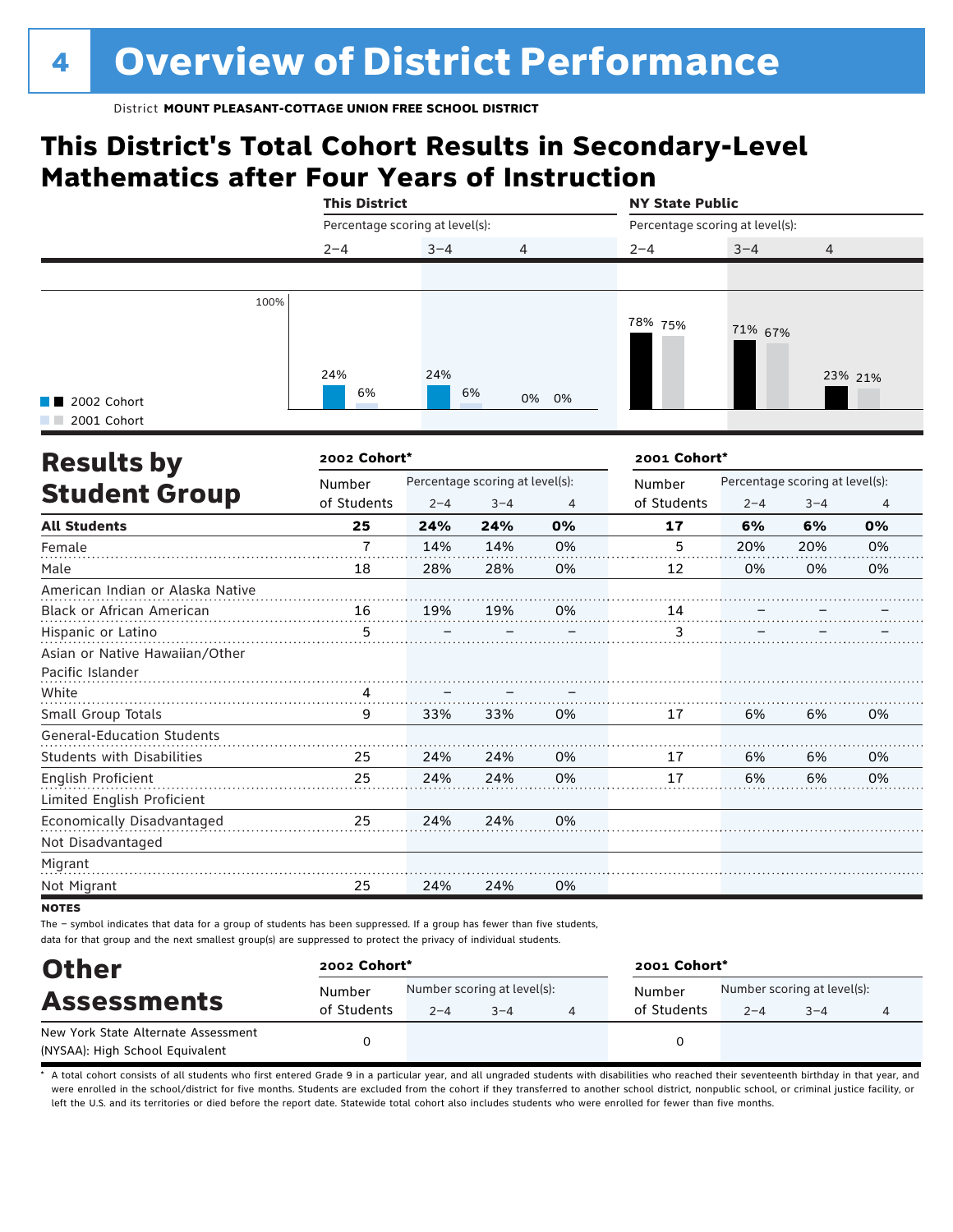### Graduation Rate and Other Outcomes for Total Cohort

Students are included in the State total cohort based on the year they entered Grade 9 or, if ungraded, the school year in which they reached their seventeenth birthday. Students are included in the cohort of the school where they were last enrolled if they were enrolled for a minimum of five months. Students were counted as graduates if they earned a local or a Regents diploma.

### Total Cohort Outcomes after Four Years of School

Percentage of students who:

|             | 100% |           |     |          | 88% |  |
|-------------|------|-----------|-----|----------|-----|--|
|             |      |           |     |          | 56% |  |
| 2002 Cohort |      | 12%<br>4% | 16% |          | 24% |  |
| 2001 Cohort |      |           | 0%  | 0%<br>0% | 0%  |  |

|                                   | <b>Cohort</b> | <b>Number</b><br>of Students | Graduated | <b>Earned an</b><br><b>IEP Diploma</b> | <b>Transferred</b><br>to GED | <b>Were Still</b><br><b>Enrolled</b> | <b>Dropped</b><br>Out |
|-----------------------------------|---------------|------------------------------|-----------|----------------------------------------|------------------------------|--------------------------------------|-----------------------|
| <b>All Students</b>               | 2002          | 25                           | 4%        | 16%                                    | 0%                           | 56%                                  | 24%                   |
|                                   | 2001          | 17                           | 12%       | 0%                                     | 0%                           | 88%                                  | 0%                    |
| Female                            | 2002          | $\overline{7}$               | 14%       | 29%                                    | 0%                           | 29%                                  | 29%                   |
|                                   | 2001          | $\overline{5}$               | 20%       | 0%                                     | $0\%$                        | 80%                                  | 0%                    |
| Male                              | 2002          | 18                           | 0%        | 11%                                    | 0%                           | 67%                                  | 22%                   |
|                                   | 2001          | 12                           | 8%        | 0%                                     | 0%                           | 92%                                  | 0%                    |
| American Indian                   | 2002          | $\Omega$                     | N/A       | N/A                                    | N/A                          | N/A                                  | N/A                   |
| or Alaska Native                  |               |                              |           |                                        |                              |                                      |                       |
| Black or                          | 2002          | 16                           | 6%        | 25%                                    | 0%                           | 50%                                  | 19%                   |
| African American                  | 2001          | 14                           |           |                                        |                              |                                      |                       |
| Hispanic or Latino                | 2002          | 5                            |           |                                        |                              |                                      |                       |
|                                   | 2001          | 3                            |           |                                        |                              |                                      |                       |
| Asian or Native                   | 2002          | $\Omega$                     | N/A       | N/A                                    | N/A                          | N/A                                  | N/A                   |
| Hawaiian/Other Pacific Islander   |               |                              |           |                                        |                              |                                      |                       |
| White                             | 2002          | 4                            |           |                                        |                              |                                      |                       |
| Small Group Totals                | 2002          | 9                            | 0%        | 0%                                     | 0%                           | 67%                                  | 33%                   |
|                                   | 2001          | 17                           | 12%       | $0\%$                                  | 0%                           | 88%                                  | $0\%$                 |
| <b>General-Education Students</b> | 2002          | $\Omega$                     | N/A       | N/A                                    | N/A                          | N/A                                  | N/A                   |
| <b>Students with Disabilities</b> | 2002          | 25                           | 4%        | 16%                                    | 0%                           | 56%                                  | 24%                   |
|                                   | 2001          | 17                           | 12%       | 0%                                     | 0%                           | 88%                                  | $0\%$                 |
| English Proficient                | 2002          | 25                           | 4%        | 16%                                    | 0%                           | 56%                                  | 24%                   |
|                                   | 2001          | 17                           | 12%       | 0%                                     | 0%                           | 88%                                  | $0\%$                 |
| Limited English Proficient        | 2002          | 0                            | N/A       | N/A                                    | N/A                          | N/A                                  | N/A                   |
| Economically Disadvantaged        | 2002          | 25                           | 4%        | 16%                                    | 0%                           | 56%                                  | 24%                   |
| Not Disadvantaged                 | 2002          | 0                            | N/A       | N/A                                    | N/A                          | N/A                                  | N/A                   |
| Migrant                           | 2002          | $\mathbf{0}$                 | N/A       | N/A                                    | N/A                          | N/A                                  | N/A                   |
| Not Migrant                       | 2002          | 25                           | 4%        | 16%                                    | 0%                           | 56%                                  | 24%                   |

#### **NOTES**

The – symbol indicates that data for a group of s tudents has been suppressed. If a group has fewer than five students,

data for that group and the next smallest group(s) are suppressed to protect the privacy of individual students.